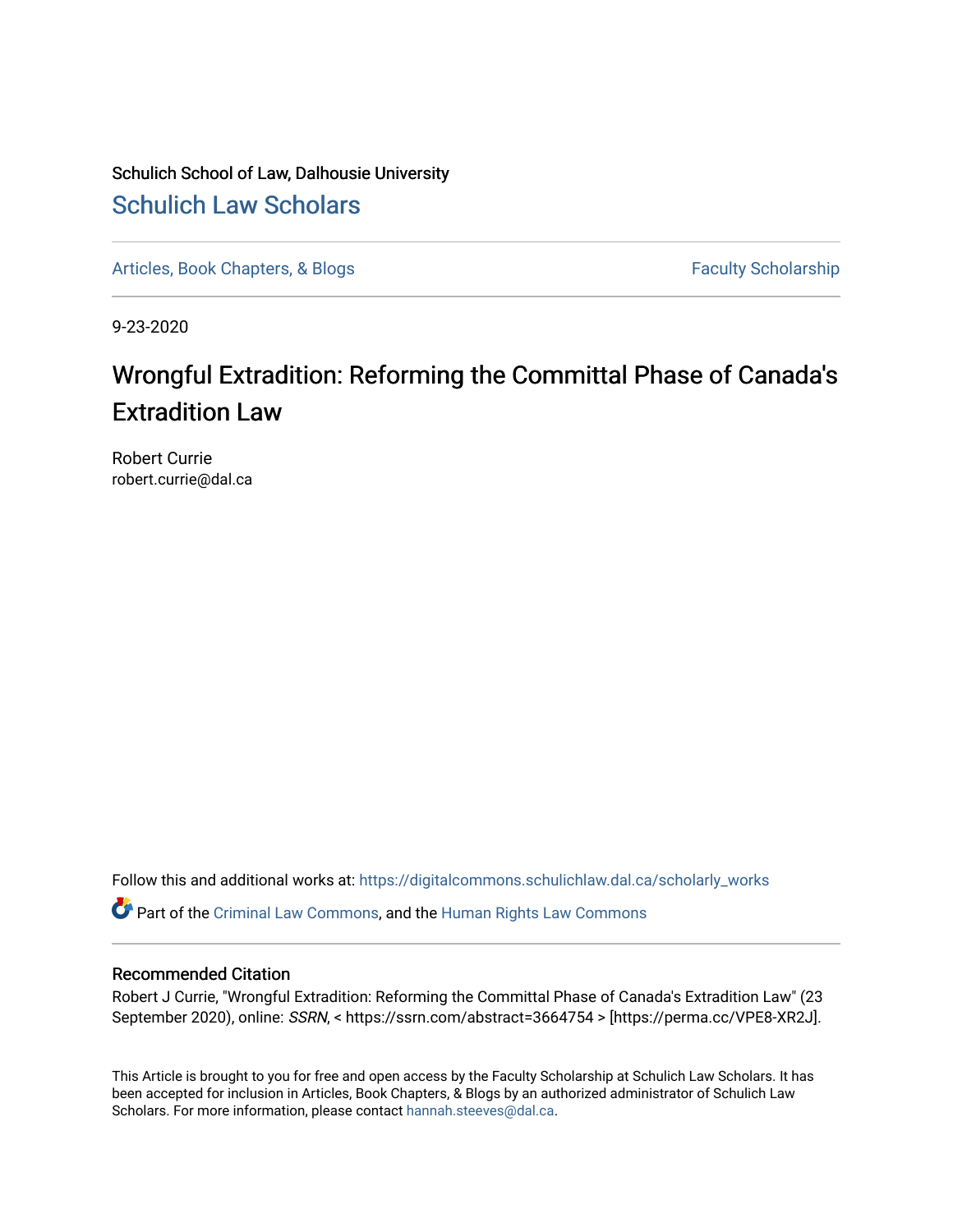# **Wrongful Extradition: Reforming the Committal Phase of Canada's Extradition Law**

ROBERT J. CURRIE \*

ABSTRACT

There has recently been an upswing in interest around extradition in Canada, particularly in light of the high-profile and troubling case of Hassan Diab who was extradited to France on the basis of what turned out to be an ill-founded case. Diab's case highlights some of the problems with Canada's *Extradition Act* and proceedings thereunder. This paper argues that the "committal stage" of extradition proceedings, involving a judicial hearing into the basis of the requesting state's case, is unfair and may not be compliant with the *Charter* and that the manner in which the Crown conducts these proceedings contributes to this unfairness. It also argues that regardless of the Act's constitutionality, in light of *Diab* and other disturbing cases, the time is ripe for law reform to ensure that

Professor of Law, Schulich School of Law, Dalhousie University. I am grateful to the participants in the "Halifax Colloquium on Extradition Law Reform," which was held at the MacEachen Institute for Public Policy & Governance, Dalhousie University, in September 2018, hosted by Professor Kevin Quigley and Rachel Cadman. The Colloquium was funded by the Canadian Partnership on International Justice (CPIJ), under a grant provided by the Social Sciences and Humanities Research Council of Canada (SSRHC), and I thank Professor Fannie Lafontaine and M. Érick Sullivan for their support. I am also grateful to: Laura Ellyson, doctoral student at the Schulich School of Law, who provided research support and acted as *rapporteur* to the Colloquium; Olivia Genge, Lee Ann Conrod, and Nicholas Hooper for research assistance; and Andrew Martin, Neil Boister, Joseph Rikhof, Joanna Harrington, and Maeve McMahon for their comments. Unless otherwise indicated, all views expressed here are my own.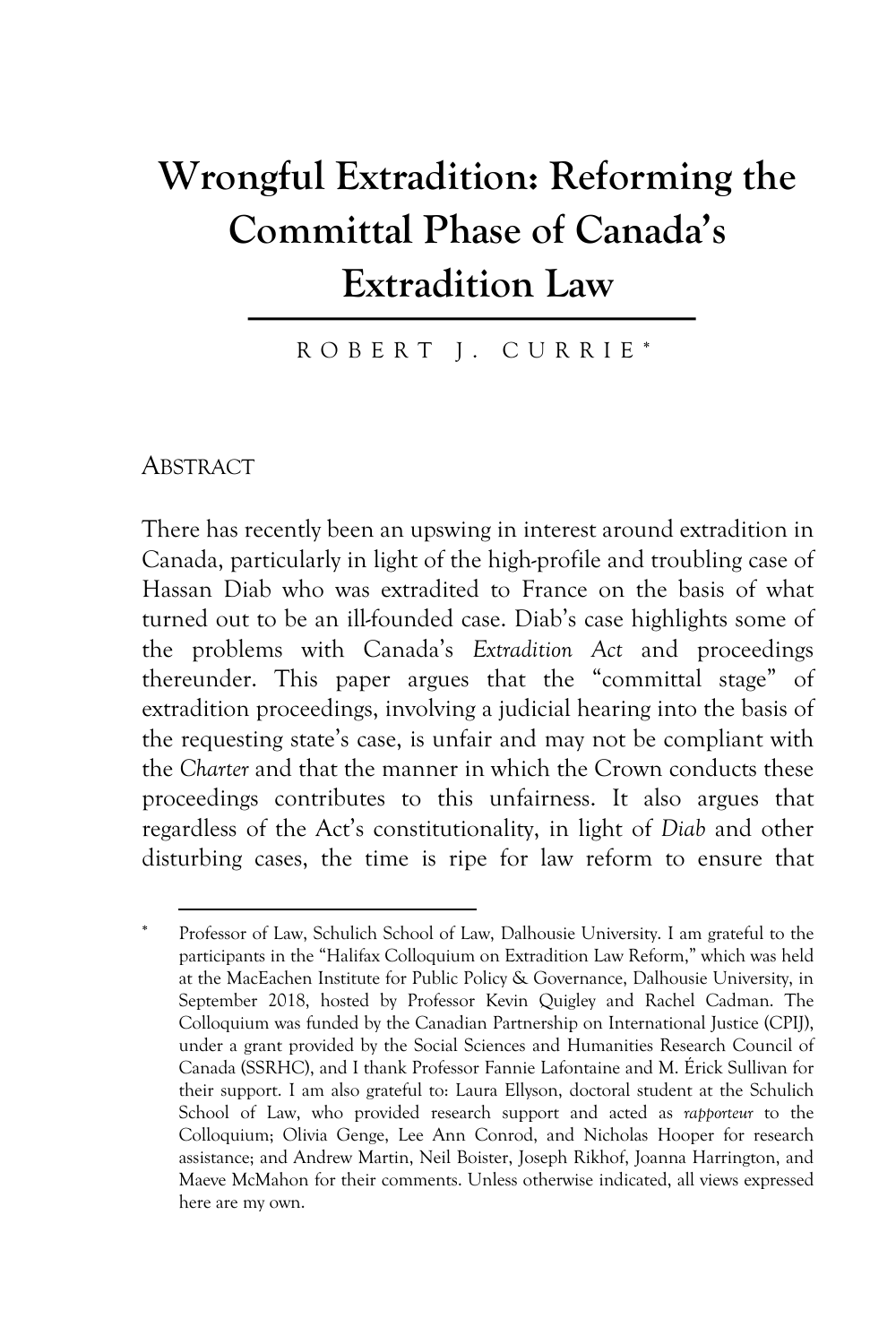extradition proceedings are carried out in a way that is consistent with Canadian public policy. Some suggestions for reform are made, as well as a proposal for a serious Parliamentary effort.

**Keywords:** extradition; international law; *Charter of Rights and Freedoms*; transnational crime; International Assistance Group; Crown law

## **I. INTRODUCTION**

xtradition – the formal surrender of individuals between states in order to facilitate criminal proceedings – is often thought of as an obscure legal process, despite its reputedly ancient origins.<sup>1</sup> This is no Interaction - the formal surrender of individuals between states in order to facilitate criminal proceedings - is often thought of as an obscure legal process, despite its reputedly ancient origins.<sup>1</sup> This is no less true are handled predominantly by lawyers in Justice Canada's International Assistance Group  $(IG)^2$  and a smattering of defence lawyers across the country, most of the latter of whom do not practice enough in the field to develop any particular expertise. The Canadian legal literature on extradition is not voluminous.

However, the veil of obscurity has been yanked open in the last several years. Internationally, extradition has been front and centre, from a proposed extradition law that sparked months of rioting and civil unrest in Hong Kong<sup>3</sup> to Julian Assange's futile years-long attempt to avoid the British extradition hearing under way at the time of writing (which may see him extradited to face American wrath over the Wikileaks disclosures). <sup>4</sup> For Canada's part, the arrest of Huawei CFO Meng Wanzhou in December 2018 on an American extradition warrant has embroiled it in what is easily

<sup>&</sup>lt;sup>1</sup> Ivan Shearer, *Extradition in International Law* (Manchester: Manchester University Press, 1971) at 5.

<sup>&</sup>lt;sup>2</sup> See Section II.C, below.

<sup>3</sup> "Hong Kong: Timeline of extradition protests", *BBC News* (4 September 2019), online: <www.bbc.com/news/world-asia-china-49340717> [perma.cc/MD68-J5FZ]. See also "Canada suspends extradition treaty with Hong Kong over new security law", *CBC News* (3 July 2020), online: <www.cbc.ca/news/politics/canada-suspending-extradition-treatyhong-kong-over-security-law-1.5636479> [perma.cc/B7LG-R866] (Canada recently "suspended" its extradition treaty with Hong Kong as a means of protesting the new security law imposed upon it by China).

<sup>4</sup> "Julian Assange appears in dock as extradition hearing resumes", *BBC News* (7 September 2020), online: *<*www.bbc.com/news/uk-54060427> [perma.cc/P4UV-8D3 P].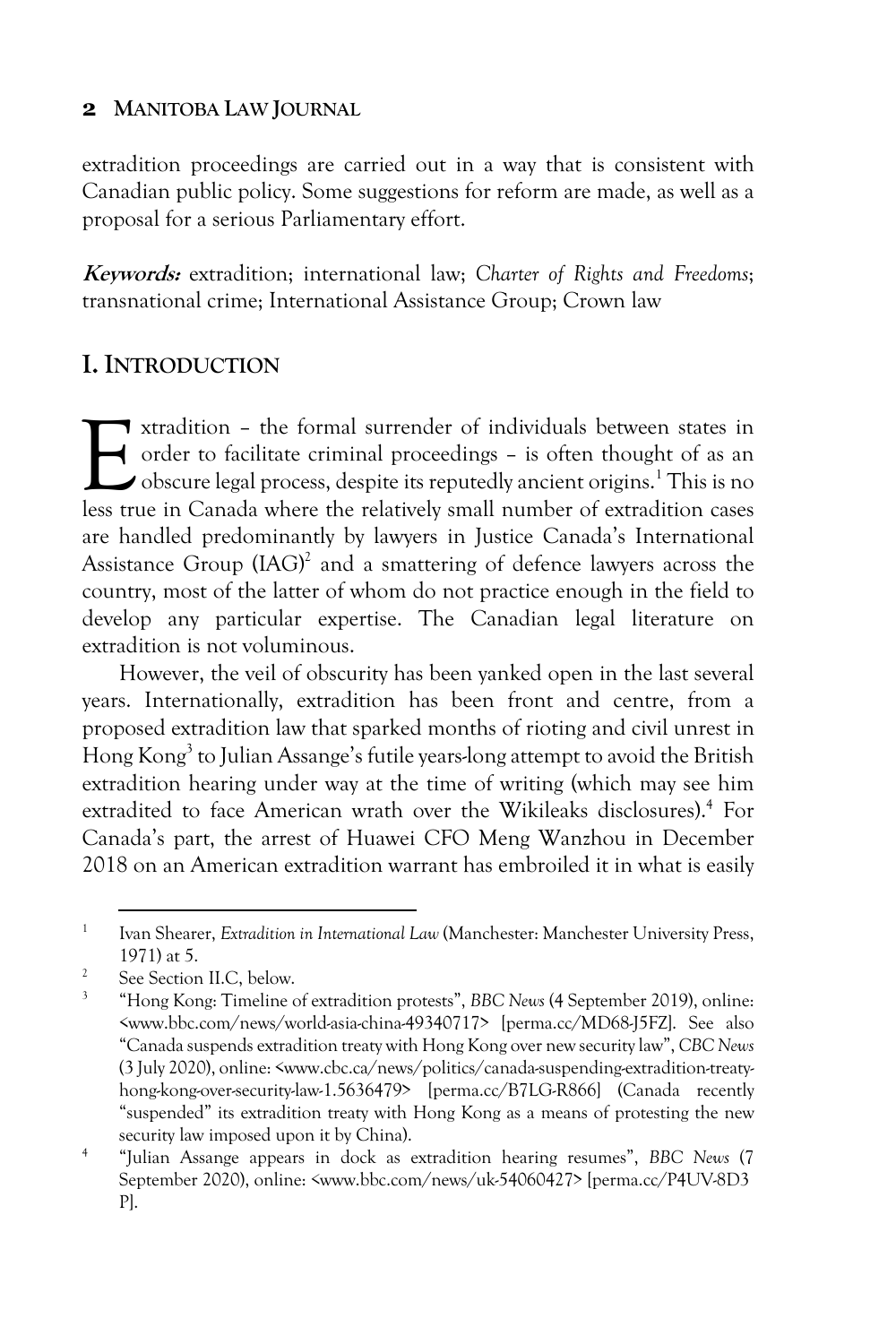the most complex and daunting foreign policy dispute it has faced in decades<sup>5</sup> and put our extradition relations firmly on the public radar.

Even aside from the Meng case, however, Canada's extradition laws have increasingly come under scrutiny in the last several years by way of a slowly-building groundswell of unease around the mechanics and application of the 1999 *Extradition Act*. <sup>6</sup> An early and prescient critique by Professor Anne La Forest suggested that while the then-"new" Act was certainly capable of achieving the Crown's stated goals of making Canada's extradition process more efficient and easier to access by partner states, it had also greatly reduced the role of the courts and focused too much power and discretion in the hands of the executive (specifically, the Minister of Justice).<sup>7</sup> Over the course of two decades, and even in the face of (mostly unsuccessful) constitutional challenges, this forecast has proven to be true, and there have been growing calls for reform of the *Extradition Act* – a piece of legislation that frequent extradition commentator Gary Botting has called (perhaps hyperbolically) "the least fair law in Canada."8

This unease came to a head during 2018–2019, during which time there was intense public interest in the case of Dr. Hassan Diab. Diab, a Canadian citizen of Lebanese descent, was extradited to France in 2014 to face terrorism charges, only to be released more than three years later when (as had been apparent during the Canadian extradition proceedings) the French case against him was exposed as being without foundation. This controversial case sparked calls for reform, which will be explored below.

More recently, a highly-criticized extradition case ended in the death of the individual sought. The leading recent extradition decision by the Supreme Court of Canada, *MM v United States of America*, <sup>9</sup> dealt with an extradition request by the U.S. for Michele Messina, a dual Canadian-U.S. citizen who fled the state of Georgia with her children in 2010 for fear of

<sup>5</sup> See Charles-Louis Labrecque, "Canada-China Relations Since Meng Wanzhou's Arrest" (3 December 2019), online: *Asia Pacific Foundation of Canada* <www.asiapacific.c a/publication/canada-china-relations-wanzhous-arrest> [perma.cc/7BHW-NX38].

<sup>6</sup> *Extradition Act,* SC 1999, c 18 [*Act*].

<sup>7</sup> Anne Warner La Forest, "The Balance Between Liberty and Comity in the Evidentiary Requirements Applicable to Extradition Proceedings" (2002) 28:1 Queen's LJ 95 (QL).

<sup>8</sup> Elyse Skura, "Nunavut priest sex abuse case stirs up criticism of 'least fair law in Canada'", *CBC News* (22 February 2019), online: <www.cbc.ca/news/canada/ottawa/e xtradition-france-canada-diab-rivoire-1.5028783> [perma.cc/LC2K-7AHZ].

<sup>9</sup> *MM v United States of America*, 2015 SCC 62 [*MM*].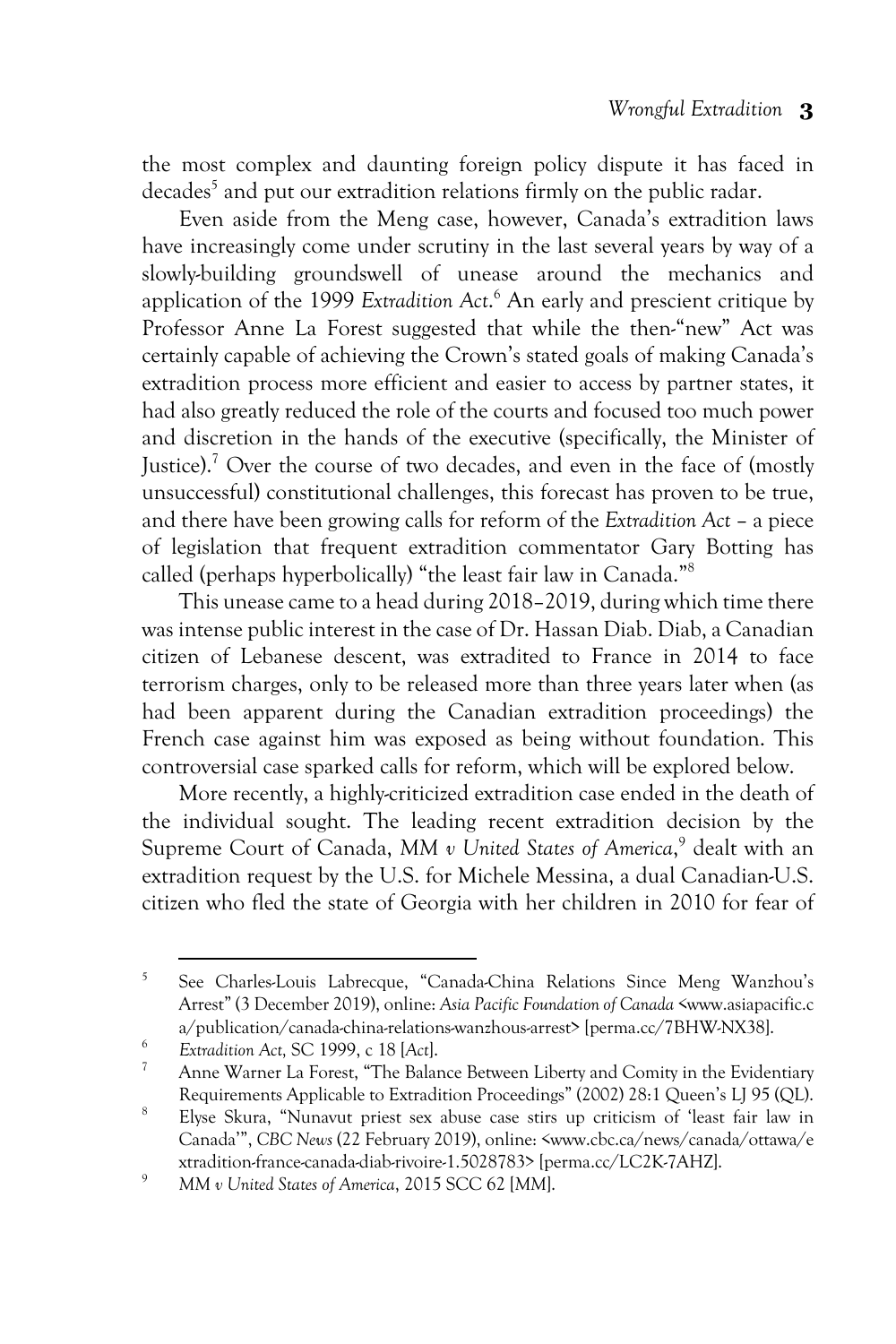her abusive husband.<sup>10</sup> After she was arrested at a women's shelter in Quebec, she fought extradition for nine years. In its 2015 decision, a majority of the Supreme Court of Canada upheld her surrender despite clear evidence that had the conduct occurred in Canada, she would have a defence of necessity available, but that the defence was not available in the U.S. This, the Court ruled, was a matter for the foreign trial court. Then-Justice Minister Jody Wilson-Raybould agreed to re-consider the case but eventually confirmed the surrender order, and the Supreme Court denied leave to appeal on the confirmed order on October 17, 2019.<sup>11</sup> Messina died by suicide in prison three weeks later, <sup>12</sup> bringing her case to a dramatic and troubling close.

Extradition from Canada,<sup>13</sup> as will be explained below, is a three-phase process. This article will focus on the second "judicial" or "committal" phase and argue that Canada's law and procedures are in need of significant reform. Changes are required, not because extradition itself is somehow illegitimate, but because our extradition machinery has a number of problematic features that produce unfairness, both systemically and in individual cases.

The rest of this paper will proceed in five parts. Part II will give an overview of the *Diab* case and explain how it, in particular, has provided impetus for reform efforts. Part III provides a brief overview of extradition law and procedure in Canada to set the backdrop for the reform proposals. Part IV will critique the law and procedure that underpin the committal phase and offer suggestions for change, while Part V will give similar treatment to the manner in which the Crown's role in extradition is conceived and executed. Reference to specific cases, particularly *Diab* and

<sup>&</sup>lt;sup>10</sup> Some background about the case can be found in Matthew Behrens, "Canada's extradition law a dangerous back-door bludgeon for abusive ex-spouses*"* (14 December 2018), online: *rabble.ca* <rabble.ca/columnists/2018/12/canadas-extradition-law-dange rous-back-door-bludgeon-abusive-ex-spouses> [perma.cc/XA5Z-62GA].

<sup>11</sup> *Michele Marie Mulkey aka Michele Marie Messina v Minister of Justice of Canada on behalf of the United States of America,* 2019 CarswellQue8803, 2019 CarswellQue8804 (SCC)*.*

<sup>&</sup>lt;sup>12</sup> Verity Stevenson, "Quebec mother who was to be extradited to U.S. on custody charge dies in Laval jail", *CBC News* (7 November 2019), online: <www.cbc.ca/news/canada/ montreal/quebec-mother-to-be-extradited-us-dies-in-jail-1.5351567> [perma.cc/DT9P-WNAD]; Matthew Behrens, "An act of institutional femicide: Remembering the life of Michele M" (21 November 2019), online: *rabble.ca* <rabble.ca/columnists/2019/11/act -institutional-femicide-remembering-life-michele-m> [perma.cc/22JX-C3WA].

<sup>13</sup> Part 3 of the *Extradition Act*, which deals with extradition to Canada, will not be examined here.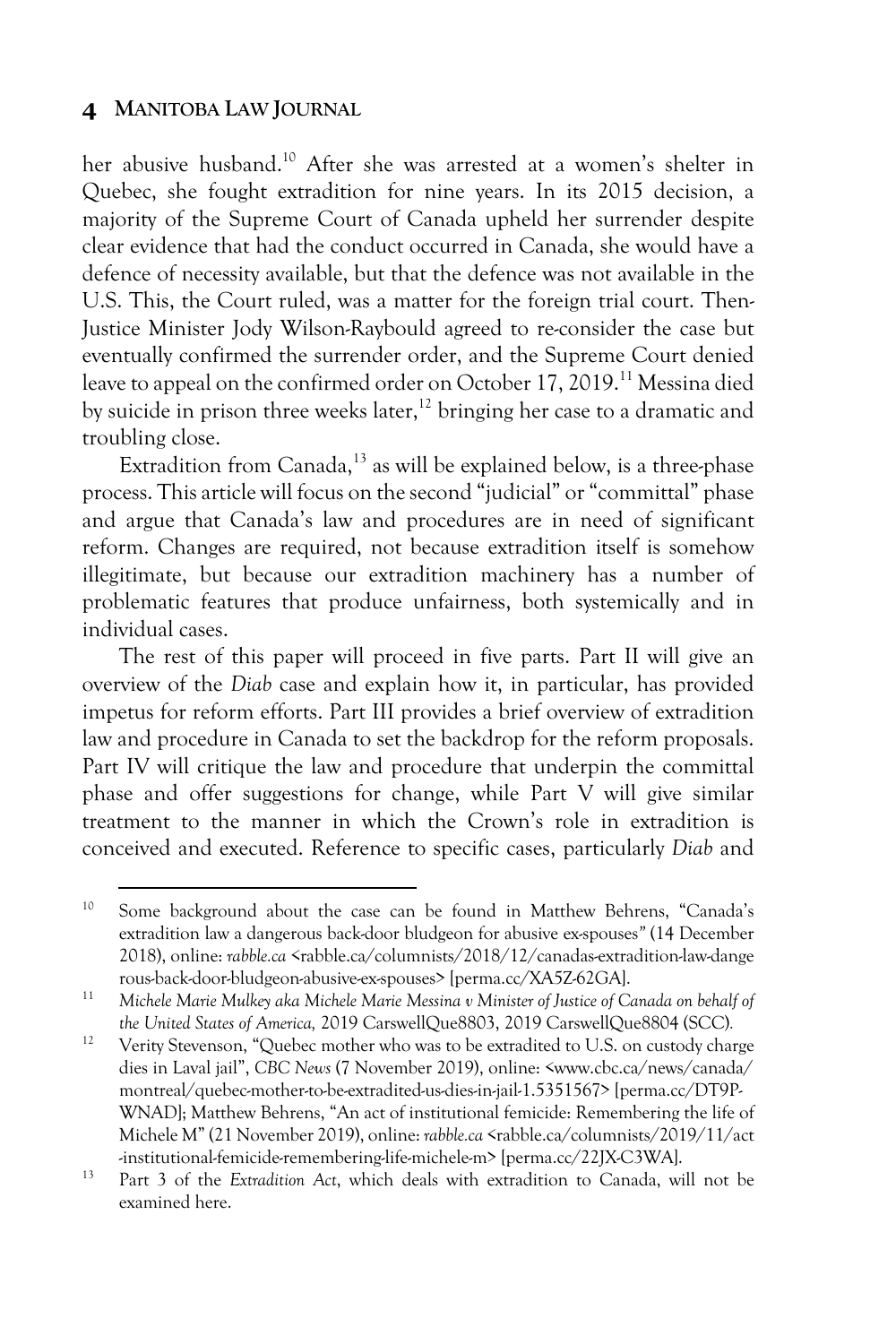*MM*, will be made where useful, though comprehensive treatment must be sacrificed for brevity's sake. Part VI will offer conclusions and suggestions for further work.

## **II. FRANCE <sup>V</sup> DIAB : THE CASE THAT MAKES THE CASE FOR REFORM**

Prior to the Meng case, Hassan Diab's was probably the only extradition case that could truly be said to have captured substantial attention among Canadians. Detailed accounts can be found in a thorough academic article,<sup>14</sup> numerous media stories,<sup>15</sup> and most importantly a 124-page external review by former Ontario Deputy Attorney General Murray Segal, which was commissioned by the Justice Minister. <sup>16</sup> In brief, the Ottawa sociology professor was arrested on an extradition warrant in November 2008, sought by France as the alleged perpetrator of the bombing of a Paris synagogue in 1980. Initially detained, he was released on extremely restrictive bail conditions, including the imposition of an electronic bracelet costing \$2,000.00 per month for which he had to pay. "Justice for Hassan Diab," a volunteer organization, was formed to fundraise for his bail and defence, and to lobby for staying the case and reform of Canada's extradition laws.<sup>17</sup>

From the outset, Diab maintained that he was the victim of mistaken identity and had been in Lebanon at the time of the bombing. He was eventually represented by distinguished Ottawa defence lawyer Don Bayne, and the case was fought fiercely by both Bayne and the IAG lawyers, to the extent that the judge at the committal hearing was moved to comment on

<sup>&</sup>lt;sup>14</sup> Maeve W. McMahon, "The Problematically Low Threshold of Evidence in Canadian Extradition Law: An Inquiry into its Origins; and Repercussions in the Case of Hassan Diab" (2019) 42:3 Man LJ 303.

<sup>&</sup>lt;sup>15</sup> See e.g. Amanda Connolly, "Who is Hassan Diab and why was his extradition so controversial?", *Global News* (26 July 2019), online: <globalnews.ca/news/5682551/has san-diab-extradition-report/> [perma.cc/74D3-GF65].

<sup>16</sup> Canada, Department of Justice, *Independent Review of the Extradition of Dr. Hassan Diab*  (Report), by Murray D. Segal (Ottawa: DOJ, May 2019), online: <www.justice.gc.ca/> [perma.cc/9X9W-BQJY] [Segal Report].

<sup>&</sup>lt;sup>17</sup> Its website can be found here: "Justice for Hassan Diab: Preserve the Rights of Canadians Under Extradition Law" (last modified 9 February 2020), online: <www.justiceforhassandiab.org/> [perma.cc/S2K6-2U5S].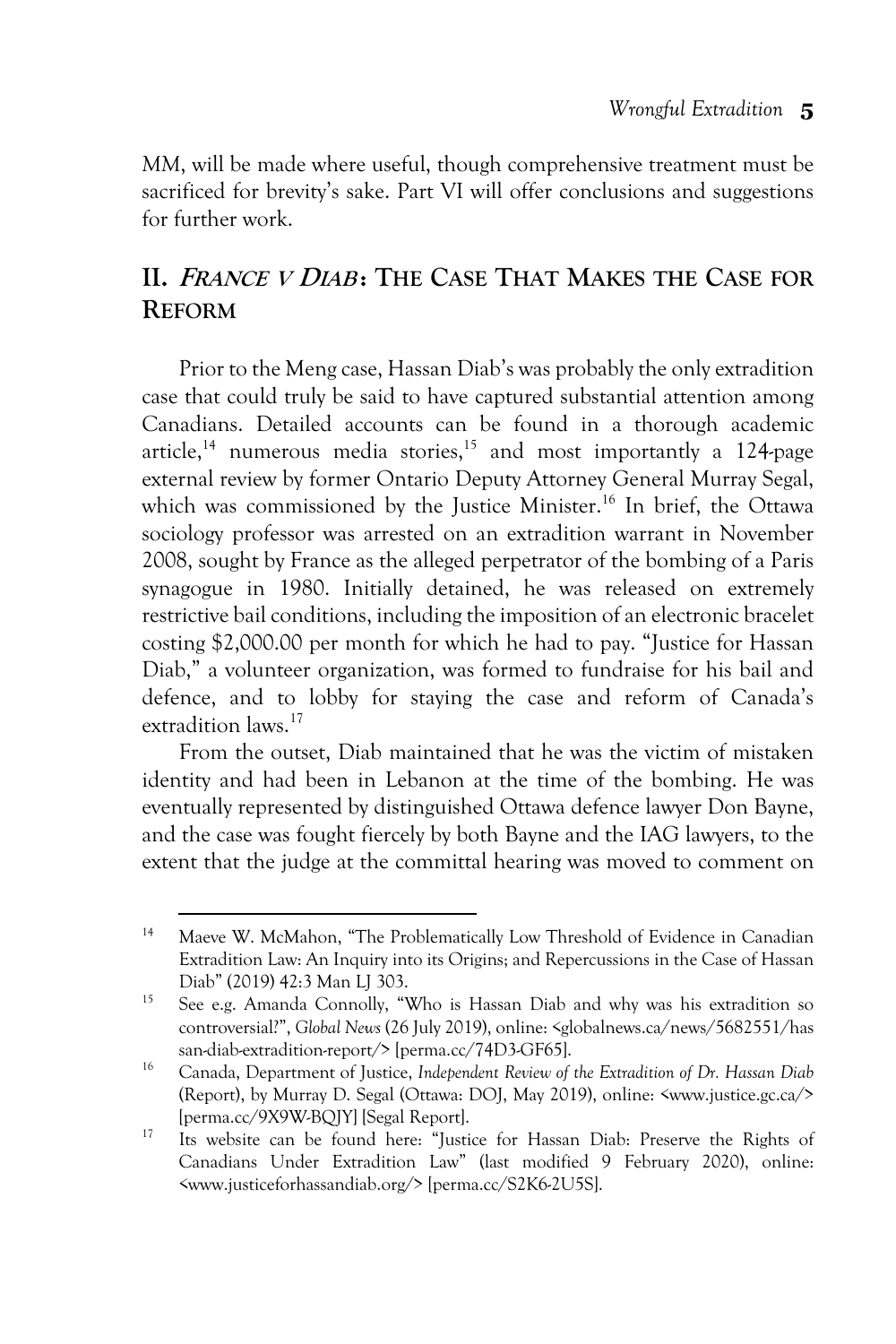its intensity.18 Diab's defence centred on the weakness of the case presented by France, which essentially rested on a highly-contested handwriting analysis. Judicial decisions in the course of the proceeding featured several now-infamous *dicta*. The judge who presided over the committal hearing described the French case as being so weak that if Diab received a fair trial in France, he would likely be acquitted—but that nonetheless, Canada's extradition law required that he be surrendered.<sup>19</sup> Affirming both the committal decision and the decision by the Minister of Justice to surrender Diab, the Ontario Court of Appeal dismissed concerns that the French case was not even ready for trial, remarking that Diab clearly would "not simply 'languish in prison.'"20

After being extradited, Diab did indeed "simply languish" for more than three years, mostly in solitary confinement, in a maximum-security prison while the French investigation continued. He was released – without ever being committed for trial – when it became clear that the case had foundered completely, and what evidence there was indicated that Diab was not the bomber. <sup>21</sup> Diab's return to Canada in January 2018 sparked renewed criticism from the Justice for Hassan Diab organization, now joined by others including Amnesty International, the British Columbia Civil Liberties Association (both of which had intervened in the original appeal), and the International Civil Liberties Monitoring Group. Controversy increased when media reporting revealed that Canadian officials had withheld exculpatory evidence and actively assisted French officials in shoring up the foundering French case.<sup>22</sup> A group of academics, defence lawyers, and representatives from human rights organizations convened a colloquium to formulate a set of reform proposals, which is expected to be published in the future.<sup>23</sup>

Calls for examination of how extradition had gone so wrong drew concern from the Minister of Foreign Affairs, Chrystia Freeland, who disclosed that both she and the Prime Minister had pressed France to return

<sup>18</sup> *France (Republic) v Diab*, 2011 ONSC 337 at para 193 [*Diab* Sup Ct].

<sup>&</sup>lt;sup>19</sup> *Ibid* at para 191.

<sup>20</sup> *France (Republic) v Diab*, 2014 ONCA 374 at para 176 [*Diab* CA].

<sup>21</sup> Segal Report, *supra* note 16 at 70–71.

<sup>22</sup> This was confirmed in Segal Report, *supra* note 16. See section IV, below.

<sup>23</sup> See *Changing Canada's Extradition Laws: The Halifax Colloquium's Proposals for Law Reform* [forthcoming, copy on file with author]. Disclosure: I was the convenor and chair of the Colloquium.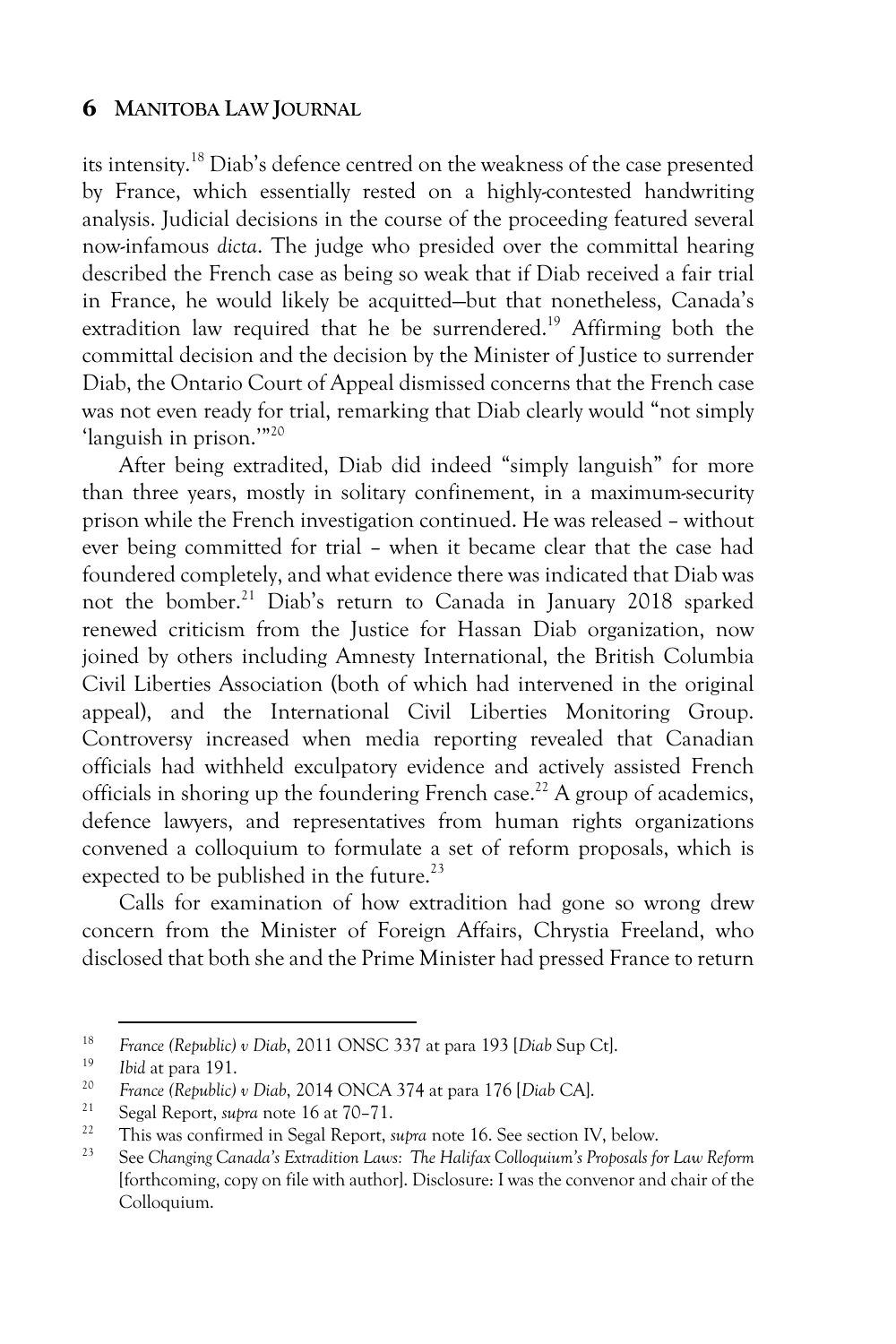Diab.24 Prime Minister Justin Trudeau stated that "what happened to [Diab] should never have happened," and promised that the federal government would "make sure this never happens again."25 However, this promise was eventually dissipated by the Segal Report which concluded that while Diab's case had seen some unfortunate events, all relevant laws and policies had been followed and all Crown personnel had acted appropriately.<sup>26</sup>

A criminal prosecution that results in an innocent person being convicted is referred to as a "wrongful conviction." In Hassan Diab's case, an extradition proceeding led to a demonstrably innocent person being extradited to face a faulty foreign criminal process, in a case where the Prime Minister of Canada stated that extradition "should never have happened." The only sensible descriptive phrase for this is "wrongful extradition," and that is the term that will be used in this paper. The critique here is based on the simple premise that an extradition system that allowed the wrongful extradition of Hassan Diab to occur must be in need of reform. This need is made all the more pressing by the fact that, as discussed in Part V below, the government authorities in charge of extradition are explicitly and publicly of the view that no reform is needed and that Diab's extradition to France was marred only by the fact that it took so long.

## **III. THE CURRENT CANADIAN SCHEME FOR EXTRADITION**

## **A. The International Law Backdrop: Sovereignty, Treaties, and Arrangements**

Extradition is the oldest and still one of the primary tools to accomplish the goal of inter-state cooperation in the suppression of crime generally, and transnational crime in particular. It has been defined as:

[T]he formal rendition of a criminal fugitive from a state that has custody (the requested state) to a state that wishes either to prosecute or, if the fugitive has

<sup>&</sup>lt;sup>24</sup> Jim Bronskill, "Justice Minister Wilson-Raybould orders independent review of Hassan Diab extradition case", *National Post* (30 May 2018), online: <nationalpost.com/news/p olitics/justice-minister-orders-external-review-of-hassan-diab-extradition-case> [perma.cc /85XD-JAFJ].

<sup>&</sup>lt;sup>25</sup> David Cochrane & Lisa Laventure, "Hassan Diab to boycott external review of 2014 extradition to France", *CBC New*s (24 July 2018), online: <www.cbc.ca/news/politics/h assan-diab-boycott-external-review-france-extradition-1.4758418> [perma.cc/382M-F4F N].

<sup>26</sup> Segal Report, *supra* note 16 at 13–14.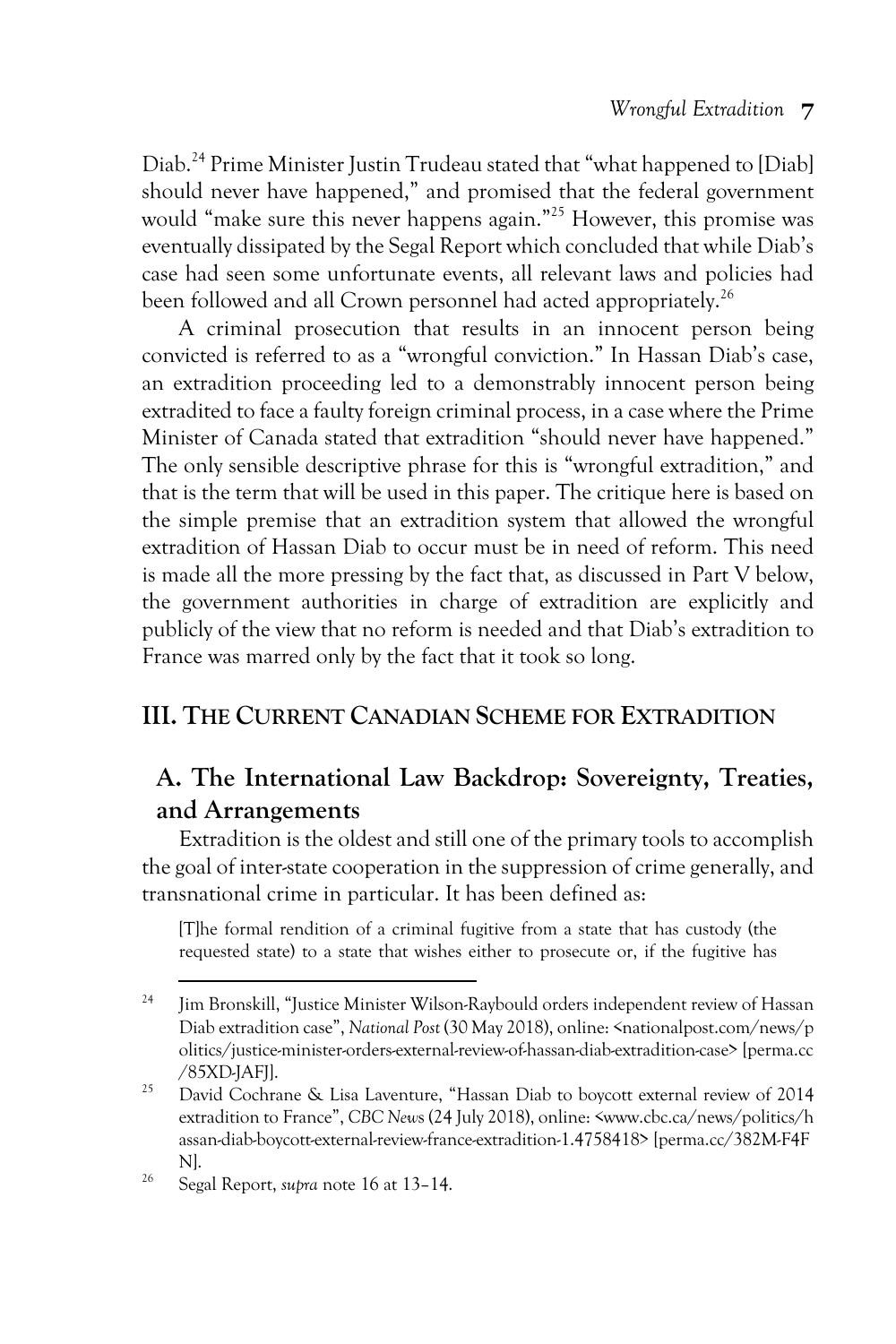already been convicted of an offence, to enforce a penal sentence (the requesting state). $27$ 

Extradition is made necessary by a fundamental rule of customary international law that prohibits states from enforcing their laws on the territories of other states.<sup>28</sup> In the criminal sphere, this means that police cannot investigate or effect arrests outside their own country. Accordingly, in order for states to be able to prosecute individuals who leave or escape from their territories,<sup>29</sup> they enter into agreements with foreign states under which each agrees to arrest and transmit the "fugitives" (now typically referred to as "persons sought") upon request and subject to certain conditions. The most standard practice is for states to enter into bilateral extradition treaties, which allows each government to carefully select the states with which it wishes to have such cooperation, in accordance with domestic priorities, human rights obligations, etc. Also, there are a number of multilateral crime suppression treaties, geared towards facilitating interstate cooperation around suppressing particular transnational crimes, which have extradition provisions.<sup>30</sup>

Canada is party to 51 bilateral extradition treaties<sup>31</sup> and a large number of the crime suppression conventions that contain extradition provisions. A Schedule to the *Extradition Act* also designates certain states<sup>32</sup> and

<sup>27</sup> Robert J. Currie & Joseph Rikhof, *International & Transnational Criminal Law*, 3rd ed (Toronto: Irwin Law, 2020) at 531. It is important to distinguish extradition from other legal means of removing individuals from a state, like immigration law-based mechanisms such as deportation or the expulsion of spies or foreign diplomats. Extradition relies explicitly on state-to-state agreements and is designed to facilitate criminal (and, increasingly, quasi-criminal/regulatory) prosecutions. It is a formal legal process with unique international and domestic law machinery.

<sup>28</sup> *R v Hape*, 2007 SCC 26.

<sup>29</sup> Or, at least, lawfully to do so. History is replete with examples of states simply abducting criminal fugitives from foreign states, which is a breach of international law. See Currie & Rikhof, *supra* note 29 at 560–67.

<sup>30</sup> Neil Boister, *An Introduction to Transnational Criminal Law*, 2nd ed (Oxford: Oxford University Press, 2018), c 20; Joanna Harrington, "Extradition of Transnational Criminals" in Neil Boister & Robert J. Currie, eds, *Routledge Handbook of Transnational Criminal Law* (London: Routledge, Taylor & Francis Group, 2015) 153.

<sup>&</sup>lt;sup>31</sup> Reasonably current compiled lists can be found at Halsbury's Laws of Canada (online), *Extradition & Mutual Legal Assistance*, "Introduction: Extradition Partners" (I.2) at HEX-2 "Creation of Extradition Obligation" (2019 Reissue); Seth Weinstein & Nancy L. Dennison, *Prosecuting and Defending Extradition Cases: A Practitioner's Handbook* (Toronto: Emond Publishing, 2017) at 15–16.

<sup>&</sup>lt;sup>32</sup> Most of which are Commonwealth states, including the United Kingdom.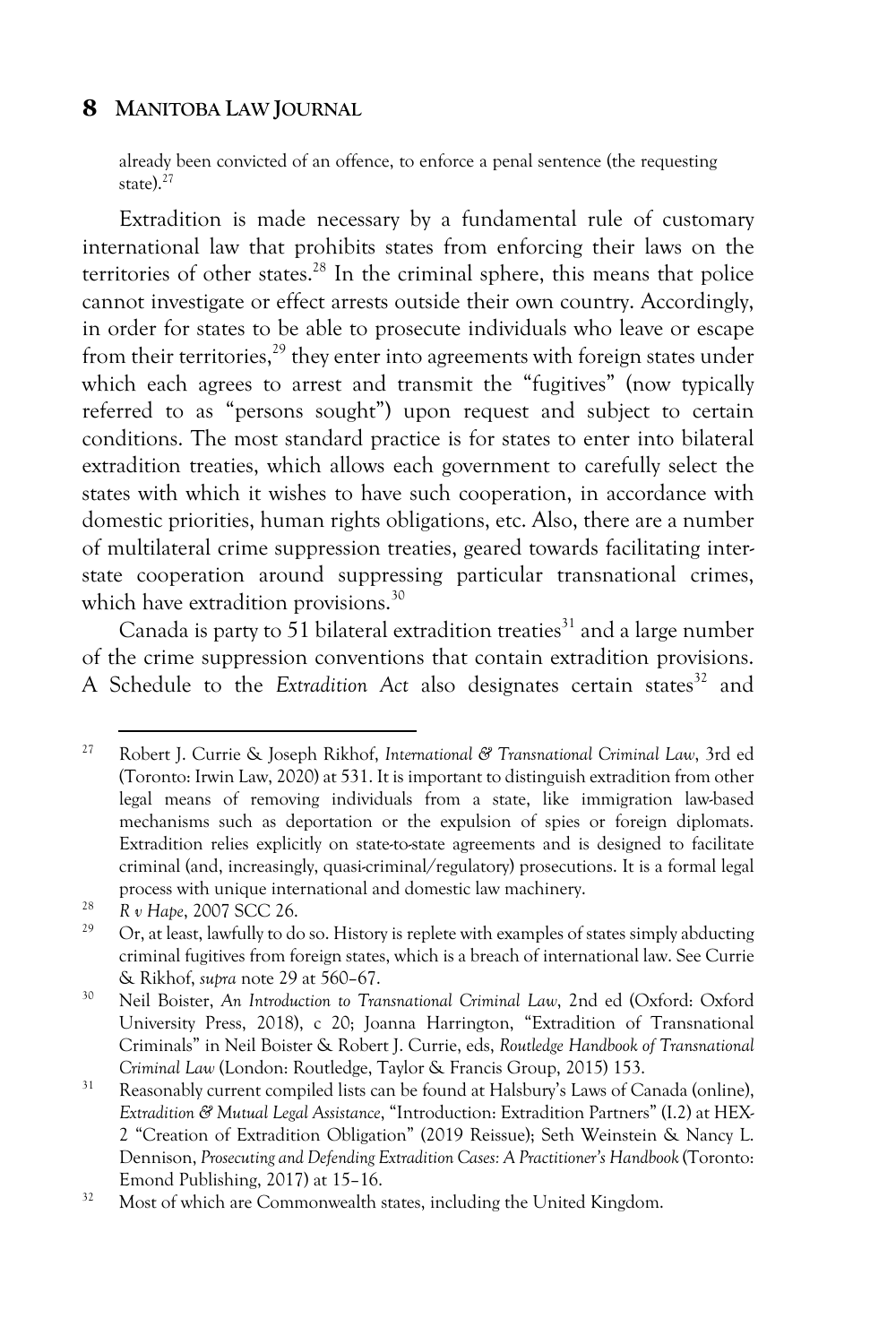entities<sup>33</sup> as "extradition partners," which unlocks Canada's extradition machinery for those states/entities in the same manner as a treaty does. Most commonly, Canada makes and receives extradition requests via its bilateral treaties, particularly with the  $U.S.^{34}$  which unsurprisingly sees the most traffic of any of the treaties.

While the treaties do not play a large role in this article, it is worth noting that, constitutionally, they are strictly the preserve of the federal executive, and "that neither Parliament nor the provincial legislatures need, as a matter of law, to be consulted before the Crown binds Canada to an international agreement."35 So far as can be seen from the rather paltry public sources on point,<sup>36</sup> decisions on whether to negotiate extradition treaties are formally made via consultations between the Minister of Justice and the Minister of Foreign Affairs, and negotiations are conducted by officials within those two departments. Since the introduction of the federal treaty tabling policy in 2008, it appears that treaties are at least tabled in the House of Commons but do not attract debate; $37$  nor are the explanatory memoranda which are meant to accompany them ever published.<sup>38</sup>

<sup>33</sup> Specifically, the International Criminal Court and the UN International Criminal Tribunals for the Former Yugoslavia and Rwanda.

<sup>34</sup> *Treaty on Extradition between the Government of Canada and the Government of the United States of America*, United States and Canada, 3 December 1971, Can TS 1976 No 3 (in force 22 March 1976), as amended by *Protocol 1*, 11 January 1988, CTS 1991 No 37 (in force 26 November 1991) and *Protocol 2*, 12 January 2001, Can TS 2003 No 11 (in force 30 April 2003) [*Canada-US Treaty*].

<sup>35</sup> Phillip M. Saunders et al, *Kindred's International Law: Chiefly as Interpreted and Applied in Canada*, 9th ed (Toronto: Edmond Publishing, 2019) at 155.

<sup>36</sup> A modest amount of information can be found at Canada, Department of Justice, *About the International Assistance Group* (Ottawa: DOJ, last modified 20 October 2016), online: <www.justice.gc.ca/eng/cj-jp/emla-eej/about-apropos.html> [perma.cc/L222-XHYN].

<sup>&</sup>lt;sup>37</sup> "Bill C-4, An Act respecting non-for-profit corporations and certain other corporations", 2nd reading, *House of Commons Debates,* 40-2, No 010 (6 February 2009) at 1200 (Hon Lawrence Cannon), online: <www.ourcommons.ca/DocumentViewer/e n/40-2/house/sitting-10/hansard> [perma.cc/5LTK-M2RD] (Foreign Affairs Minister Lawrence Cannon tabled a new Canada-Italy extradition treaty, without any comment being made).

<sup>&</sup>lt;sup>38</sup> Gib Van Ert has commented that "Canada's practices in the conclusion and domestic performance of treaties remains scandalously opaque". See Gib Van Ert, "POGG and Treaties: The Role of International Agreements in National Concern Analysis" (8 June 2020), online (blog): *Gib Van Ert* <gibvanert.com/2020/06/08/the-role-of-internationa l-agreements-in-national-concern-analysis/> [perma.cc/99MU-6J7K].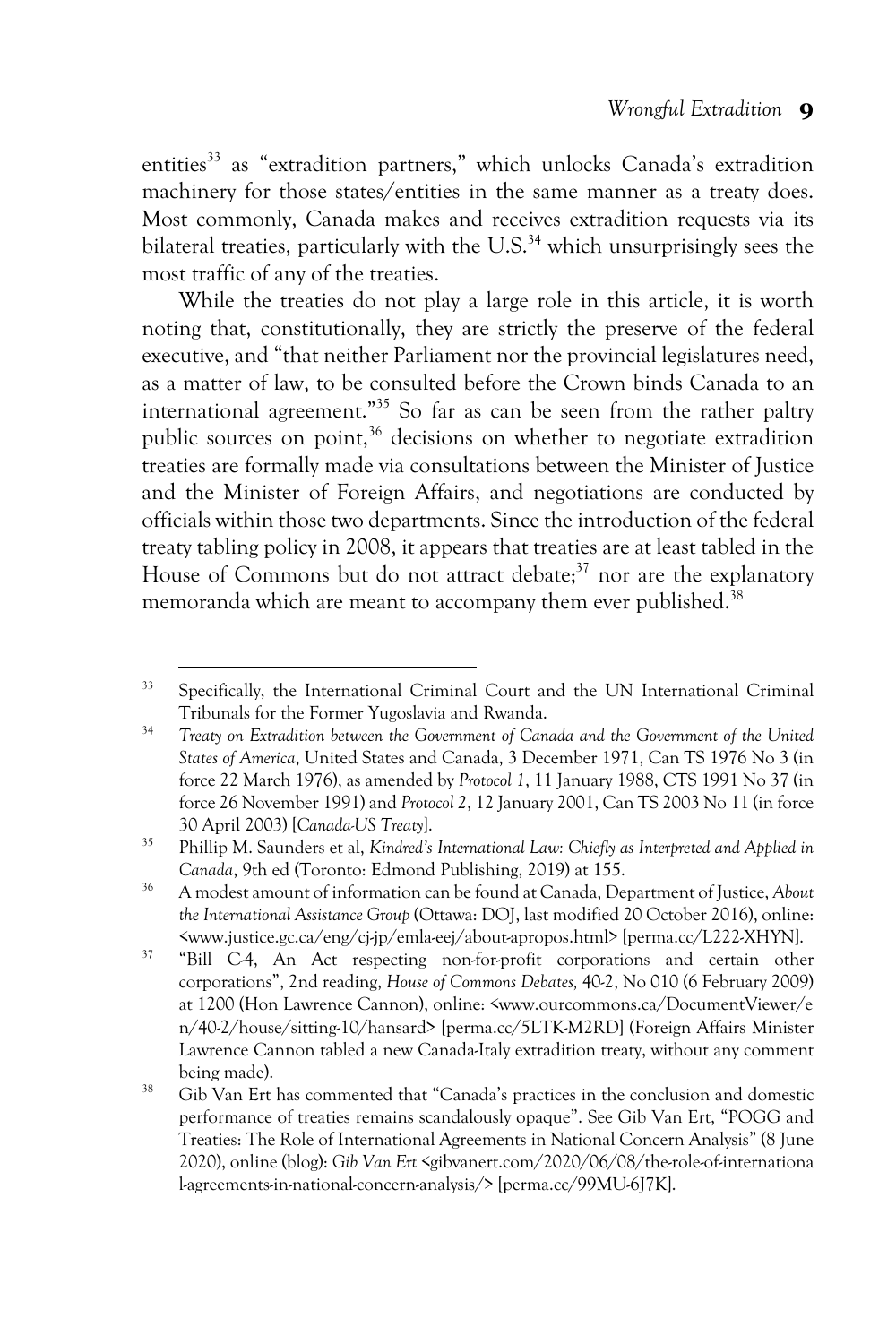It is worth highlighting, then, that extradition proceedings will necessarily deprive individuals (including Canadian citizens) of their liberty, at the hands of both the Canadian government and a foreign state; yet no meaningful public consultation has ever been conducted by the government as to whether we should have extradition treaties with particular states, nor what conditions should be placed on extraditions completed under those treaties. Even Prime Minister Trudeau's sudden announcement in September 2016 that Canada would begin negotiating an extradition treaty with China seemed to emerge from some government back room and only saw any debate because it was so publicly controversial.<sup>39</sup>

## **B. The Extradition Act <sup>1999</sup>**

Extradition treaties (like all treaties) are not automatically part of Canadian law but must be implemented by way of statute. In the case of extradition, the *Extradition Act* implements all of Canada's extradition arrangements and provides a "complete code" of procedure for extradition to and from Canada. Prior to 1999, extradition was completed under two different statutes: the old *Extradition Act*, which was modelled on the British statute, and the now-repealed *Fugitive Offenders Act*, which contained a streamlined extradition process for Commonwealth partners. The current Act was brought in as an effort to address what the federal government identified as inefficiencies and difficulties in Canada's ability to extradite to foreign states. A particular problem was said to be issues faced by foreign states with civil justice systems, which had difficulty meeting the evidentiary requirements of the Canadian legislation – to the point where some partner states were discouraged from making requests at all. <sup>40</sup> Generally speaking, the goal was to replace Canada's "antiquated" extradition system in order to respond to the new realities of transnational crime and, rhetorically at least, ensure Canada did not become a haven for criminals.

The new legislation was explicitly designed to create a more streamlined and simplified "three-phase process" for extraditions from Canada: (1) the

<sup>39</sup> Steven Chase & Robert Fife, "Justin Trudeau defends extradition treaty talks with China", *The Globe and Mail* (21 September 2016), online: <www.theglobeandmail.com /justin-trudeau-defends-extradition-treaty-talks-with-china> [perma.cc/ZR7S-JQFB].

<sup>40</sup> Elaine F. Krivel et al, *A Practical Guide to Canadian Extradition* (Toronto: Carswell, 2002) at 11. An excellent account of how the new Act was ushered in can be found in McMahon, *supra* note 14. McMahon notes, in particular, that while there was little doubt that the procedural machinery needed updating, the evidence of problems experienced by requesting states was overstated.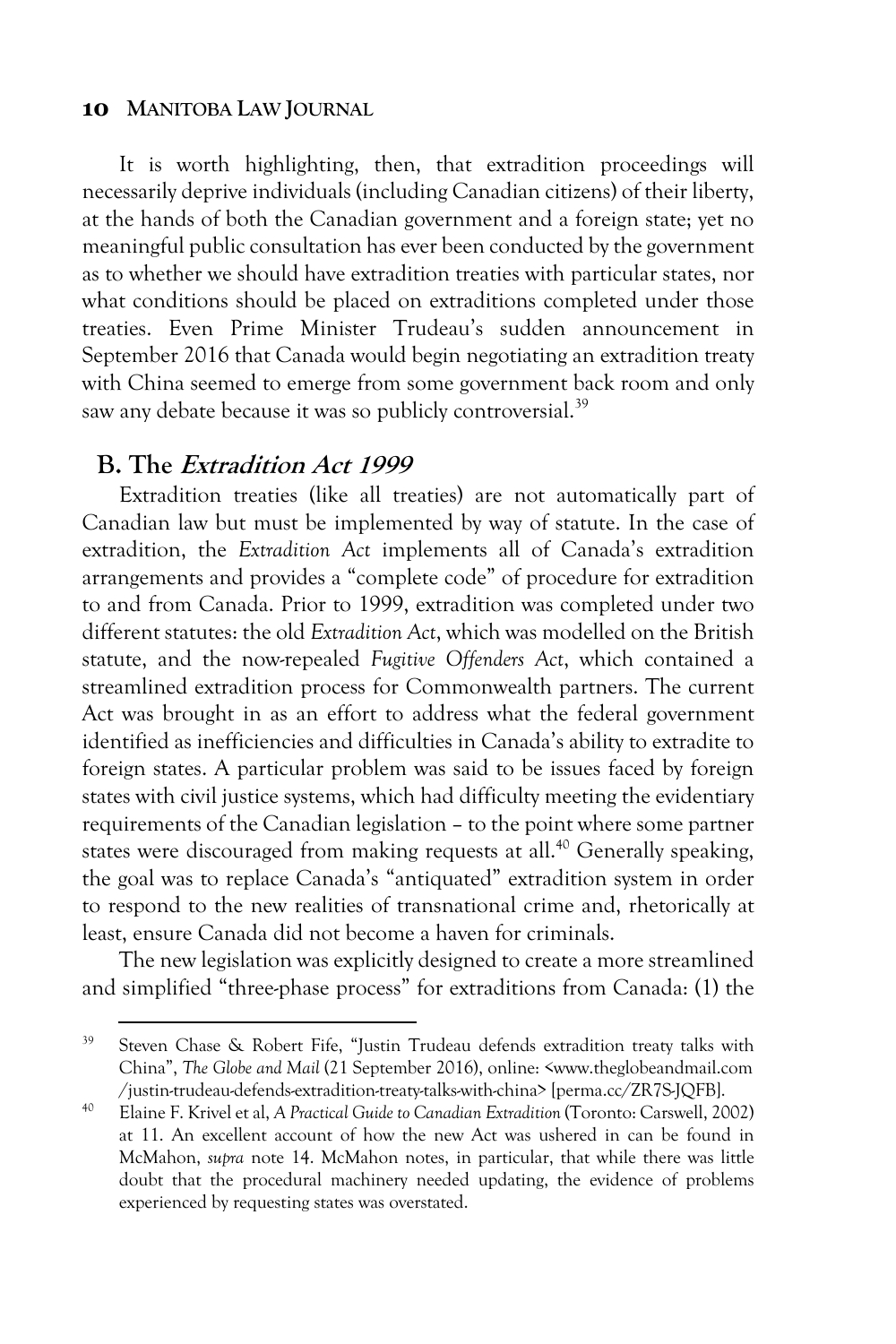"Authority to Proceed" (ATP); (2) judicial committal or discharge; and (3) ministerial surrender or refusal to surrender for extradition.<sup>41</sup> The front end of the process is the ATP phase in which lawyers at the IAG receive and evaluate the extradition request to ensure it complies with the relevant treaty and, in particular, that the offence for which the individual is sought is an extraditable offence. The latter point requires that there be "double criminality" (i.e., that the offence involved is one that is punishable up to a certain threshold by both Canada and the requesting state). <sup>42</sup> The Canadian offence that corresponds to the foreign offence must be explicitly identified. The ATP itself is issued by the Minister and empowers staff counsel to, *inter alia*, have the individual arrested and seek an order "committing" them for extradition.

The committal phase, which is the focus of this article, requires a hearing before a superior court judge who will essentially decide two things: (1) whether the person before the court is actually the person sought and (2) whether the evidence that has been presented by the requesting state would be sufficient to have a person committed for trial in Canada (for the Canadian offence identified in the ATP) if the conduct had occurred in Canada.43 While, historically, the requesting state would have had to actually adduce evidence that made out a *prima facie* case, the 1999 Act brought in an innovation: requesting states are permitted to submit a "Record of the Case" (ROC) which is essentially a summary of the evidence underpinning the request. It must be accompanied by the certification of a judicial or prosecuting authority of the requesting state, to the effect that the evidence summarized is indeed available for trial, and either is sufficient under that state's law to justify prosecution or was gathered in accordance with that state's law.<sup>44</sup> This provision was seemingly designed to accommodate states (primarily from civil law traditions<sup>45</sup>) whose evidentiary

<sup>41</sup> See *MM*, *supra* note 9 at paras 16–26.

<sup>42</sup> Either a minimum of two years imprisonment under section 3 of the *Act* or whatever the governing treaty says—for example, Article 2 of the *Canada-US Treaty*, *supra* note 36, provides for extradition where the offence is punishable by one year or more of imprisonment.

<sup>43</sup> *Act*, *supra* note 6, s 29(1)(a).

*<sup>44</sup> Act*, *supra* note 6, s 33.

<sup>45</sup> There is a similar regime specifically provided for in the Canada-France extradition treaty, which pre-dates the *Act*. See *Extradition Treaty between the Government of Canada and the Government of the Republic of France*, Canada and France, 17 November 1988, Can TS 1989 No 38 (in force 1 December 1989), art 10(2)(c).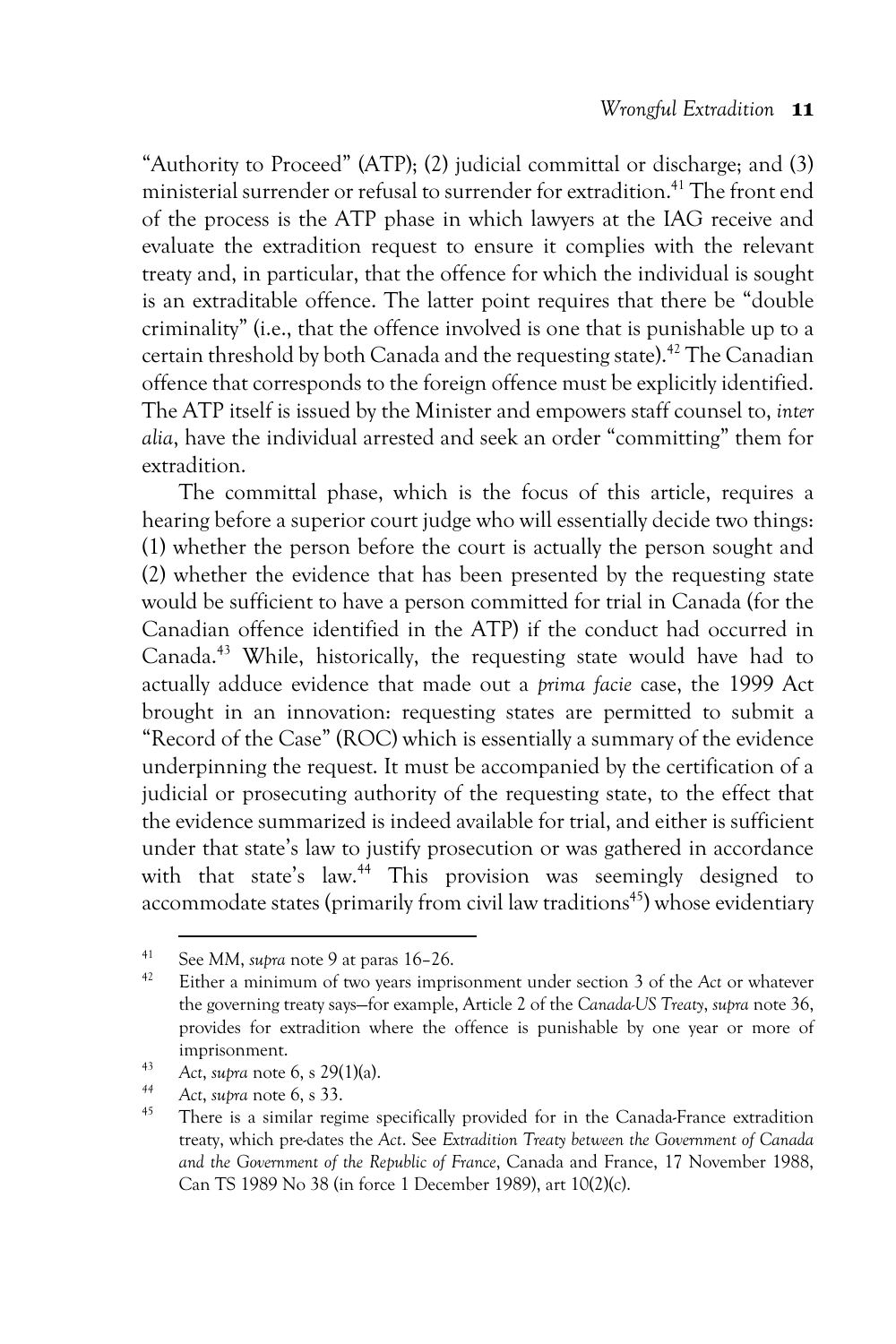regimes were dissimilar to Canada's and who would otherwise not be able easily to produce a *prima facie* case based on evidence. However, it was quickly adopted as the desirable approach by the U.S., Canada's most frequent requesting state, and now is used in the majority of cases. <sup>46</sup> The ROC regime also spares the requesting state the need to present evidence in court, particularly *viva voce* evidence which is expensive and timeconsuming. The result is that the ROCs contain what Canadian lawyers would call hearsay, unsworn statements and otherwise unsubstantiated evidence.

The role of the committal judge is similar to, but more expansive than, that of a preliminary inquiry judge. $47$  The sufficiency of evidence test under paragraph 29(1)(a) still assesses whether the evidence shows a *prima facie* case, albeit with relaxed evidentiary rules, and the judge must engage in a "limited weighing" of the evidence (or, more accurately, the summary of the evidence, assuming the ROC to be true) to determine whether a reasonable jury, properly instructed, could convict on the evidence. Importantly, under the Act, the evidence in the ROC is presumed to be reliable,<sup>48</sup> and while the individual sought is permitted to challenge the evidence (either individual items or in its entirety) on the basis of reliability, they bear the overall onus of rebutting this presumption (paragraph 32(1)(a)). In turn, that rebuttal will only be successful where the person sought demonstrates that the evidence is "manifestly unreliable." <sup>49</sup> More will be said about this below.

If the person is committed for extradition, the process enters the "surrender phase" where the Minister of Justice makes the final decision on whether the individual will be extradited.<sup>50</sup> This task has consistently been described by the Supreme Court as "essentially political in nature,"<sup>51</sup> in that the Minister is primarily concerned with discharging Canada's treaty

<sup>&</sup>lt;sup>46</sup> In a minority of cases, the requesting state can lead evidence under the terms of the relevant extradition treaty per paragraph 32(1)(b) of the *Act*, *supra* note 6. However, it must still establish that the evidence exists and is available for trial (*United States v Ferras*, 2006 SCC 36 at paras 57–58 [*Ferras*]; *United Mexican States v Ortega*, 2006 SCC 34).

<sup>47</sup> Weinstein & Dennison, *supra* note 33 at 215. See also *Act*, *supra* note 6, s 24(2).

<sup>48</sup> *Ferras*, *supra* note 48 at paras 52–56.

<sup>49</sup> *United States v Prudenza (sub nom Anderson*), 2007 ONCA 84 at para 31 [*Anderson*], cited in *MM*, *supra* note 9 at para 72.

<sup>50</sup> *Act*, *supra* note 6, s 40.

<sup>51</sup> *MM*, *supra* note 9 at para 25.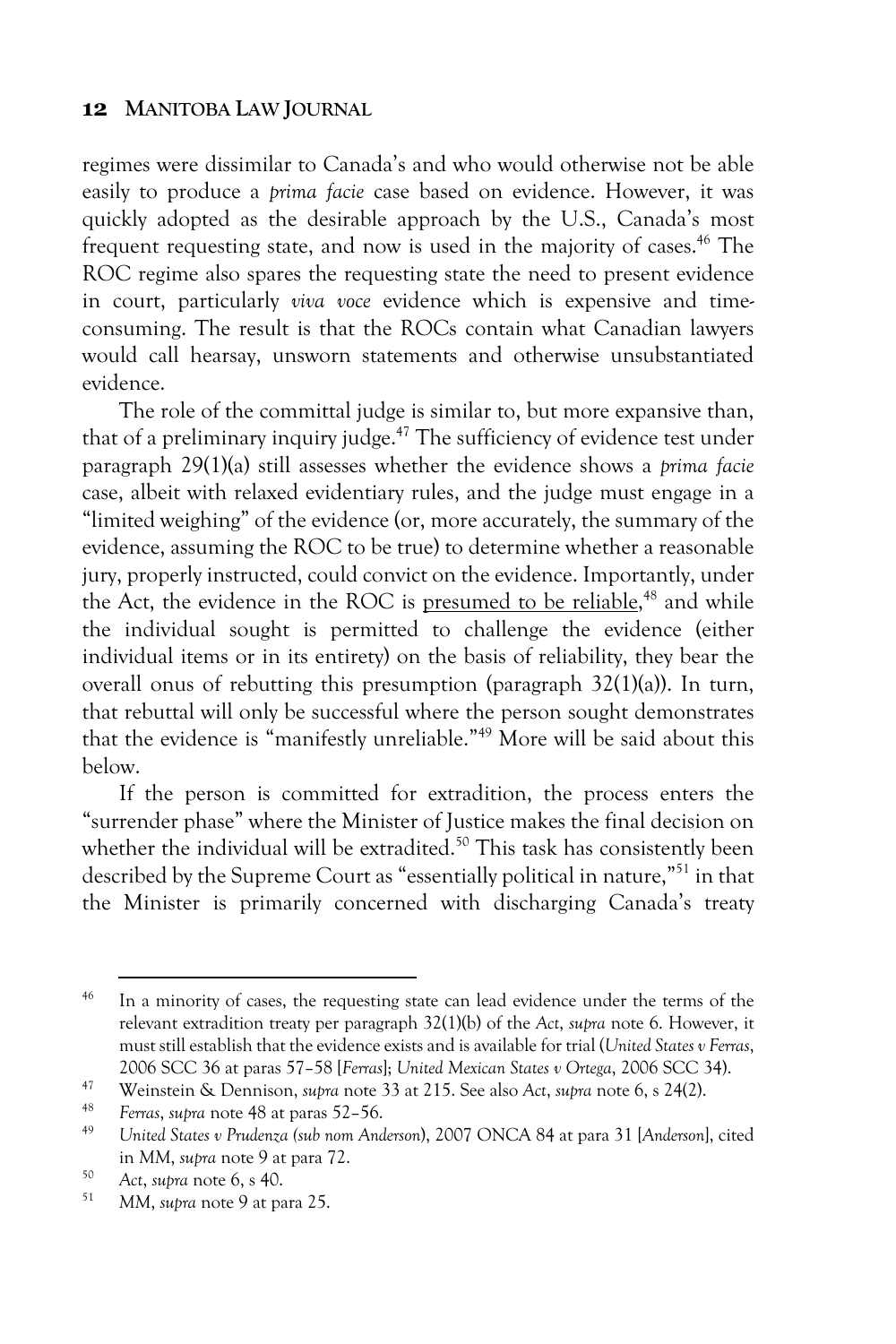obligations as "a responsible member of the international community."52 While the decision must be *Charter*-compliant, it is one that is on "the extreme end of the… scale" and attracts an extremely deferential standard of review.53 This is because the Minister is exercising their capacity under the Crown prerogative over foreign affairs, and the courts choose to be circumspect. Sections 44 and 46 to 47 of the Act set out a number of grounds on which the Minister can refuse surrender, some of which are mandatory and more of which are discretionary.

Finally, it is well-established in the Supreme Court's jurisprudence that the *Charter* applies to the entire extradition process. The Court's preferred analytical lens has been section 7, which bars the state from depriving an individual of liberty "except in accordance with the principles of fundamental justice", and it has developed a set of such principles that are tailored to both the committal<sup>54</sup> and ministerial<sup>55</sup> phases (the former of which will be dealt with here).

Committal decisions are subject to appeal,<sup>56</sup> and surrender decisions to judicial review,<sup>57</sup> before the relevant provincial court of appeal, and both can end up at the Supreme Court for final disposal if granted leave. In many cases, both committal and surrender are challenged, and the standard practice is to combine both appeal and judicial review into a single hearing at both levels of court.<sup>58</sup>

## **C. The Role of the International Assistance Group**

The IAG is a specialized division of Justice Canada which "was established to carry out most of the responsibilities assigned to the Minister of Justice under the *Extradition Act* and the *Mutual Legal Assistance in Criminal Matters Act*."59 IAG acts as Canada's "central authority"60 for all of

<sup>52</sup> *Ibid.*

<sup>53</sup> *Lake v Canada (Minister of Justice)*, 2008 SCC 23 [*Lake*].

<sup>54</sup> Ferras, *supra* note 48; *MM*, *supra* note 9.

<sup>55</sup> *United States v Burns*, 2001 SCC 7 [*Burns*]; *Lake*, *supra* note 55.

<sup>56</sup> *Act*, *supra* note 6, s 49.

<sup>57</sup> *Ibid*, s 57.

<sup>58</sup> Weinstein & Dennison, *supra* note 33.

<sup>&</sup>lt;sup>59</sup> About the International Assistance Group, *supra* note 38.<br><sup>60</sup> Under modern extradition practice, states create or designate a particular branch of the government, called a "central authority," to deal with all incoming and outgoing requests in order to create efficiency and avoid the need to use diplomatic communication.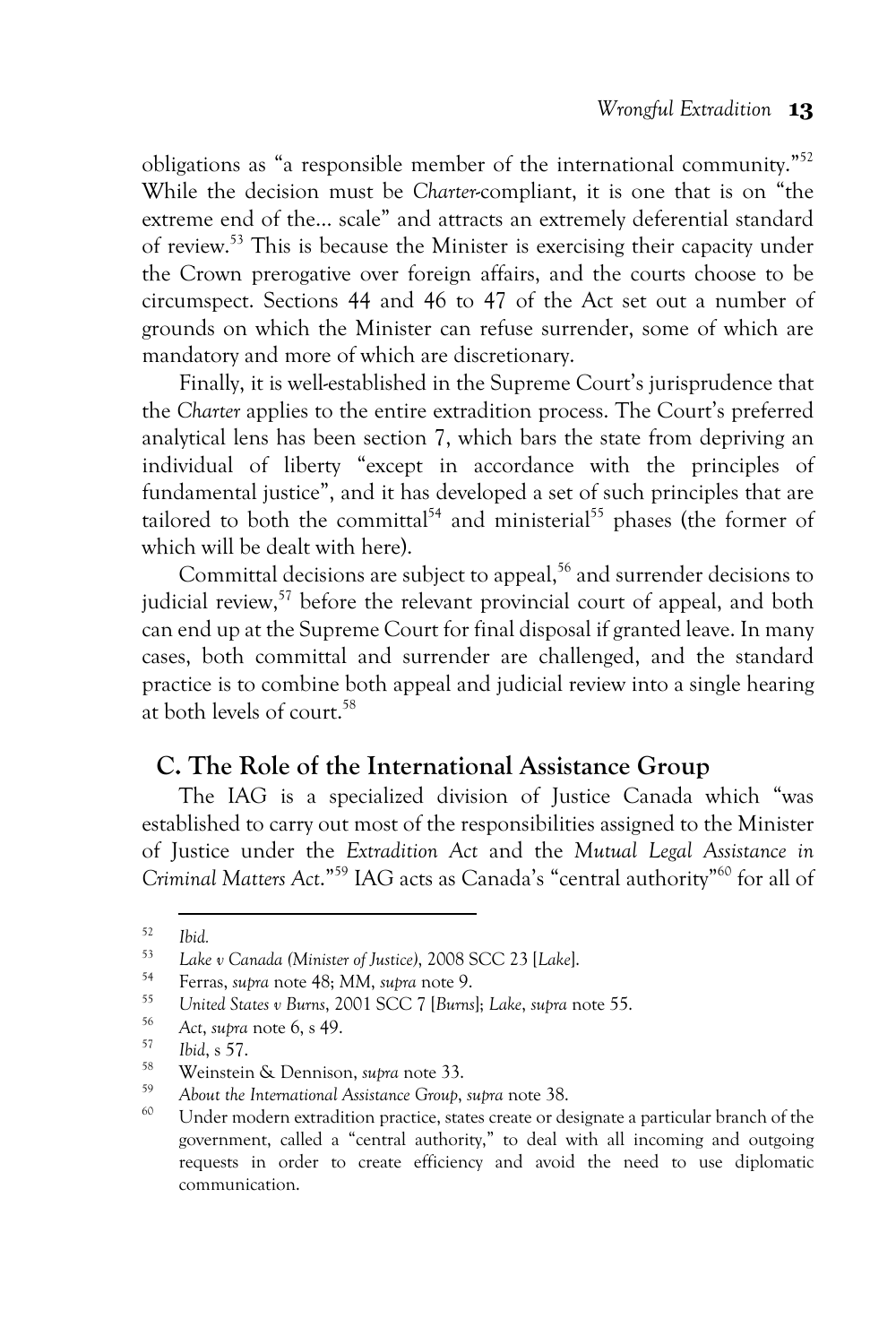Canada's international criminal cooperation activities and administers the government's communication and cooperation with foreign states in this regard. So far as extradition goes, the IAG plays a number of roles: it develops extradition treaty relationships; it fields incoming requests from foreign states, as well as consulting and assisting them, and also presides over outgoing communication and requests; it obtains evidence "for use at home or abroad, including for use in extradition"; $61$  it advises regional Canadian counsel on international cooperation methods; and it approves and issues the ATP in appropriate cases.

Most important for present purposes, IAG personnel conduct the litigation in the adversarial extradition proceedings. They do this either indirectly, by advising and instructing litigation counsel employed by Justice Canada<sup>62</sup> or, in some cases, acting as counsel in those proceedings<sup>63</sup>-which is to say, they act as counsel for the requesting states. They also advise the Minister on all aspects of extradition proceedings, up to and including the drafting of Ministerial surrender decisions.<sup>64</sup> In fundamental terms then, IAG adversarially "prosecutes" the extradition case on behalf of the Crown and, ultimately, the requesting state; makes the final decision regarding surrender; and fights any appeals or judicial reviews in court. This remarkable dominance of the entire process by a government agency will examined in Part V below.

## **IV. THE JUDICIAL TASK AND ISSUES AT THAT COMMITTAL STAGE**

## **A. The Primary Problem: Legislative Interpretation**

In MM, the current leading case on the committal process. Justice Cromwell for the majority of the Court began the judgment by stating that "the extradition process serves two important objectives: the prompt compliance with Canada's international obligations to our extradition

<sup>61</sup> Segal Report, *supra* note 16 at 34.

In British Columbia and Ontario, where the extradition traffic is highest, there are specialist Justice Canada practice groups set up for extradition and MLAT proceedings.

<sup>63</sup> This occurred in *Diab* Sup Ct, *supra* note 20. The Segal Report presented this as "unusual" (*supra* note 16 at 19).

<sup>&</sup>lt;sup>64</sup> Formally speaking, this is a power that is reserved for the Minister, and the Minister personally makes the decision upon the advice of IAG and signs it. However, the decisions are in substance made by IAG lawyers. See Segal Report, *supra* note 16 at 65.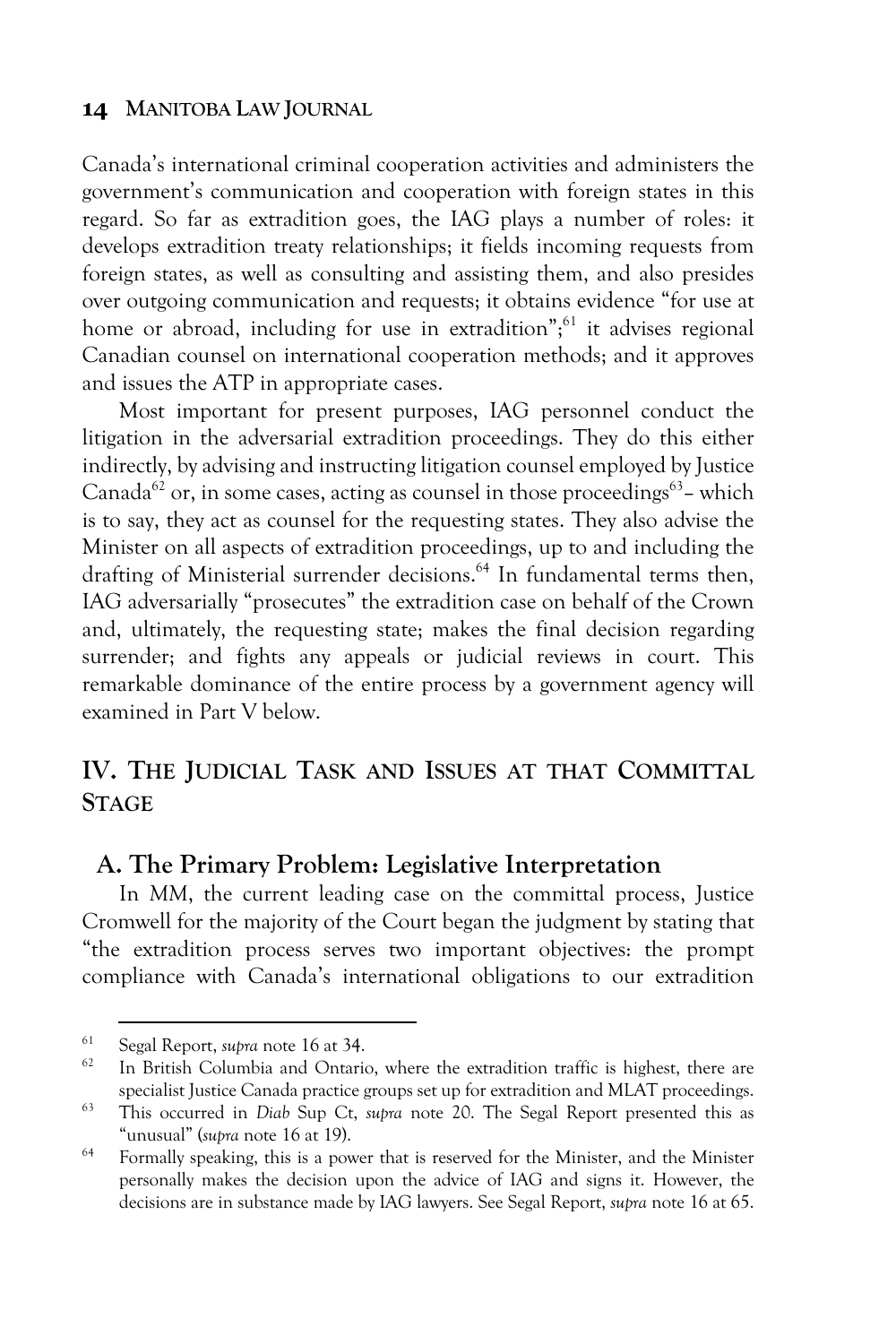partners, and the protection of the rights of the person sought."65 On the current state of the law, however, there is an imbalance between these two "objectives." The *Extradition Act* is the driver of the "extradition process," and the courts have consistently found that its sole objective is to facilitate extradition. Protection of the rights of the person sought has been a secondary objective at best, de-emphasized by the Crown and applied only half-heartedly by the courts. From this standpoint, I will argue that the committal process is unfair.

In the course of two decades of caselaw regarding the committal process, the Crown has urged upon the courts – mostly successfully – two related themes: (1) that the primary interpretive principle the courts should apply to the *Extradition Act* is the safeguarding and promotion of international comity between Canada and its extradition partner states, and (2) that Parliament intended extradition to be an expeditious and summary process, informed as little as possible by Canadian criminal law fundamentals. I will briefly explain each of these in turn.

On the first theme, extradition, of course, is a tool of inter-state cooperation that has the single goal of suppressing transnational crime, and the achievement of this goal depends on states making effective use of extradition treaties and arrangements. The 1999 *Act* was explicitly drafted with this in mind,<sup>66</sup> and thus it is not surprising that nearly every reported extradition decision makes reference to some variant of Canada maintaining "international comity" by being a good extradition partner.<sup>67</sup> In fact, comity is basically the only interpretive principle that the courts, urged on by the Crown, have seen fit to use.

On the second theme, the Supreme Court and lower courts have constantly emphasized that extradition cannot be efficacious unless it is expeditious, and that expedition, in turn, requires the procedural machinery to be kept to a minimum. The most consistent expression of this emphasis is that, as the majority noted in *MM*, "the extradition process is not a trial and, as the Court said nearly three decades ago, it should never be permitted to become one."68 The committal process, in particular, is a

<sup>65</sup> *MM*, *supra* note 9 at para 1.

<sup>66</sup> Krivel et al, *supra* note 42 at 10–13.

<sup>67</sup> *United States v Dynar*, [1997] 2 SCR 462 at para 122, 147 DLR (4th) 399.

<sup>68</sup> *MM*, *supra* note 9 at para 2.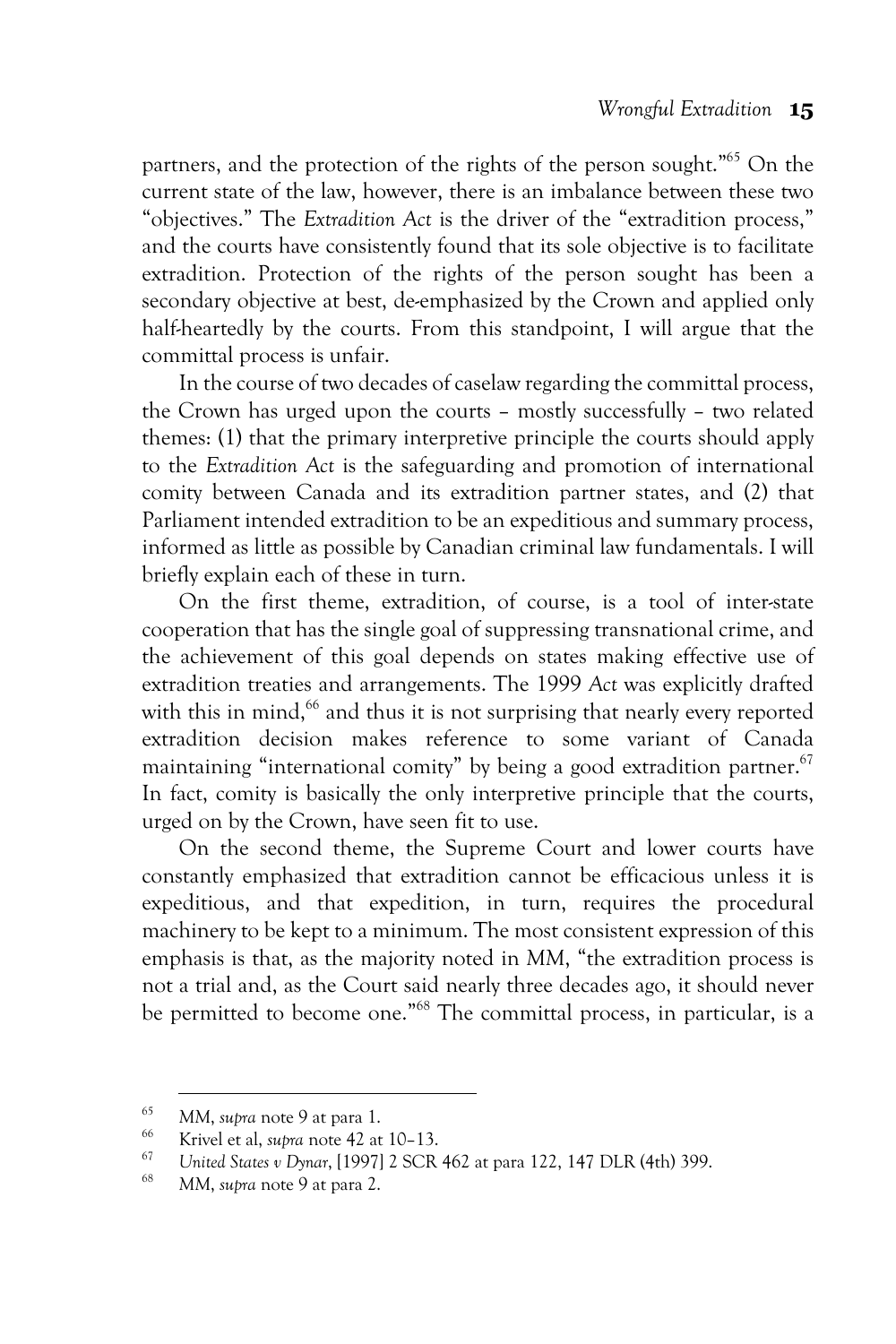"modest screening device,"<sup>69</sup> and fairness in this process does not require a (criminal) trial. Instead, it simply requires "that there is sufficient evidence to justify putting the person on trial."70

The procedural machinery will be explored below. As a preface point, however, this matrix of emphasis is perhaps to be expected since, despite the fact that the goal of the Act is to render people to face criminal trials, the process created is fundamentally a non-criminal, judicial-administrative law hybrid that incorporates certain criminal procedure machinery only by necessity.71 In roughly the same manner that a preliminary inquiry judge would do, the committal judge determines, essentially in the abstract, whether the evidence proffered by the requesting state would justify committal for trial in Canada. The presumption of innocence does not apply, and any questions regarding defences are left for the actual criminal trial to be held in the requesting state. The push and pull throughout the case law, however, reflects consistent effort by the defence bar to have the courts take into account that the entire ambit of the process is the deprivation of liberty of the person sought and to inject an appropriate amount of gravity and procedural protection into it – an effort that has been largely unsuccessful.

During the following examination of issues that are raised by the committal process, it is worth bearing in mind that the Crown's insistence on these two themes is fundamentally accurate. The structure of the *Act* and the way the process has played out supports the view that Parliament did indeed intend to provide for an expeditious process that was primarily geared toward making sure extradition requests were fulfilled. Of course, though Parliament held the pen, it was guided by the hand of Justice Canada which formulated the legislation and the policy goals that underpin it, steered the Act through the legislative process, and continues to negotiate and administer the treaties and determinedly pursue extradition, all with minimal public input. The Act is fundamentally a piece of law enforcement legislation because it was made by law enforcers. The question for Canadians is whether this is as it should be or whether change needs to be made.

<sup>69</sup> *Ibid* at para 2; *United States v Yang* (2001), 56 OR (3d) 52 at paras 47, 64, 86, DLR (4th) 337 (ONCA), cited in *MM*, *supra* note 9 at paras 38, 53, 61.

<sup>&</sup>lt;sup>70</sup> MM, *supra* note 9 at para 61.<br><sup>71</sup> See Joanna Harrington, "Extradition, Assurances and Human Rights: Guidance from the Supreme Court of Canada in India v. Badesha" (2019) 88 SCLR (2d) 273.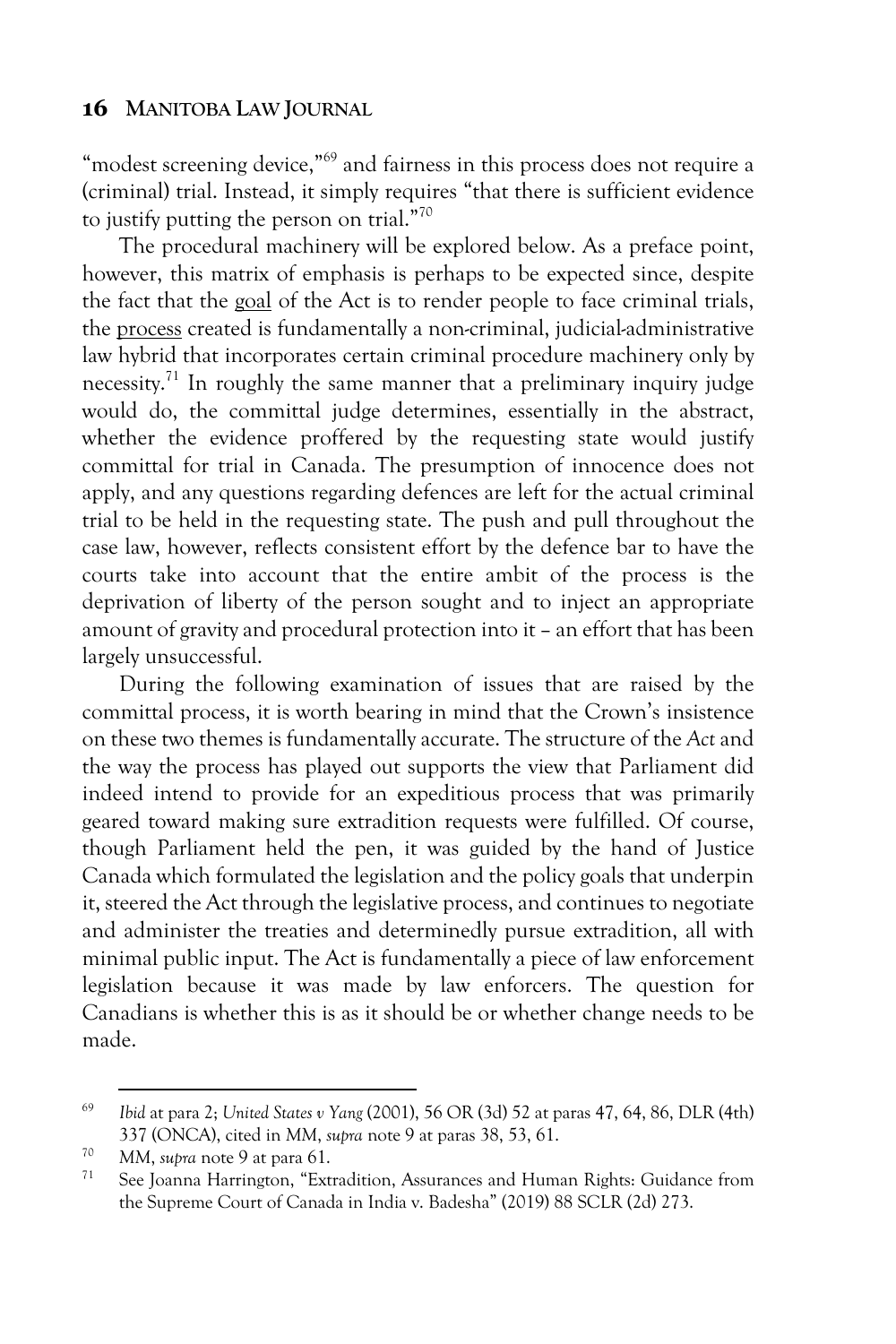## **B. Admissibility and Sufficiency of Evidence: Re-Invigorating Ferras**

#### **1. Changes to Committal Under the 1999 Act: From Shephard to MM**

To understand properly the central fairness issues with the committal process, it is important to review the changes made by the 1999 Act. In a detailed overview, Professor Anne Warner La Forest wrote that extradition law had always rested on maintaining a balance between safeguarding the liberty of the person sought and state interest in international cooperation.72 In Canada, historically the committal process had achieved this, more or less, by maintaining a procedural alignment between extradition proceedings and the preliminary inquiry; the committal hearing was in fact prescribed by the former legislation to be conducted "as nearly as may be"73 to a preliminary inquiry. In keeping with the approach of most common law jurisdictions, the requesting state was required to present a *prima facie* case<sup>74</sup> which, importantly, had to be based on evidence that was admissible under Canadian law.75 The trickiest point was around hearsay, to which common law jurisdictions like Canada took a restrictive approach but was used liberally in other states. Since the calling of live witnesses was too expensive and time-consuming to be justified or practical for extradition purposes, first-person sworn/affirmed statements or affidavits were admissible. However, second- and third-hand hearsay was not admissible, "ensur[ing] that the evidence is reliable and that the person giving it has received a warning that he or she must speak truthfully."76

The test for committal, originally laid out *US v Shephard*, <sup>77</sup> was the same as that which governed preliminary inquiries: if there was evidence that offered some form of proof on each element of the offence (i.e. sufficiency), and assuming that evidence to be true (i.e. reliability), the judge asked whether a reasonable trier of fact, properly instructed, could find the accused guilty. The judge did not weigh the evidence, nor was the defence

<sup>72</sup> La Forest, *supra* note 7.

<sup>73</sup> *Extradition Act*, RS 1985, c E-23, s 13 (repealed by the *Act*, *supra* note 6, s 129). 74 See Geoff Gilbert, *Transnational Fugitive Offenders in International Law: Extradition and* 

*Other Mechanisms* (New York: Springer Publishing, 1998) at 119–27.

<sup>75</sup> This included certain modest relaxations of Canadian evidence law in the old Act to accommodate the extradition setting.

<sup>76</sup> La Forest, *supra* note 7 at para 57.

<sup>77</sup> *United States v Shephard*, [1977] 2 SCR 1067, 70 DLR (3d) 136.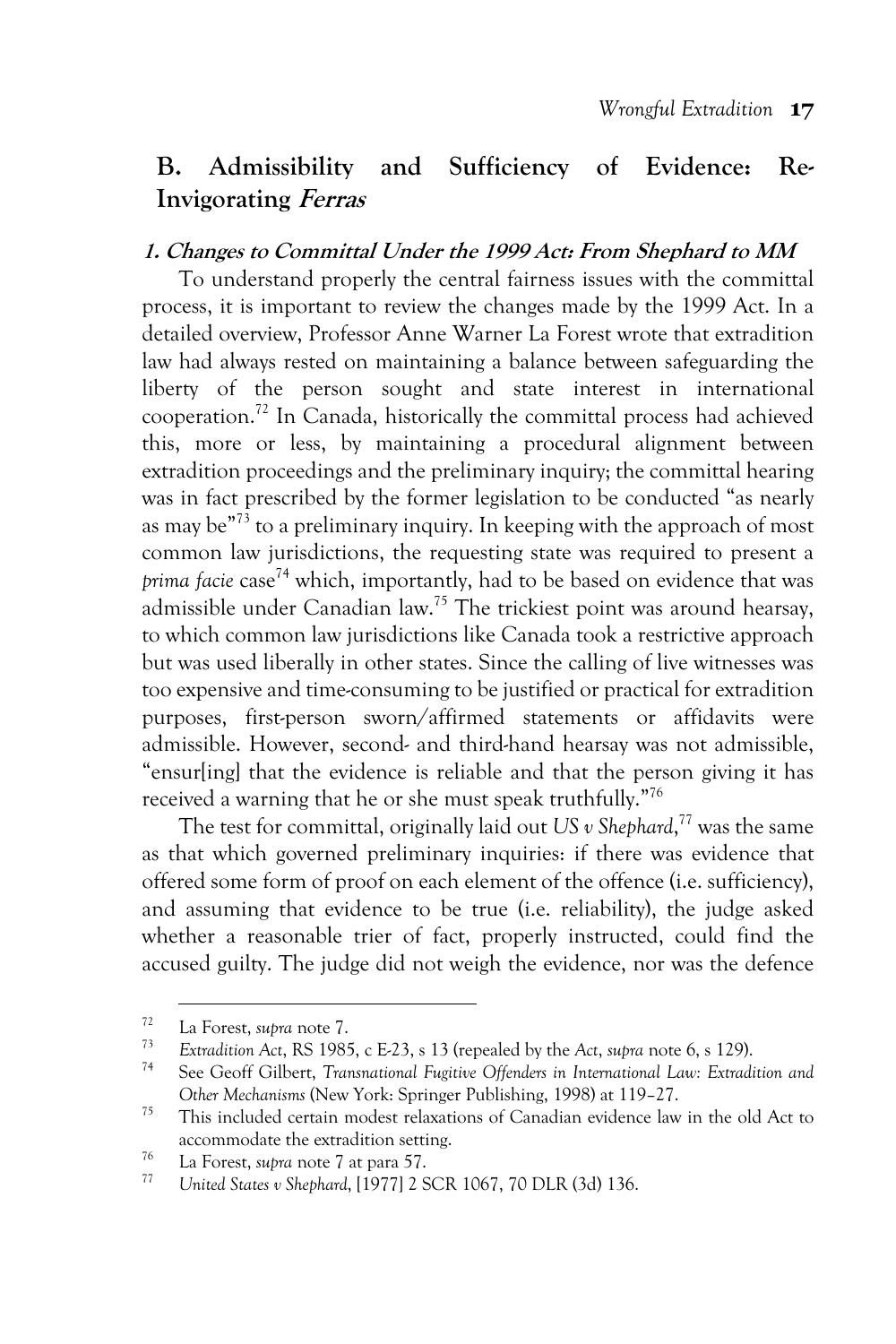allowed to challenge its reliability. However, as Professor La Forest pointed out, this was unnecessary since the evidence was admissible under Canadian law and thus to assume its reliability was reasonable and fair.<sup>78</sup> This structure allowed Canada to strike the balance between comity and the safeguarding of liberty – the trial system of the foreign state, which might be very different from Canada's, was not questioned or undermined, but Canada would only extradite a person where they could be put on trial in similar circumstances in Canada. This was, in fact, the substance of the double criminality principle.

The 1999 Act changed this machinery fundamentally, particularly with the introduction of the ROC. The policy justification often proffered was that providing evidence in a form admissible under Canadian law resulted in extradition being difficult or even impossible for requesting states which had civil law systems, not least because hearsay evidence was used extensively and the concept of sworn statements was not known to those systems.<sup>79</sup> The solution was adopting the ROC which, as noted earlier, is a summary of evidence supporting the charge that is certified either to be available for trial in the requesting state or at least gathered in accordance with that state's law. The evidence described in the ROC is presumed reliable. The analogy to a preliminary inquiry was kept, subject to "any modifications that the circumstances require." 80

Importantly, the test for committal did not change and the *Shephard* test was essentially codified in paragraph 29(1)(a) of the Act. As Professor La Forest noted, this approach amounted to "retaining the *prima facie* standard but relaxing the admissibility standard."81 She argued that this upset the balance between liberty and comity in a way that de-legitimized the process:

The logic of *Shephard* in terms of reliability does not apply once admissibility is relaxed to the point of allowing second and third hand hearsay in one process and not in the other. It is true that under the new Act, the record of the case must be certified by a judicial or prosecuting authority in the requesting state, but that would not be sufficient to warrant admissibility of the evidence in Canadian proceedings. There is thus no longer an alignment between preliminary

<sup>78</sup> La Forest, *supra* note 7 at para 72.

Both Professor La Forest and Professor McMahon are highly critical of the solidity of this rationale and the quality and amount of evidence which was put forward in support of it. See especially McMahon, *supra* note 14 where she carefully reviews the process of the Bill through Parliament.

<sup>80</sup> *Act*, *supra* note 6, s 24(2).

<sup>81</sup> La Forest, *supra* note 7 at para 103.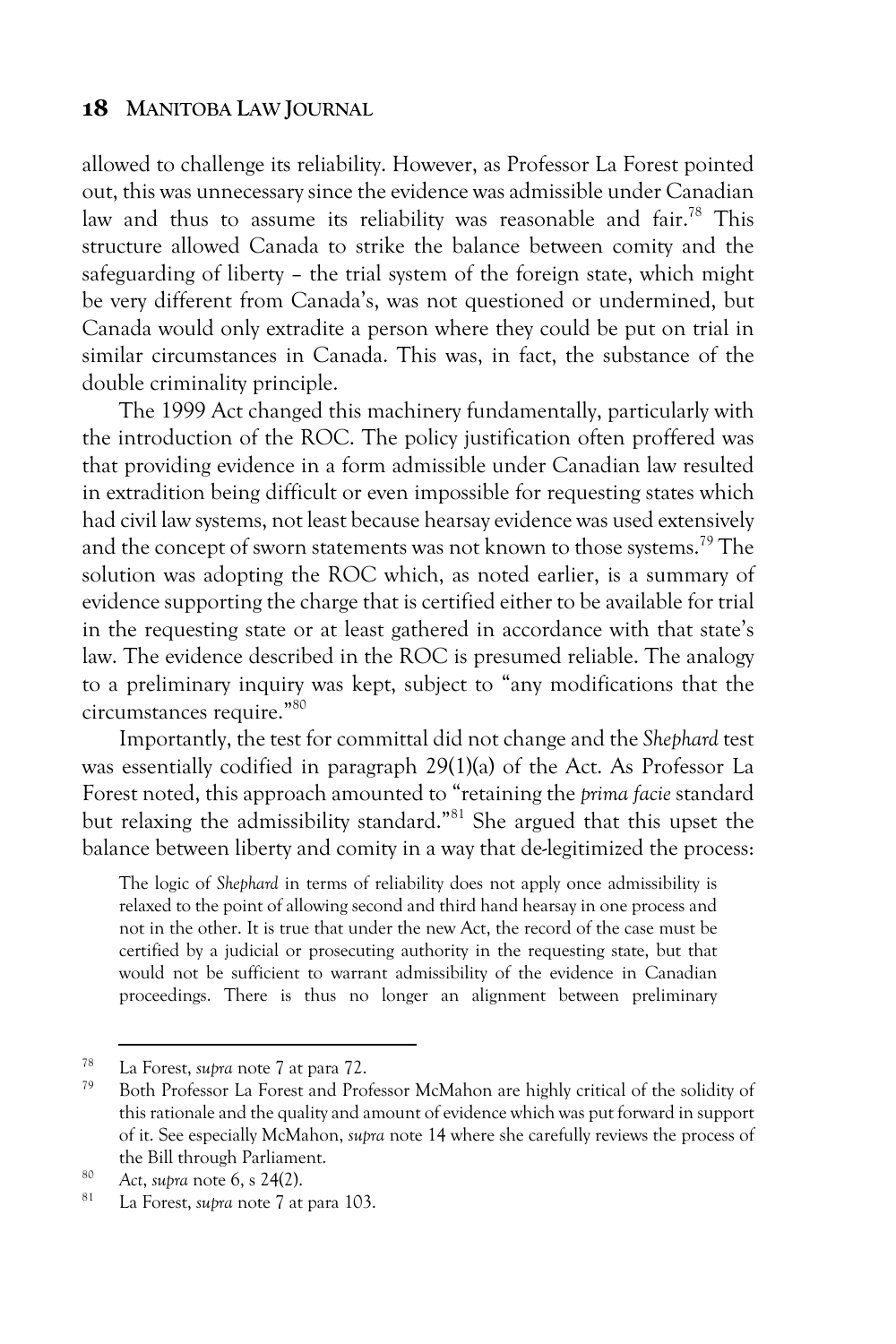proceedings and extradition proceedings in Canada. It was this balance that formed the basis for the statements in *Charter* decisions that the extradition hearing was generally in accordance with fundamental justice. If it is accepted that it is a basic tenet of our legal system that a person cannot be bound over for trial in this jurisdiction based upon the kind of evidence provided for in the new Act, then it can be postulated that, in general, it is contrary to fundamental justice to extradite a person, who may well be a Canadian national, to a requesting state based upon that evidence to face trial in that country.<sup>82</sup>

Essentially, Canada had gone from a system where committal should be ordered based on evidence that was admissible under Canadian law, to one where committal should be ordered based on the fact that evidence could be shown to exist even though that evidence would not necessarily have been admissible under Canadian law<sup>83</sup> and could not realistically be tested. "Indeed," Professor La Forest memorably remarked, "other than as a matter of form, it is difficult to understand why the judicial role has been retained in the new Act, as the extradition judge has little, if anything, to do."84

For some years after the Act's coming into force, the Crown advanced the argument that the sufficiency test had not changed from *Shephard* and that, despite the changes regarding admissibility of evidence, the committal judge had no discretion to review, weigh, or evaluate the evidence put forward in the ROC. In a set of constitutional challenges led by the case of *R v Ferras*, <sup>85</sup> however, the Supreme Court took up the substance of Professor La Forest's suggestion that the new Act had swung the balance over into unconstitutional territory. Noting that "[t]he Act is silent on whether the judge has a residual discretion to exclude evidence that is unreliable or dangerous,"86 Chief Justice McLachlin for the Court held that using the preliminary inquiry structure as an analogue for the committal hearing could not, as a matter of "fundamental justice" under section 7 of the *Charter*, be pushed as far as the *Shephard* test permitted. It might be acceptable to deprive trial judges of the ability to weigh or evaluate evidence

<sup>82</sup> *Ibid* at para 73.

As Botting notes, "[s]ince the summary of evidence set out in the record of the case is hearsay – if not double or triple hearsay – it clearly would not be 'admissible under Canadian law' except by virtue of section 32". See Gary Botting, "The Supreme Court 'Decodes' the *Extradition Act*: Reading Down the Law in *Ferras* and *Ortega*" (2007) 32:2 Queen's LJ 446 at 468 (QL).

<sup>84</sup> La Forest, *supra* note 7 at para 130. 85 *Ferras*, *supra* note 48.

<sup>86</sup> *Ibid* at para 37.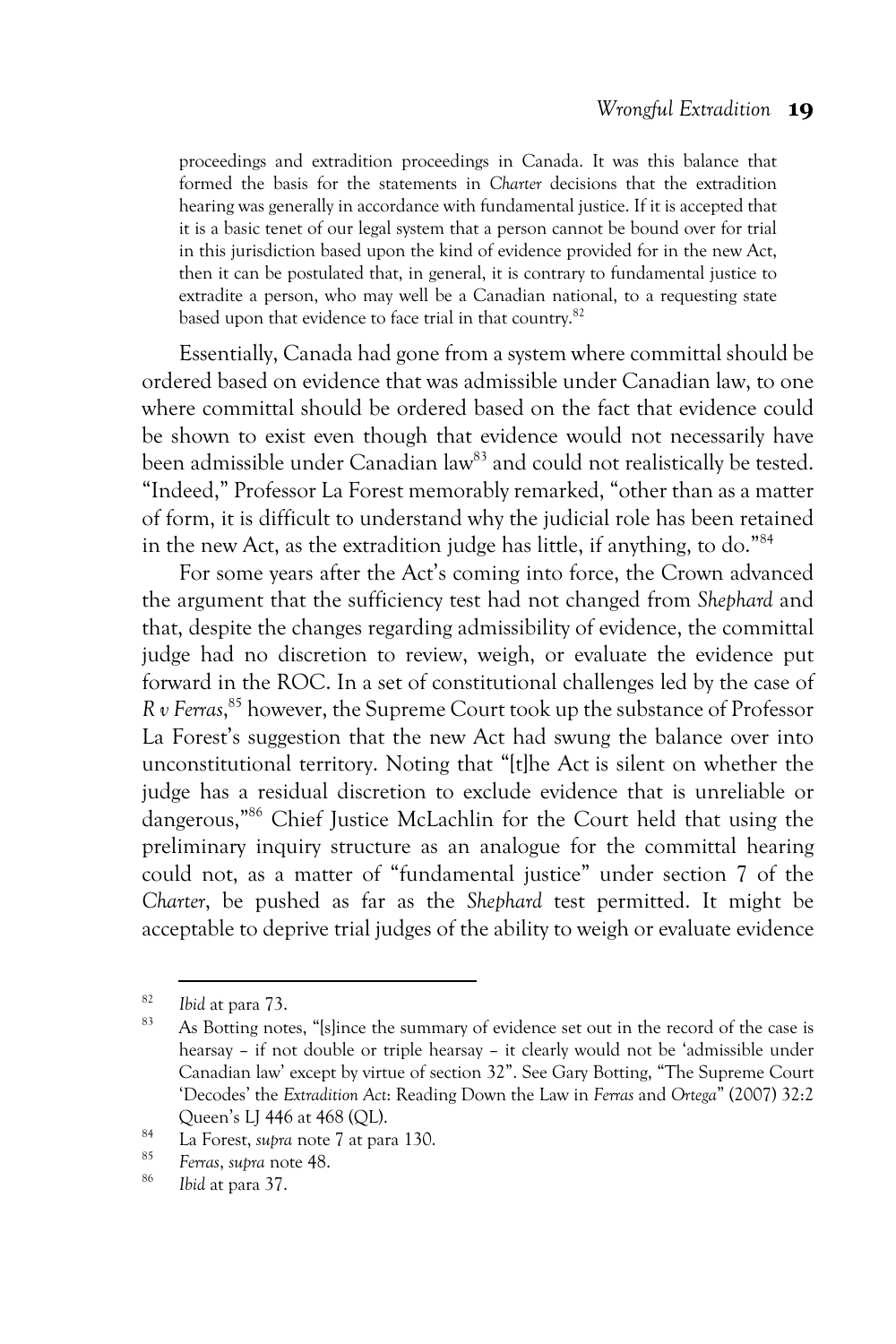in the context of committal for trial in Canada because evidence was admitted in a preliminary inquiry "according to the domestic rules of evidence, with all of the inherent guarantees of threshold reliability that those rules entail."87 In the extradition context, however, this protection was not present, which would "deprive the subject of his or her constitutional right to a meaningful judicial determination before the subject is sent out of the country and loses his or her liberty." <sup>88</sup> This, the Court ruled, was constitutionally infirm:

[T]he combined effect of the relevant provisions (ss. 29, 32 and 33 of the Act) may be to deprive the person sought of the independent hearing and evaluation required by the principles of fundamental justice applicable to extradition. If the extradition judge possesses neither the ability to declare unreliable evidence inadmissible nor to weigh and consider the sufficiency of the evidence, committal for extradition could occur in circumstances where committal for trial in Canada would not be justified. I take as axiomatic that a person could not be committed for trial for an offence in Canada if the evidence is so manifestly unreliable that it would be unsafe to rest a verdict upon it. It follows that if a judge on an extradition hearing concludes that the evidence is manifestly unreliable, the judge should not order extradition under s. 29(1). Yet, under the current state of the law in *Shephard*, it appears that the judge is denied this possibility.<sup>89</sup>

It is worth pausing at this point to observe that in support of these points, Chief Justice McLachlin pointedly cited Professor La Forest's criticism that the committal judges "have nothing left to do."90 "The judge," she wrote, "becomes a rubber stamp."91 One might conclude that this unconstitutional and unfair hollowing out of judicial process was, in fact, a deliberate product of the 1999 *Extradition Act*'s design or, at the very least, a product of the Crown's litigation strategy in proceedings under the Act.<sup>92</sup>

To remedy the situation, the Court read down subsection 29(1) such that it granted the committal judge discretion "to refuse to extradite on insufficient evidence such as where the reliability of the evidence certified is successfully impeached or where there is no evidence, by certification or

<sup>87</sup> *Ibid* para 48.

<sup>88</sup> *Ibid* at para 47.

<sup>89</sup> *Ibid* at para 40.

<sup>90</sup> La Forest *supra* note 7 at 172, cited in *Ferras supra* note 48 at para 41. The Court also cited similar remarks made by Gary Botting in *Extradition Between Canada and the United States* (Leiden: Martinus Nijhoff, 2005) at 8.

<sup>91</sup> *Ferras*, *supra* note 48 at para 41.

<sup>92</sup> This is borne out by a review of the Respondent Factum in *Ferras*, in which the Crown resolutely denied any *Charter* or fairness issues with these provisions. See *United States of America v Ferras*, Supreme Court of Canada File No. 30211, *Factum of the Respondent*.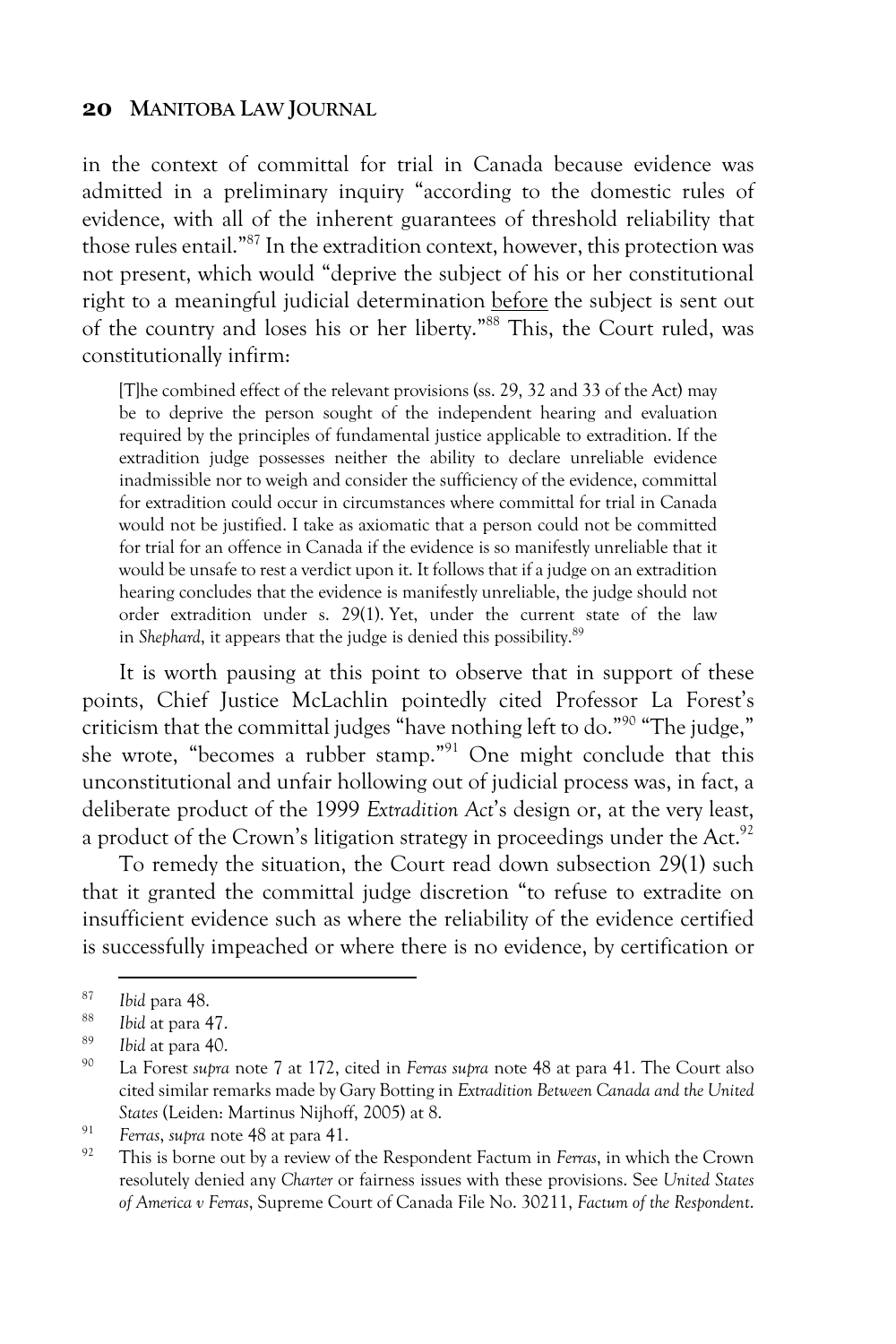otherwise, that the evidence is available for trial."93 In terms of impeaching the reliability of the evidence, the person sought could lead their own evidence or make arguments about the evidence in the ROC. Informed in this way, the judge could "engage in a limited weighing of evidence to determine whether there was a plausible case."94 However, the evidence was presumed reliable and the challenge could only be successful if the evidence was "so defective or appears so unreliable that the judge concludes it would be dangerous or unsafe to convict" <sup>95</sup> or (in the phrase that ultimately shaped the jurisprudence) the evidence could be shown to be "manifestly unreliable."96 Notably, the Court did not go as far as Professor La Forest might have preferred, as the presumption of reliability essentially meant automatic admissibility in the absence of challenge from the person sought; the American ROC in *Ferras* itself featured hearsay that came from unsavoury witnesses.

While early commentary hailed the *Ferras* framework as bringing muchneeded rigour to the committal decision, $97$  the Crown immediately went about narrowing the window of fundamental justice that *Ferras* had tried to open. It found success and a sympathetic ear with Justice Doherty in the case of *United States of America v Anderson*. <sup>98</sup> While conceding that *Ferras* had "turned a new jurisprudential page in the law of extradition,"99 Justice Doherty characterized the scrutiny of the requesting state's evidence as a "limited qualitative evaluation" that:

[D]oes not envision weighing competing inferences that may arise from the evidence. It does not contemplate that the extradition judge will decide whether a witness is credible or his or her evidence is reliable. Nor does it call upon the extradition judge to evaluate the relative strength of the case put forward by the requesting state. There is no power to deny extradition in cases that appear to the extradition judge to be weak or unlikely to succeed at trial.<sup>100</sup>

<sup>93</sup> *Ferras*, *supra* note 48 at para 50.

*Ibid* at para 54. The "limited weighing" predominantly refers to testing the inferences sought to be established by circumstantial evidence pursuant to *R v Arcuri*, 2001 SCC 54.

 $^{95}$  *Ibid* at para 40.

<sup>96</sup> *Ibid*.

<sup>97</sup> See Botting, "The Supreme Court 'Decodes' the *Extradition Act*", *supra* note 85.

<sup>98</sup> *Anderson*, *supra* note 51. See also *United States v Thomlinson*, 2007 ONCA 42.

<sup>99</sup> *Anderson*, *supra* note 51 at para 26.

Ibid at para 28 [emphasis added].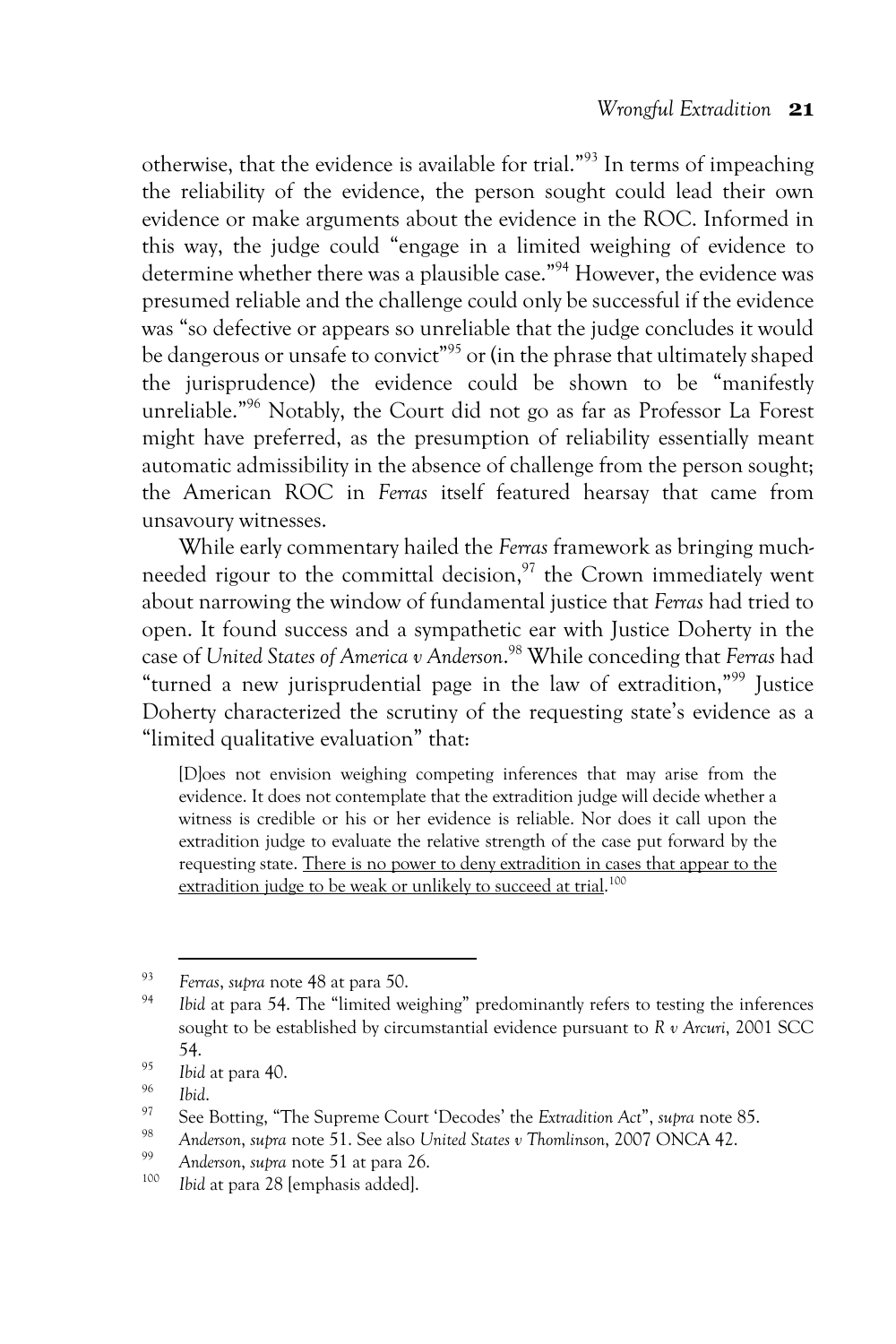Evidence, he wrote, could be rendered defective or unreliable "due to problems inherent in the evidence itself, problems that undermine the credibility or reliability of the source of the evidence, or a combination of those two factors," but it was only where the concerns with the evidence became "sufficiently powerful to justify the complete rejection of the evidence" that they were even "germane" to the sufficiency of evidence inquiry.<sup>101</sup> The presumption of reliability could only be overcome where the person sought could demonstrate "fundamental inadequacies or frailties" in the requesting state's evidence." 102

Justice Doherty's *dicta* in *Anderson* were influential in subsequent case law. The other most influential appellate court in extradition matters, the British Columbia Court of Appeal, initially resisted the tone struck by *Anderson*<sup>103</sup> but softened its approach over time. <sup>104</sup> The coup de grace came from Justice Cromwell whose judgment in *MM* put an authoritative seal on the *Anderson* line of case law. Stating that he "largely agree[d]" with Justice Doherty's interpretation of *Ferras*, Justice Cromwell echoed the narrowing language from *Anderson*<sup>105</sup> and further shrank any hope of meaningful evaluation of the requesting state's evidence:

*Ferras* does not call upon the extradition judge to evaluate the relative strength of the case put forward by the requesting state. There is no power to deny extradition simply because the case appears to the extradition judge to be weak or unlikely to succeed at trial.<sup>106</sup>

Justice Cromwell then went on to impose an additional procedural hurdle to a challenge of the requesting state's evidence. He noted that the task of the extradition judge was only one of limited weighing of the requesting state's evidence, and that any evidence sought to be used to challenge reliability had to be discretely relevant to this task. Accordingly, before even being allowed to lead the evidence, the person sought would have to make "an initial showing that the proposed evidence is realistically capable of satisfying the high standard that must be met in order to justify refusing committal on the basis of unreliability of the requesting state's

<sup>101</sup> *Ibid* at para 30.

<sup>102</sup> *Ibid* at para 31.

United States v Graham, 2007 BCCA 345, in which Justice Donald referred to the Ontario Court of Appeal's approach as "reductionist."

<sup>&</sup>lt;sup>104</sup> See e.g. *United States of America v SU*, 2013 BCCA 483.

<sup>105</sup> *MM*, *supra* note 9 at paras 71–72.

*Ibid* at para 71.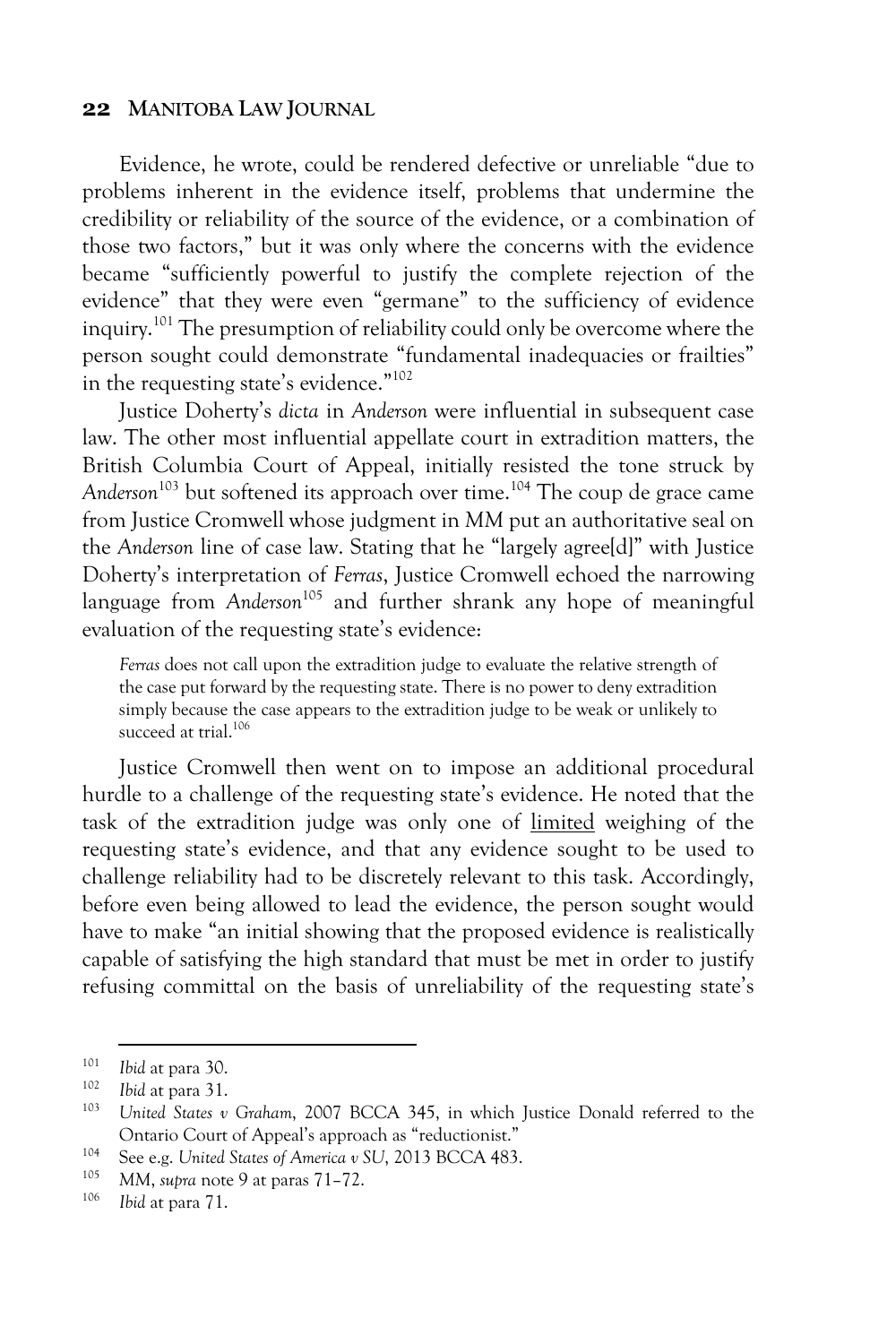evidence."<sup>107</sup> Analogously to a *Vukelich* motion,<sup>108</sup> this "initial showing" could include "summaries or will-say statements or similar offers of proof."109

Justice Cromwell concluded by offering what he called "examples of evidence that may or may not meet the high threshold justifying a refusal of committal on the basis of unreliability of the evidence." His list of examples which "may not" meet the high threshold (because it was "irrelevant or not sufficiently cogent<sup>"110</sup>) included<sup>111</sup> evidence that: goes to witness credibility; attempts to establish a competing inference of innocence; attempts to establish a defence; or presents a "different or exculpatory account of events."112 Justice Cromwell offered no specific examples of evidence that "may" meet the high threshold, offering instead that even the types of evidence he had just referred to might establish unreliability in "certain, and likely fairly unusual cases" if it was "of virtually unimpeachable authenticity and reliability." However, such cases would be "very rare."<sup>113</sup>

#### **2. Ferras and Fairness**

In my view, *Ferras*'s promise of restoring a meaningful screening role for the committal judge has evaporated. This is because the Court's view in *Ferras* of the role played by the presumption that the ROC is reliable was too sanguine or even incautious. Practically speaking, rebutting the presumption of reliability is not only a difficult hill to scale but an impossible one. Individuals sought routinely challenge reliability on the basis of information known to them or that can be squeezed out of the ROC documents themselves – bearing in mind that these are tailored by the requesting states and the IAG and that disclosure is practically a non-starter – only to meet a ruling that questions regarding the reliability of the evidence should be handled by the trial court in the requesting state.

 $\frac{107}{108}$  *Ibid* at para 77.

A hearing in which the court will decide whether it will even allow the accused to make a *Charter* motion. See *R v Cody*, 2017 SCC 31 at para 38.

<sup>109</sup> *MM*, *supra* note 9 at para 77. This too appears to have originated in *Anderson*, *supra* note 51 at paras 43–46, adopted from the earlier case of *R v Mach*, [2006] OJ No 3204, 70 WCB (2d) 318 (Ont Sup Ct).

<sup>&</sup>lt;sup>110</sup> MM, *supra* note 9 at para 81.

<sup>&</sup>lt;sup>111</sup> *Ibid* at paras 82–84.

 $\frac{112}{113}$  *Ibid* at para 84.

*Ibid* at para 85.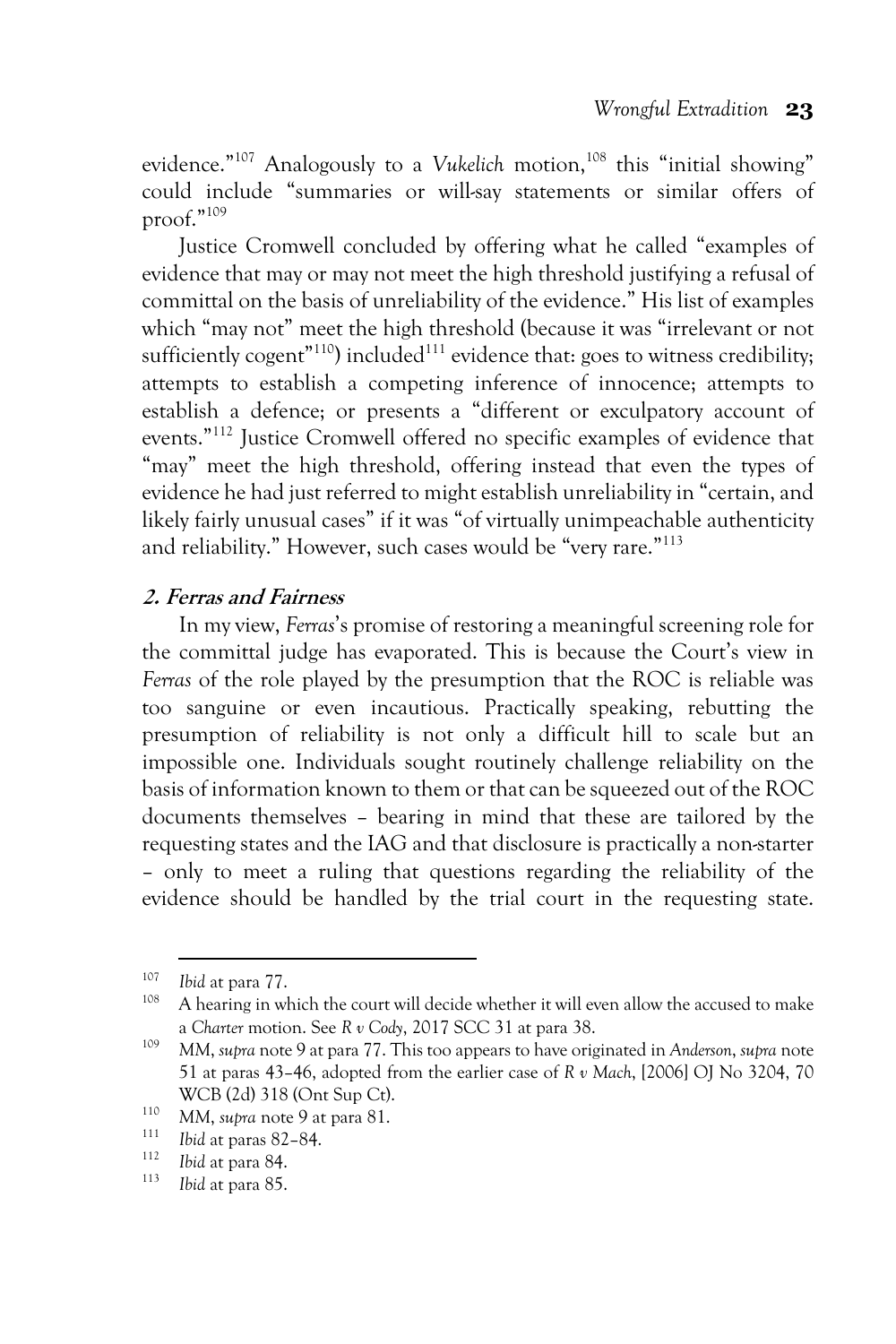Between them, the Ontario Court of Appeal and the Supreme Court have essentially interpreted *Ferras* out of practical existence.

It is helpful to contextualize this argument with reference to what might inelegantly be referred to as the Crown's "win/loss record" in extradition cases generally, and at the committal stage specifically. Anecdotally speaking, it is well-known among defence lawyers that arrest of a client on an extradition warrant means they are usually facing a process that is practically a *fait accompli*, and that the best advice the lawyer can give is to immediately retain local counsel in the requesting state in hope of negotiating a plea deal in exchange for waiving the extradition process.114 A well-known "joke" about extradition is that there is only one question that needs answering: aisle or window seat?115 In light of Hassan Diab's wrongful extradition to France this "joke" seems in poor taste, yet it accurately captures the extent to which, at least in the perception of non-Crown people interested in extradition, the deck is stacked.

This anecdotal understanding is borne out, moreover, by data. In terms of the broader question of whether extradition efforts by the Crown result in extradition, any brief look at the extradition case law would indicate that the overwhelming majority of challenges to extradition are lost by the person sought and result in "success" for the Crown.<sup>116</sup> This figure would not take into account those cases where extradition is not contested by the person sought, which would make the Crown's "success" rate higher still. In the wake of Hassan Diab's return from France, IAG disclosed statistics which indicated that individuals sought are in fact surrendered in 90% of  $c$ ases.<sup>117</sup>

More to the point of this article, however, is that a look specifically at reported committal decisions shows that Justice Cromwell aptly described successful challenges to the requesting state's case as "very rare." As one

<sup>114</sup> See Weinstein & Dennison, *supra* note 33, c 4.

Roger Clark, "Clark: Results of inquiry into Hassan Diab's extradition must be made public now", *Ottawa Citizen* (17 July 2019), online: <ottawacitizen.com/opinion/colum nists/clark-results-of-inquiry-into-hassan-diabs-extradition-must-be-made-public-now> [p erma.cc/TGX2-VFTT].

<sup>116</sup> Whether it is even appropriate to refer to a completed extradition as a "win" or "success" for the Crown is an interesting question, which is taken up in Section IV below.

<sup>117</sup> Lisa Laventure & David Cochrane, "Canada's high extradition rate spurs calls for reform", *CBC News* (30 May 2018), online: <www.cbc.ca/news/politics/extraditionarrest-canada-diab-1.4683289> [perma.cc/Z9CQ-45HX].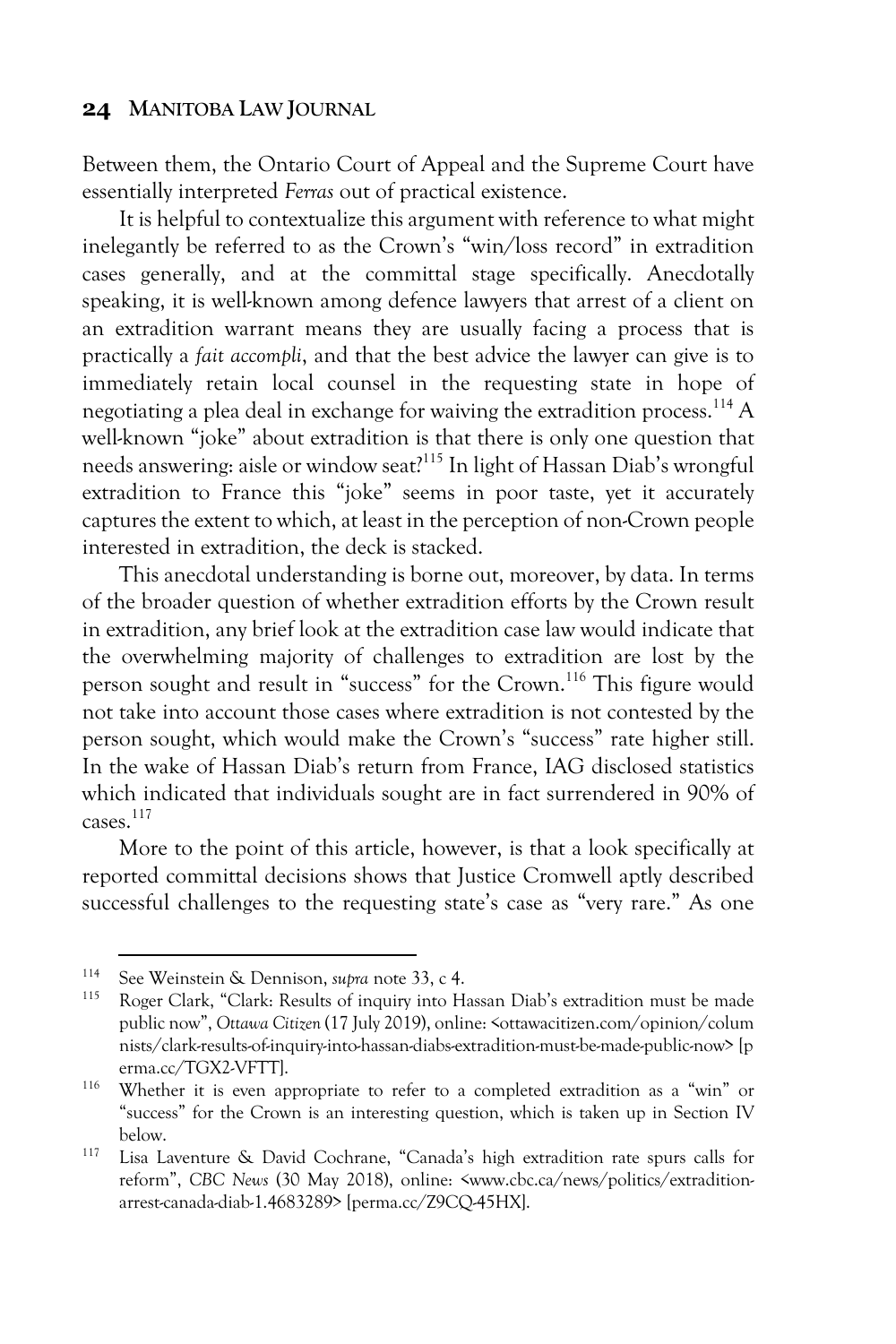reliable text notes,  $^{\rm 118}$  successful challenges at the committal hearing are rare, and successful appeals of committal orders are rarer still. Moreover, in 2017 I directed a study of 198 post-*Ferras* committal decisions reported between 2006 and 2017, which revealed only 16 successful challenges among all of the cases.<sup>119</sup>

It is important to acknowledge that these numbers represent a crude measure of a more nuanced situation. While this is an unpopular view among defence lawyers, it seems sensible to conclude that a strong plurality, if not a majority, of extradition requests are well-founded and rest on a reasonable evidential record. Moreover, if an extradition case is put forward by the IAG for a committal hearing, then this means that the ROC has been evaluated – in light of both the relevant treaty and the *Act –* and the Crown has a certain amount of confidence in the overall quality of the case. The IAG notes publicly that it is responsible for Canada's communications and dealings with its extradition partners,<sup>120</sup> and it is reasonable to infer (and has been anecdotally indicated to me) that weaker or ill-founded requests are either screened out or sent back to the requesting state for repair. On this logic then, a simple request-to-committal ratio does not account for the legal strength of those cases that actually proceed through the process.

However, on the specific issue of the committal test, a look at the 16 successful cases from the above-noted survey is revealing. In a strong majority of them, committal was not refused because the requesting state's evidence (almost always in an ROC) was – in the language of *Ferras* – "defective or unreliable," but because evidence was simply not present on one or more elements of the charged offence. For example, in *Kamaldin* the allegation was that the six persons sought had engaged in telemarketing

<sup>118</sup> Weinstein & Dennison, *supra* note 33.

<sup>119</sup> *United States of America v Kamaldin*, 2016 QCCS 6228; *United States of America v Toren*, 2012 BCSC 1655; *United States v Yu*, 2011 ONSC 2777; *Hungary (Republic) v Valde*, 2011 ONSC 328; *Hungary (Republic) v Pataki*, 2010 ONSC 2663; *United States v Gillingham*, [2007] OJ No 4402, 75 WCB (2d) 438 (Ont Sup Ct); *United States v Laird*, 2010 ONSC 1553; *Anderson v United States*, 2006 QCCS 4211; *United States v Cheema*, 2007 BCCA 342; *Pelchat c Canada*, 2008 QCCA 74; *DiRienzo c Canada*, 2005CarswellQue 13334; *United States of America v Viscomi*, 2015 ONCA 484; *United States of America v Aneja*, 2012 ONSC 4062; *United States of America v Robertson*, 2012 BCSC 1800; *United States v Walker*, 2011 BCCA 110; *Seifert v Italy (Republic)*, 2007 BCCA 420 [*Seifert* CA]. In some cases, the challenges were only partly successful, and the individual was committed on other charges.

<sup>120</sup> "About the International Assistance Group", *supra* note 38.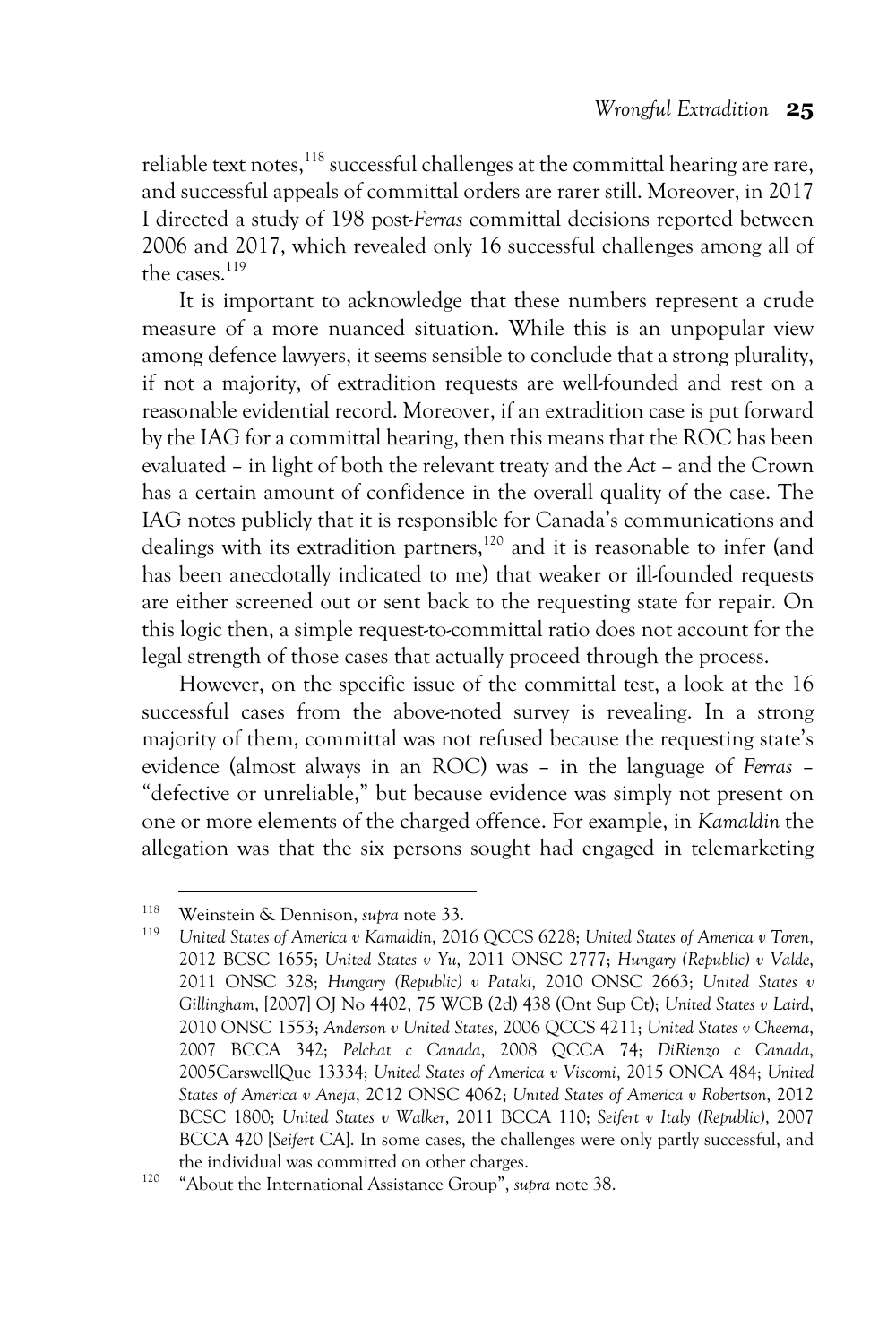fraud, but for one of the six, Iacino, the only evidence was that he had visited the site of the operation once and was there when arrests were executed; there were no fingerprints or any other evidence of his participation in the offences. In three other fraud cases (*Valde*, *Pataki*, and *Gillingham*), evidence of *mens rea* was missing from the requesting state's case as to some of the persons sought. In *Pelchat*, evidence of the *actus reus* of manufacturing a controlled substance was missing, as was evidence of aiding and abetting the production. In *Di Rienzo*, two of the five people sought were discharged because the evidence did not show proof of their knowledge of the conspiracies for which they were sought; a similar discharge resulted in *Cheema*. In *Aneja*, the person sought was committed on several charges relating to a fraud investigation but discharged on obstruction of justice because his impugned statements did not relate to the investigation itself, and there was therefore a gap in evidence on the *actus reus* of the offence. In *Walker*, there was so little information relating to an alleged eyewitness identification that the committal judge could not even determine sufficiency.121 In *Seifert*, the person sought was committed on a number of charges but discharged on one for which there was no evidence of causation and another for which there was no evidence of causation or identity.<sup>122</sup>

Some of the cases show a mixture of a lack of evidence and "defective and unreliable" evidence. In *Yu*, one of the persons sought, Chuck, was discharged because the evidence in the ROC purporting to implicate him in the charges was a mixture of mistaken identification, inconsistent inferences, bad translation, and baseless assertions by investigators. In *Laird*, the person sought was accused of having drugged and sexually assaulted the victim, but there was no evidence of how the victim had ingested the drug and the Crown's inferences were, at best, speculation. In *Anderson*, the judge struck summaries of Canadian-gathered wiretap evidence from the ROC because it had not been led in the hearing, as required under the Act, and,

<sup>&</sup>lt;sup>121</sup> It appears Walker was eventually extradited when a revised ROC was submitted. See *United States v Walker*, 2011 BCCA 110.

<sup>122</sup> *Seifert v Italy (Republic)*, 2003 BCSC 1317. Strictly speaking, this was a pre-*Ferras* ruling, insofar as the committal judge's decision came before *Ferras* was released. However, if anything, the committal judge applied an even more Crown-friendly test than *Ferras* (see paras 20–22). The Court of Appeal in *Seifert* CA, *supra* note 121 did a *de novo* committal assessment using *Ferras* but upheld these two discharges without comment.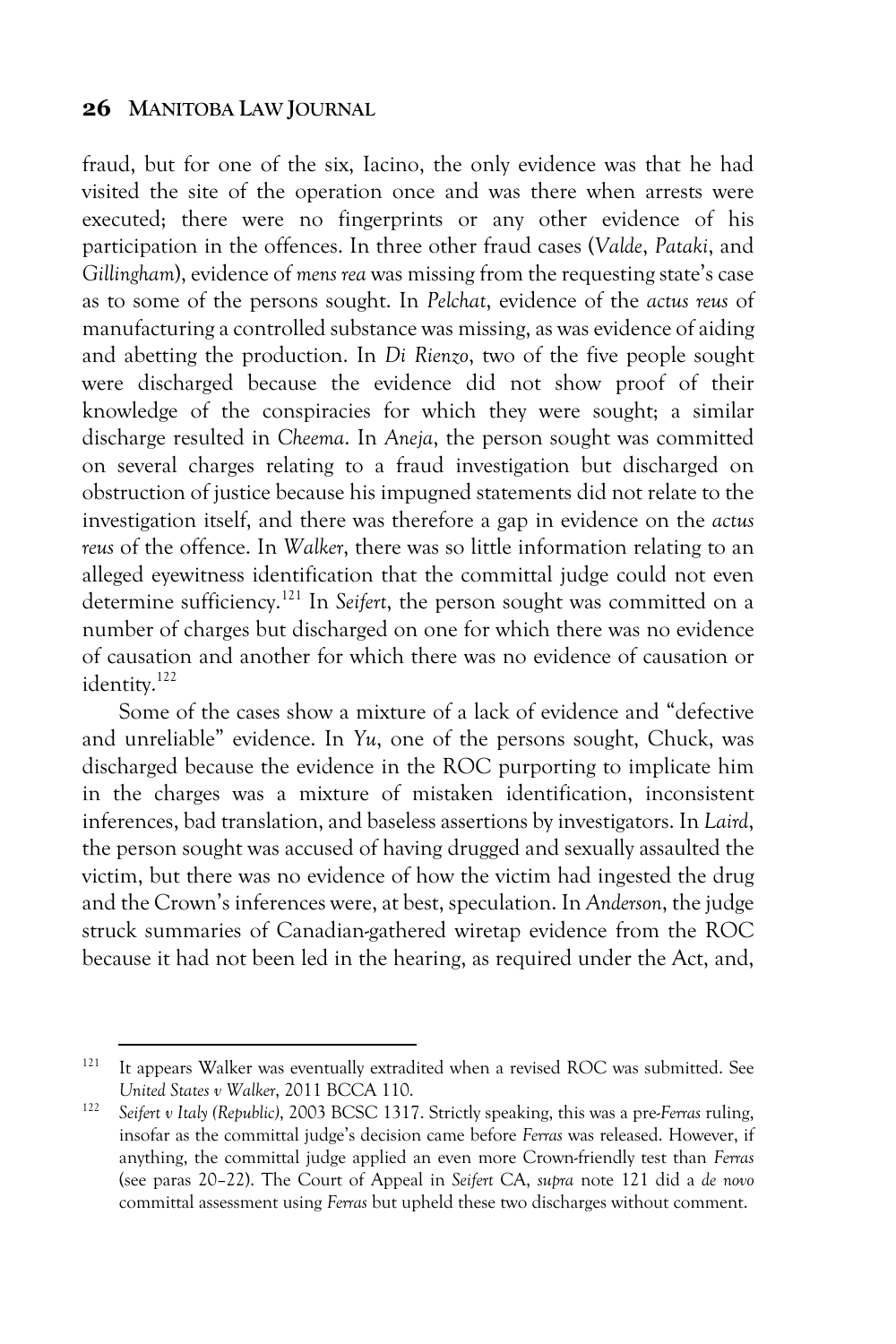as a result, the case suffered from a total absence of proof regarding some of the persons sought.<sup>123</sup>

In all of these cases, the challenged evidence was fairly hopeless; even bearing in mind the challenges of dealing with authorities in requesting states and the development of evidentiary records, one wonders why the Crown went forward. In any event, *Ferras* promised that the person sought would have the opportunity to challenge weak evidence, but what the case law shows is this: all the law truly seems to provide is the much narrower opportunity, in cases where there really is no evidence, to point it out. Other reliability issues with the requesting state's evidence, no matter how grave, are simply left for the requesting state's trial courts to sort out. It also raises the possibility that after the constriction of *Ferras* between *Anderson* and *MM*, the window of fairness for the person sought is so narrow that we must be fearful that wrongful extraditions are happening.

This is not to say that our extradition process is itself wholly toxic; by analogy, we do not mistrust the entire criminal justice system because we know there are problems with wrongful convictions. However, in the latter space, the Supreme Court of Canada, appellate courts, and successive government inquiries have shaped the common law and pushed Parliamentary reform to deal with the problem. In the extradition space, the Crown-designed process is accepted, mostly uncritically, by the courts, and reform proposals do not attract interest.

If the examples cited above are not completely convincing on this point, there is no better support for this argument than the *Diab* case. The evidence in the French ROC was mostly geared toward identifying an individual known as "Panadriyu" as the bomber, and the case came down to a handwriting analysis report by a French expert which purported to link Diab's handwriting to samples of handwriting suspected to be that of Panadriyu. The reliability of the report was attacked by three defence experts, and among the committal judge's findings were that the report "ha[d] been shown to be based on some questionable methods and on an analysis that seems very problematic<sup>"124</sup> and was "susceptible to a great deal of criticism and attack;"125 it was "convoluted, very confusing, [and] with

<sup>123</sup> See *United States of America v Fraser*, 2017 BCCA 136; *United States of America v Tahvili*, 2008 BCCA 359.

<sup>&</sup>lt;sup>124</sup> *Diab* Sup Ct, *supra* note 20 at para 118.

<sup>125</sup> *Ibid* at para 120.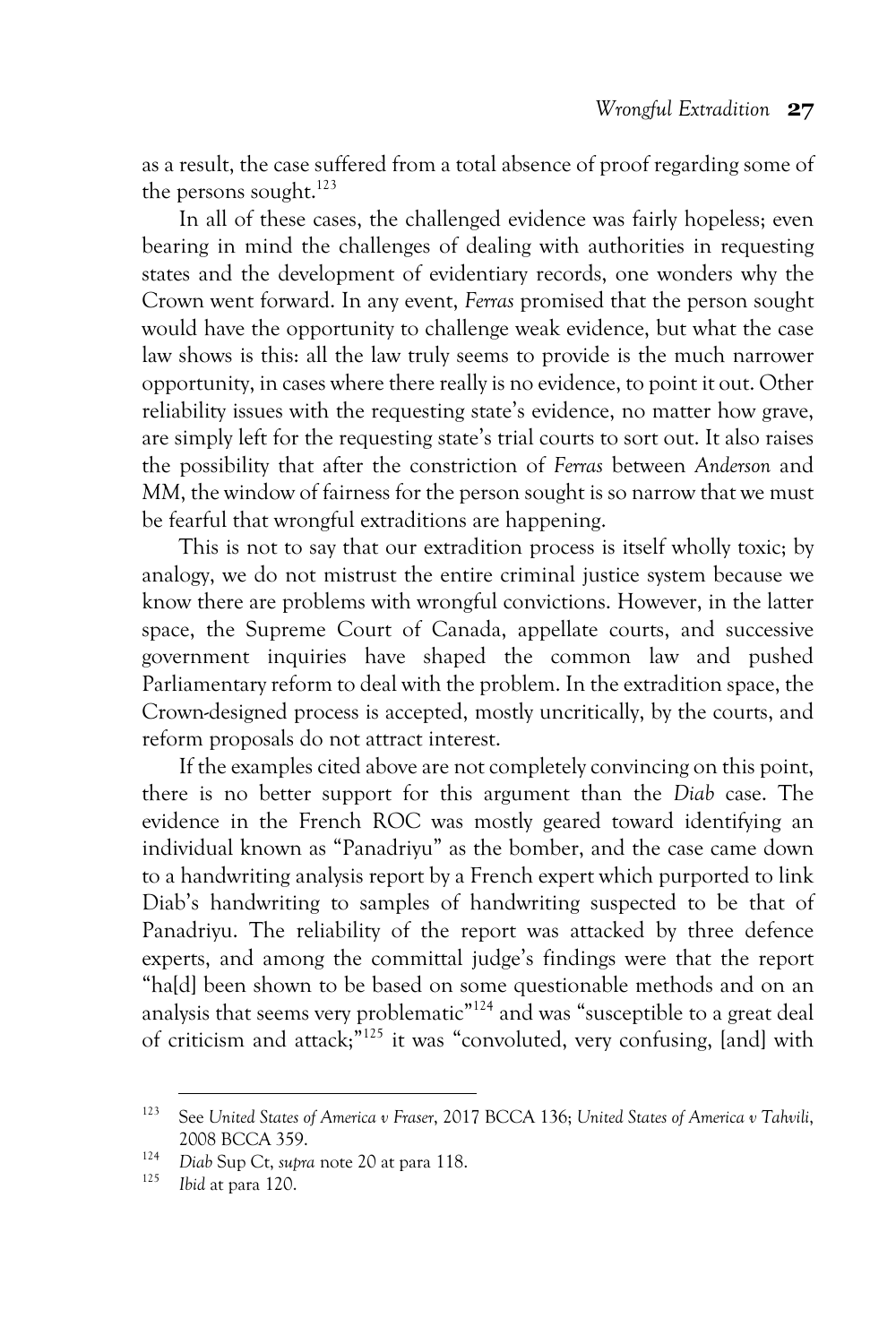conclusions that are suspect."126 However, relying on *Anderson*, the judge found that he had no choice but to order committal; despite these "major weaknesses," choosing between competing expert views was ultimately the task of the foreign trial court and, somehow, the presumption of reliability was not overcome.<sup>127</sup> The Court of Appeal upheld the decision, noting that the expert evidence could only have been "manifestly unreliable" if it was "devoid of reliability and of utility to the fact finder."<sup>128</sup>

With respect, it is difficult to imagine a case where evidence proffered by the requesting state was more "devoid of reliability and utility," and yet it was on the basis of this report that Hassan Diab was extradited to France to face a prosecutorial case that, as noted above, ultimately fell apart. This case therefore demonstrates two interlocking problems. First, if the "questionable," "problematic," "convoluted," "confusing," and "suspect" evidence in *Diab* was not manifestly unreliable, then arguably the test cannot actually be met. If there is any evidence, regardless of how poor or suspect, then the trial court in the requesting state is the appropriate place deal with its problems. Canada's courts are truly applying the old *Shephard* test and just calling it by another name.

Second, if one accepts that the test has been correctly stated and is being correctly applied in law (in cases like *Diab* and *MM*), then it is acceptable for Canadians to be extradited on the basis of evidence that is "questionable," "problematic," "convoluted," "confusing," and "suspect" – and by way of a process in which it is essentially impossible meaningfully to challenge that evidence and bring out its weakness. Surely, such an unfair process is not in line with "fundamental justice" such that it is acceptable to Canadians. In *Ferras* the Supreme Court promised a "meaningful judicial determination,"129 but individuals like Hassan Diab did not receive and are not receiving it. Compliance with the principles of fundamental justice under section 7 of the *Charter* demands better. Since, as Justice Cromwell wrote in *MM*, "[t]here is no power to deny extradition simply because the case appears to the extradition judge to be weak or unlikely to succeed at trial,"130 then Diab's case shows that such a power needs to be created.

<sup>126</sup> *Ibid* at para 121.

<sup>127</sup> *Ibid* at paras 122–23.

<sup>128</sup> *Diab* CA, *supra* note 22 at para 126.

<sup>&</sup>lt;sup>129</sup> *Ferras*, *supra* note 48 at para 26.<br><sup>130</sup> **MM** when pote 9 of para 71

MM, *supra* note 9 at para 71.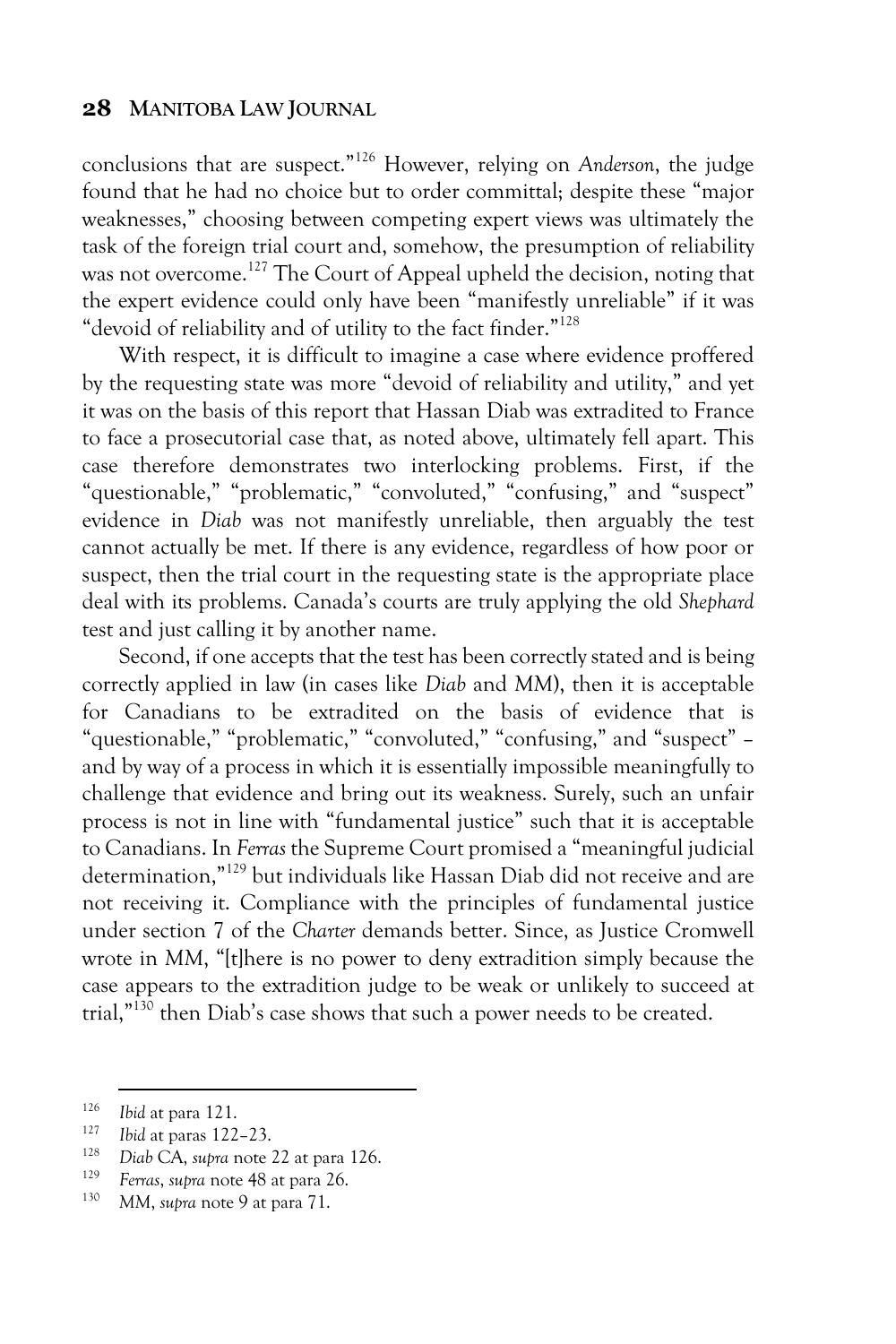#### **3. Efficiency and Expeditiousness**

This problem is compounded by the insistence in the extradition jurisprudence that extradition is intended to be "expeditious and efficient", even summary in nature – which infects not only what scrutiny is to be given to the requesting state's case but, generally, how fair the committal hearing must be in order to be *Charter*-compliant. The most currently authoritative version of this can be found in *MM*. Charged with abducting her children, Messina had argued that the defence of necessity would be available to her if the conduct had occurred in Canada, as she had been helping her children to flee their abusive father, and thus double criminality could not be made out. For the majority, Justice Cromwell took the opportunity to reinforce what he referred to as "long-settled principles about the extradition process,"131 which centred around the theme that "expeditiousness and efficiency" mean that "an extradition hearing is not a trial and it should never be permitted to become one." <sup>132</sup> This weighed against the argument that defences could even be considered at the committal stage since committal had fundamentally the same limited function as a preliminary inquiry, which is to determine whether there is any evidence that justified committal for trial. Defences, Justice Cromwell wrote, "have never formed part of the test for committal to trial in the preliminary inquiry context," and to allow consideration of them "would fundamentally change the nature of the extradition hearing, making it more akin to a trial."133 *Ferras*, he conceded, had expanded the scope of the committal judge's powers somewhat due to its requirement that the judge be permitted to engage in a limited weighing of the requesting state's evidence. However, this did not expand the issues to which the judge was confined to considering:

*Ferras*'s insistence on a meaningful judicial determination by the extradition judge speaks only to the rigour that an extradition judge must bring to the assessment of the evidence. *Ferras* did not — indeed could not — change by judicial decree the statutory requirement that the requesting state has only to show that the record would justify committal for trial in Canada. The committal for trial process has never been concerned with possible defences on which the accused bears an

<sup>131</sup> *Ibid* at para 41.

<sup>132</sup> *Ibid* at para 64.

<sup>133</sup> *Ibid* at para 86.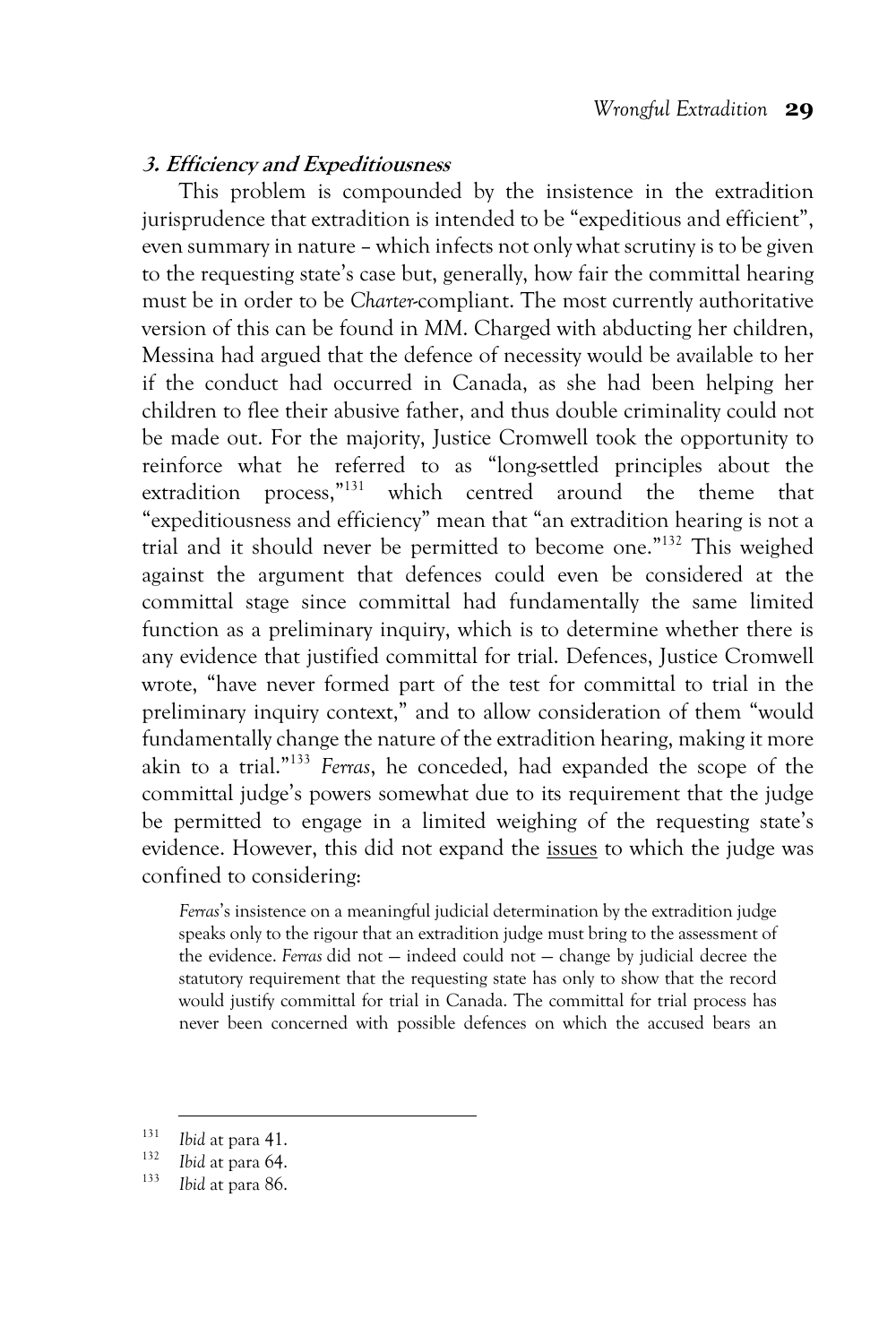evidential or persuasive burden and *Ferras* provides no support for any fundamental change to this statutory test for committal.<sup>134</sup>

A three-judge dissent led by Justice Abella argued that any meaningful application of the concept of "double criminality" meant that the committal judge must take into account clear evidence showing that the person sought has a defence available. While Justice Cromwell responded – correctly in my view – that this did damage to the statutory language that clearly confined the committal process and any defence-side evidence to the firmness of the requesting state's evidence,<sup>135</sup> Justice Abella's reasons were grounded in *Ferras*'s fundamental holding that the committal process is only *Charter*-compliant if there is "meaningful judicial assessment" of the evidence. She wrote:

A meaningful judicial determination of whether the double criminality requirement is met should not be sacrificed on the altar of potential concerns of expediency, comity and cost. These concerns are adequately addressed in the existing extradition process and not undermined by consideration of the viability of a [necessity] defence. In any event, they must be counterbalanced against the need for a meaningful judicial assessment of the case based on the evidence and the law so that the liberty interests of the person sought for extradition are fully respected and protected.136

The dissenting argument has much to commend. It is reasonable to say that extradition should not become a trial, but if it is to comport with basic fairness, neither does it need to be the furthest thing from a trial. Allowing consideration of defences might depart from the preliminary inquiry structure upon which committal is based, but as the Court itself pointed out in *Ferras*, the Act does not demand slavish adherence to that structure.137 If compliance with the principles of fundamental justice could justify expanding the scope of evidentiary consideration as a "meaningful judicial process," it could safely justify including consideration of defences as well. It is worth remembering that preliminary inquiries (a fully criminal procedure) and extradition (a process Crown personnel insist on referring to as "civil") may have technically similar goals but produce different results. A person who is committed for trial after a preliminary inquiry is going to face a trial within the Canadian criminal justice system, in which we are confident. A person extradited faces consequences which are "more

<sup>&</sup>lt;sup>134</sup> *Ibid* at para 66.

<sup>135</sup> *Ibid*.

<sup>136</sup> *Ibid* at para 230.

<sup>137</sup> *Ferras*, *supra* note 48 at para 48. See also *MM*, *supra* note 9 at para 212.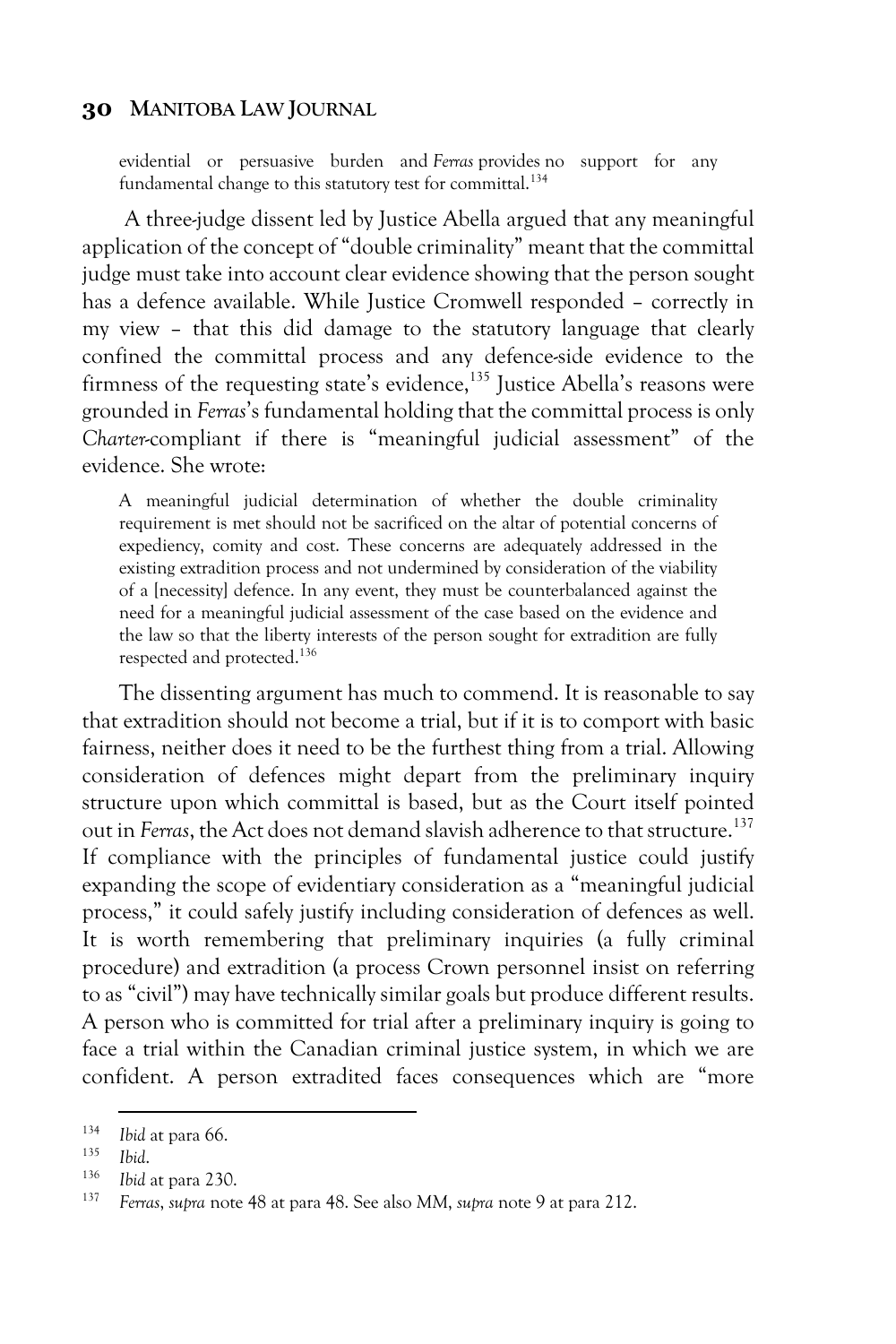onerous."138 Like Hassan Diab, this person will be sent to a foreign state where they may never have been<sup>139</sup> and where they may not speak the local language; they may face a foreign justice system that has significant problems, such as prosecutors who wish to rely on secret intelligence as evidence or have drawn conclusions on the basis of incompetently-gathered evidence. <sup>140</sup> Like Michele Messina, a defence that would be available to them under Canadian law may not even be available in the requesting state, in a case engaging the kind of gendered violence that Canada has committed both domestically and internationally to combat. 141 "Fundamental justice" by way of a "meaningful judicial process" may require a broader scope of inquiry.

The six to three margin in *MM* shows, however, that challenging the current Crown-driven view of the extradition process – which is supported by decades of extradition jurisprudence – is an uphill battle. The debate in *MM* around whether defences can be considered in the committal hearing is emblematic of the fact that the current process, underpinned by overwhelming judicial acceptance of the Crown's policy agenda, has essentially fetishized the mantras of "extradition cannot be a trial" and "extradition must be efficient." Even if one accepts that the current system is defensible in terms of complying with the scheme Parliament has laid out in the 1999 *Extradition Act*, it is worth asking the hard but basic democratic question: now that we have seen it in action for over 20 years, is this kind of process actually what Canadians want? It may be, as Justice Cromwell wrote in MM, that "[b]asic fairness to the person sought does not require that the extradition process have all of the safeguards of a trial $n_{142}$  but

<sup>&</sup>lt;sup>138</sup> La Forest, *supra* note 7 at para 132.<br><sup>139</sup> It is increasingly common for some states, particularly the U.S., to assert "extended territorial jurisdiction" and request extradition of individuals whose alleged criminal conduct touched U.S. territory in some way but who never left Canada. See e.g. *Sheck v Canada (Minister of Justice)*, 2019 BCCA 364. There is nothing disturbing about this in principle, as Canada asserts the same form of jurisdiction. However, in practice, the U.S. has requested jurisdiction on the basis of very broad assertions of extended territoriality. See e.g. *United States v Meng*, 2020 BCSC 785.

<sup>&</sup>lt;sup>140</sup> In *Diab*, part of the French investigation consisted of two French handwriting "experts" who found that an early sample of Diab's handwriting was a match for handwriting suspected to be that of the bomber. It was later revealed that the sample was actually the handwriting of Diab's then-wife. See Segal Report, *supra* note 16 at 37.

<sup>&</sup>lt;sup>141</sup> MM, supra note 9 at paras 217–24 per Justice Abella.<br><sup>142</sup> Ikid at para 53

*Ibid* at para 53.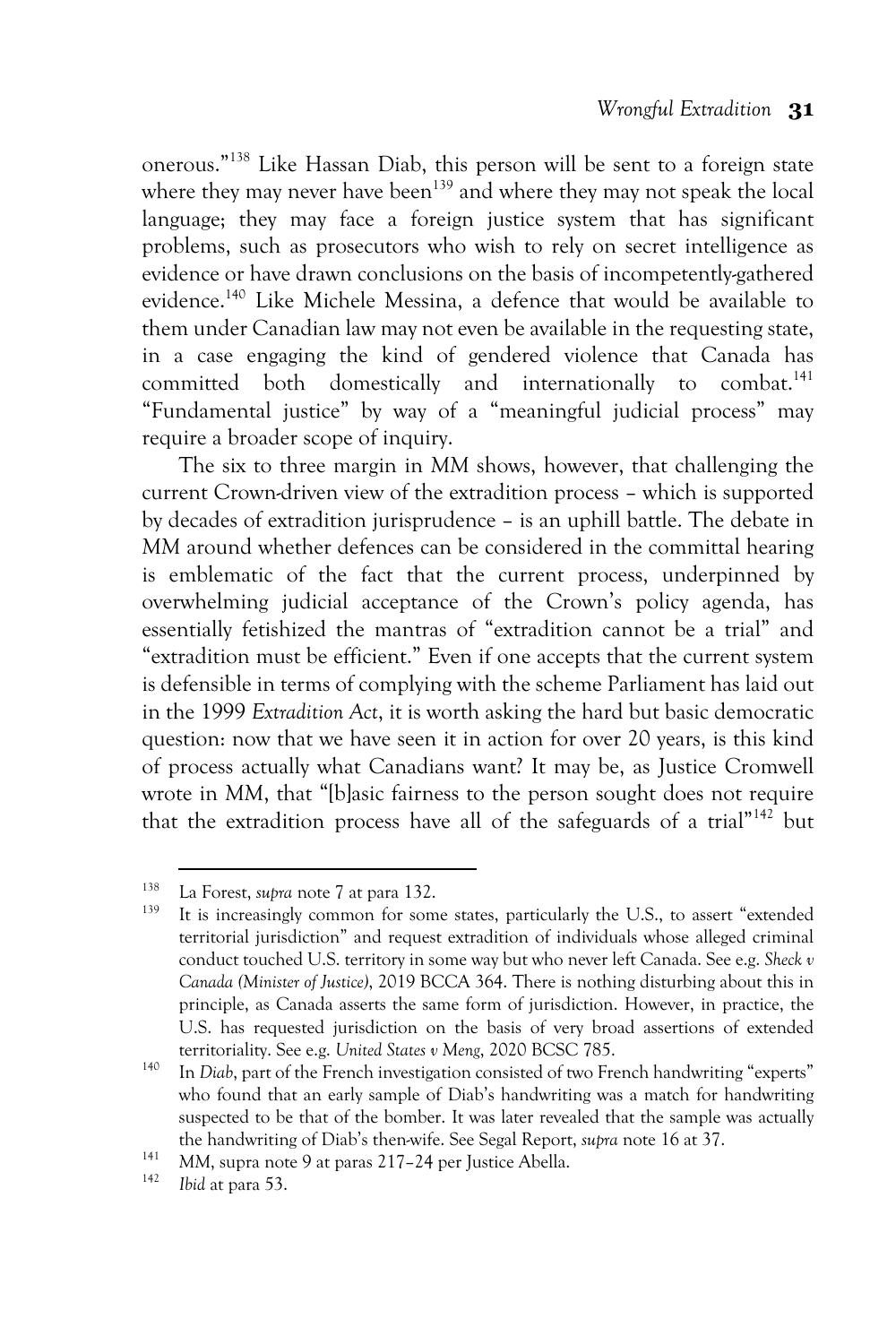safeguards it should have. In my view, there are aspects of basic fairness missing from the extradition machinery which could potentially be remedied by changes that maintain efficiency and keep extradition from devolving into some kind of preliminary trial while, at the same time, do a more robust, effective, and *Charter*-compliant job of protecting the rights of the individual sought. If changes would mean going beyond "settled principles" of extradition law, then it is time to unsettle those principles.

#### **4. Reforming the Committal Phase: How to Right the Ship?**

This article will not provide a re-write of the *Extradition Act*'s provisions dealing with committal, though this should be done and only after scrutiny by a Parliamentary committee with substantial (and heretofore sorelylacking) public input. A judicial inquiry into the Hassan Diab case, as was proposed by Diab and his many supporters, would also serve to highlight problems and generate solutions. However, a few proposals can be offered.

The primary focus of reform efforts should be on un-neutering the "meaningful judicial process" that *Ferras* framed as a principle of fundamental justice by making the system fairer to the person sought. Extradition can and probably should, in some sense, be expeditious, and it makes sense that committal should not be a preliminary attempt to litigate the anticipated criminal trial in the requesting state. However, "expeditious" does not mean "summary," and the current formulation of the committal process is just that. It requires some expansion to be fair.

The Halifax Colloquium<sup>143</sup> has proposed a number of interlocking reforms that would be worth exploring. An explicit but modified invocation of the presumption of innocence on the process would provide balance: "explicit" in that it should be inserted into the Act, but "modified" in that it would not bring with it an obligation on the Crown to offer proof beyond a reasonable doubt. The idea would be to send the signal to the committal judge that an adjudication of guilt or innocence is sought by the Crown at the end of the process, and that the requesting state's case should be appropriately scrutinized and some equality of arms between the Crown and defence actively sought.

One way to achieve the latter goal would be to remove the presumption of reliability from the ROC approach and require the Crown to prove reliability on a balance of probabilities. Even if the threshold to be met could be shaped by taking into account the peculiarities of the extradition

<sup>143</sup> *Proposals for Law Reform*, *supra* note 25.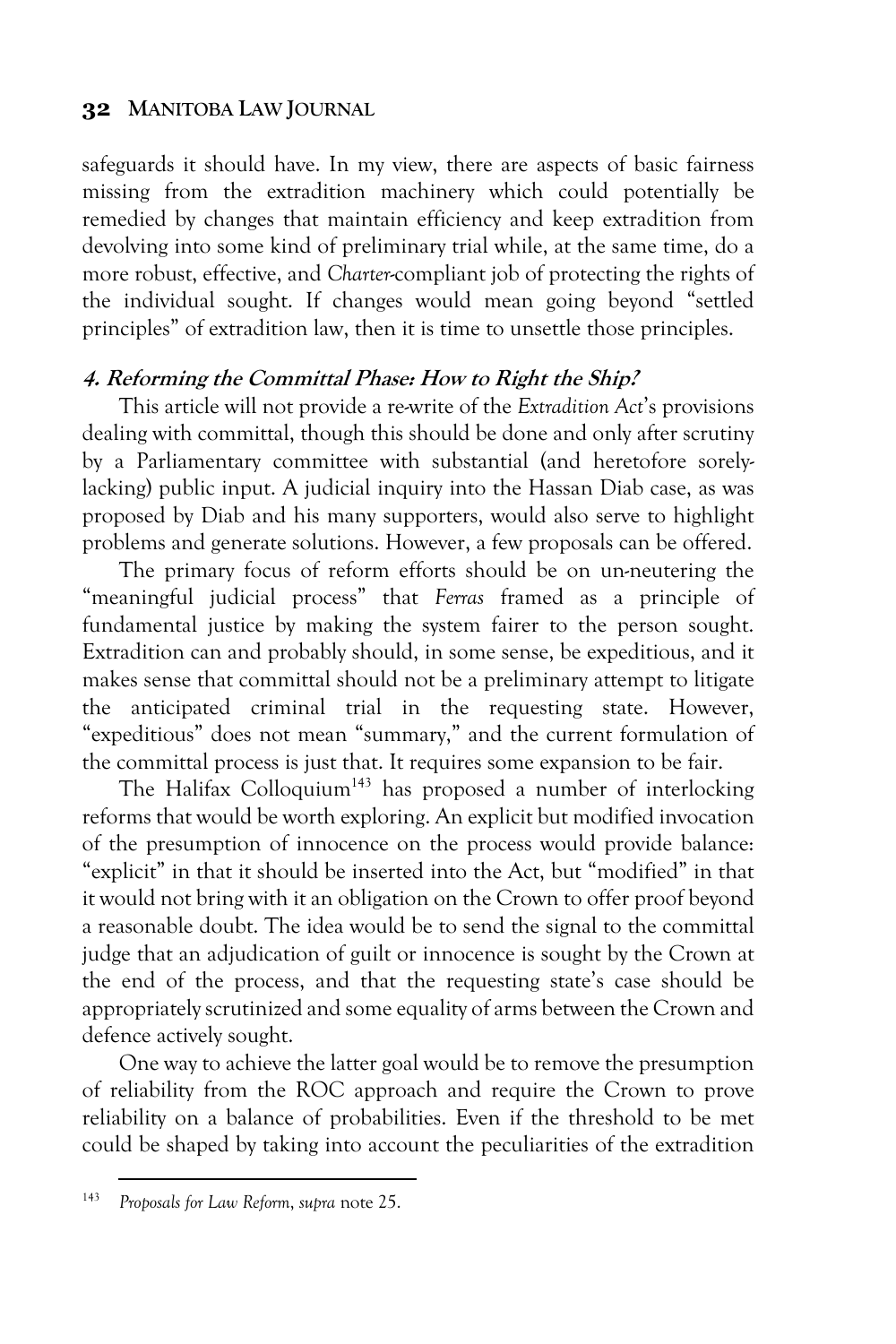context – and perhaps be slightly more modest for the Crown – this change would sweep away the current dysfunction around the "manifestly unreliable" standard. Making this exercise meaningful, in turn, could be accomplished by moving somewhat back in the direction of the old *prima facie* case requirement – to wit, key witness evidence could be offered in the form of affidavits and the affiants made available for cross-examination. "The purpose of the cross-examination would be to explore whether the witness is fundamentally reliable and not for exploring credibility *simpliciter*. This is especially important if the witness has taken a plea deal"<sup>144</sup> or is otherwise what Canadian law would label a *Vetrovec* witness.

To the extent that this proposal would appear regressive, unwieldy, or undesirable, there are  $21<sup>st</sup>$  century solutions that would buff off the rough edges. Recalling that an explicit rationale for abandoning the *prima facie*case approach in the new Act was that some foreign legal systems do not have the capacity to generate what we recognize as sworn evidence, Canada could agree with the requesting state that a government official in the foreign state could take the witness's affidavit in a special but brief procedure in which Canadian law would apply. If this seems overly complex, it is not; Canada already has such arrangements in place in some of its mutual legal assistance treaties (MLATs),<sup>145</sup> and provisions could be inserted into existing MLATs or even into the extradition treaties themselves. So far as cross-examination goes, in post-COVID 19 times, video-conferencing is an eminently practical solution, and one which is, in fact, already used to allow testimony from foreign witnesses in domestic criminal trials.<sup>146</sup>

Despite Murray Segal's recommendation that ROCs be more "streamlined and economical" – i.e., contain even less than they currently do – his scrutiny of the *Diab* case led him to recommend that in any case where the requesting state intends to rely on expert reports, the reports must

<sup>144</sup> <sup>144</sup> *Ibid.*

<sup>145</sup> Notably, the *Canada-US treaty*, *supra* note 34. See *R v Dorsay*, 2006 BCCA 117, 42 CR (6th) 155, leave to appeal to SCC refused, [2006] SCCA No 374.

<sup>146</sup> See e.g. *R v S* (2018), 2018 ONCA 962. The Crown's evidence in on one war crimes case was led entirely via video. See Currie & Rikhof, *supra* note 29 at 314. Crossexamination on affidavits via video is already happening in civil cases. See e.g. *Sandhu v Siri Guru Nanak Sikh Gurdwara of Alberta*, 2020 ABQB 359. Wagner CJC recently suggested its use for domestic trials. See Olivia Stefanovich, "Supreme Court chief justice suggests Criminal Code changes to cut into court backlogs", *CBC News* (13 June 2020), online: <www.cbc.ca/news/politics/stefanovich-chief-justice-reopening-proposal s-1.5604773?cmp=rss> [perma.cc/9TZQ-FL8Z].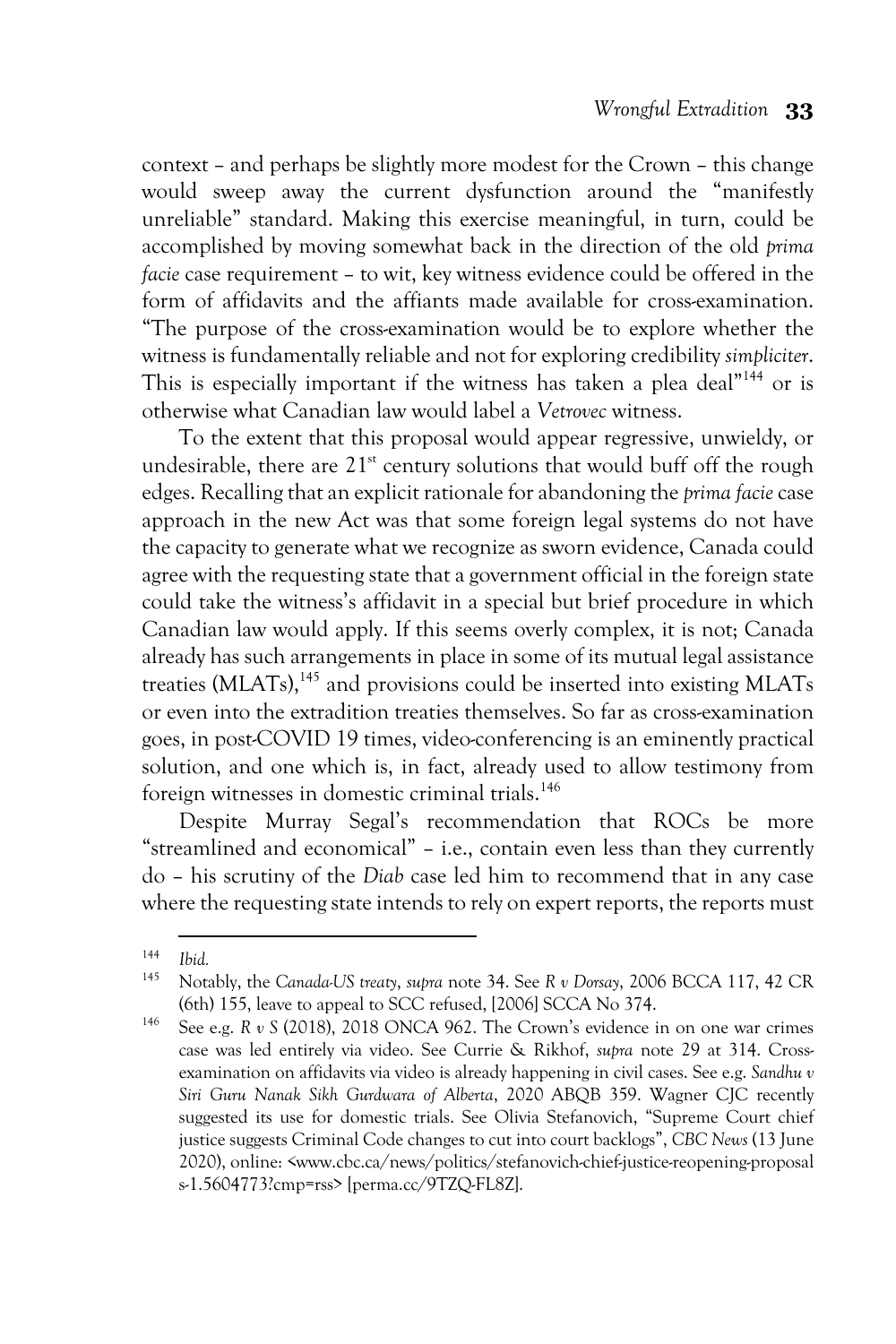be led in evidence and not simply summarized in the ROC.<sup>147</sup> He invoked in justification the findings of the Goudge Inquiry, among others, that untrustworthy expert opinion has played a role in wrongful convictions and is worthy of special scrutiny and caution. <sup>148</sup> In light of *Diab*, where unreliable expert evidence caused a wrongful extradition, this makes good sense. While Segal stopped short of recommending that the reports be held admissible in accordance with the *White Burgess* test in Canadian evidence law (an argument that the committal court and the Court of Appeal rejected in *Diab*), this too would seem logical. Moreover, the IAG should make it clear to treaty partners that this kind of evidence, in particular, must mandatorily be disclosed for extradition purposes if it is going to be led at trial; this could be backed by a treaty obligation, if necessary.

The Halifax Colloquium also proposed that the committal judge should admit and consider defence-side evidence on any excuse, defence, or justification that would be available to a person sought under either Canadian law or the law of the requested state. A robustly-proven defence might produce a discharge. In light of *MM* firmly slamming the door shut on this point, it is likely that it would need to be accomplished through amending the Act. However, there is a model to start with, as federal immigration proceedings considering criminal inadmissibility explicitly consider available defences and immunities.<sup>149</sup>

Even in my mind, this is something that would have to be carefully calibrated given the potential for time-wasting and disruption it might cause. It should probably be limited to affirmative defences rather than simple attacks on the elements of the offence (e.g., "I did not intend to do it" as an attack on *mens rea*). It might be that the evidence would need to have an "air of reality" even to be considered, much as is required in criminal cases. <sup>150</sup> Otherwise, it is too easy to imagine defences based on bare assertions (e.g., "she attacked me, it was self-defence"). A modified air of reality test might be applied, such that the judge would have to find that a reasonable jury could find the defence to be made out on a balance of probabilities (rather than just raising a reasonable doubt), even for those defences that do not require this standard of proof under Canadian law.

<sup>147</sup> Segal Report, *supra* note 16 at 88.

<sup>148</sup> *Ibid* at 90.

<sup>149</sup> *Bellevue v Canada (Minister of Public Safety and Emergency Preparedness)*, 2020 FC 560 at paras 33–34.

<sup>150</sup> *R v Cinous*, 2002 SCC 29.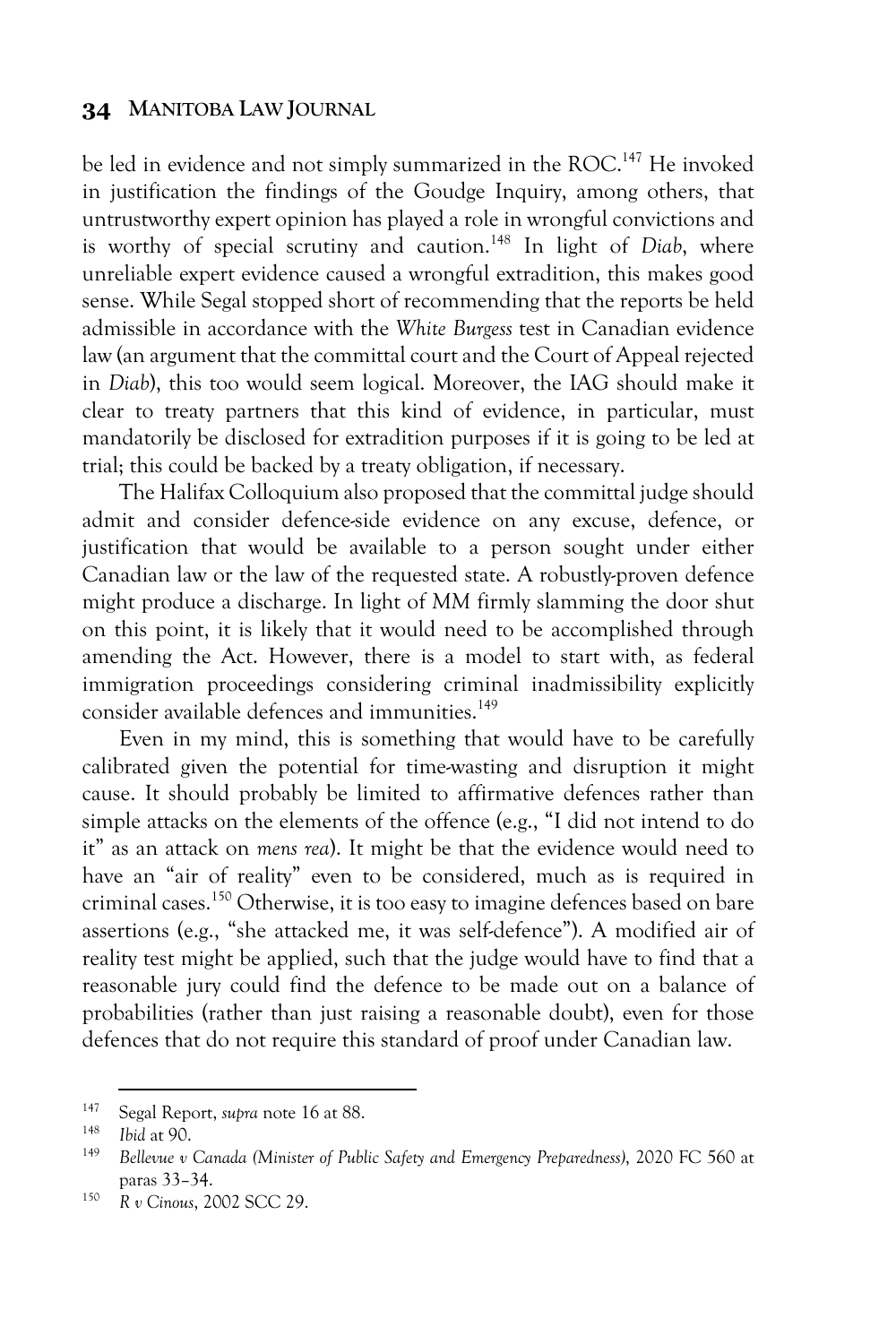At its most conservative, perhaps this change could apply only in cases like *MM* itself where the main problem was that the evidence disclosed a defence that would have been available to Messina in Canada but was not available to her in the requesting state. As the dissent in *MM* argued powerfully, denying a challenge in this situation flies in the face of any meaningful version of double criminality, if not the technical manner in which it currently operates. The majority justified precluding this issue from consideration by the committal judge by noting that it is within the purview of the Minister to consider it when making the surrender decision.<sup>151</sup> Whether the Act appropriately balances the tasks in the extradition process between the judicial and Ministerial phases will be the subject of a future article. Suffice it to say that the issue of availability of defences is, in my view, a predominantly legal question that belongs in the hands of a judge who is directed by discrete statutory language formulated by Parliament – and not in those of a Minister of the Crown who is making an explicitly "political" decision that enjoys the most deferential standard of review known to Canadian administrative law. 152

This point of view also reflects the reality that, so far as any meaningful public information could show, there are very few cases in which the Minister has actually refused surrender. <sup>153</sup> Stays of surrender, even in meritorious cases, mostly only occur where the courts can be convinced to order them, and this too is rare. <sup>154</sup> The tragic result of the *MM* case gives some measure of the reality around this and of the troubling enthusiasm for extradition on the Crown side, to which this paper now turns.

## **V. THE ROLE OF THE CROWN**

## **A. Crown "Culture"**

As noted in Section III.C above, Justice Canada is responsible for conducting extradition proceedings on behalf of the Crown, both through

<sup>151</sup> *MM*, *supra* note 9 at paras 116–18.

<sup>152</sup> *Lake*, *supra* note 55.

One experienced extradition practitioner described them to me as "scarce as hen's teeth." In my own decades of studying and working on extradition cases, I have only seen one and heard of a few others.

<sup>154</sup> In *India v Badesha*, 2018 BCCA 470 [*Badesha*] the Court of Appeal refused to order a stay even after finding an abuse of process by the Canadian Crown.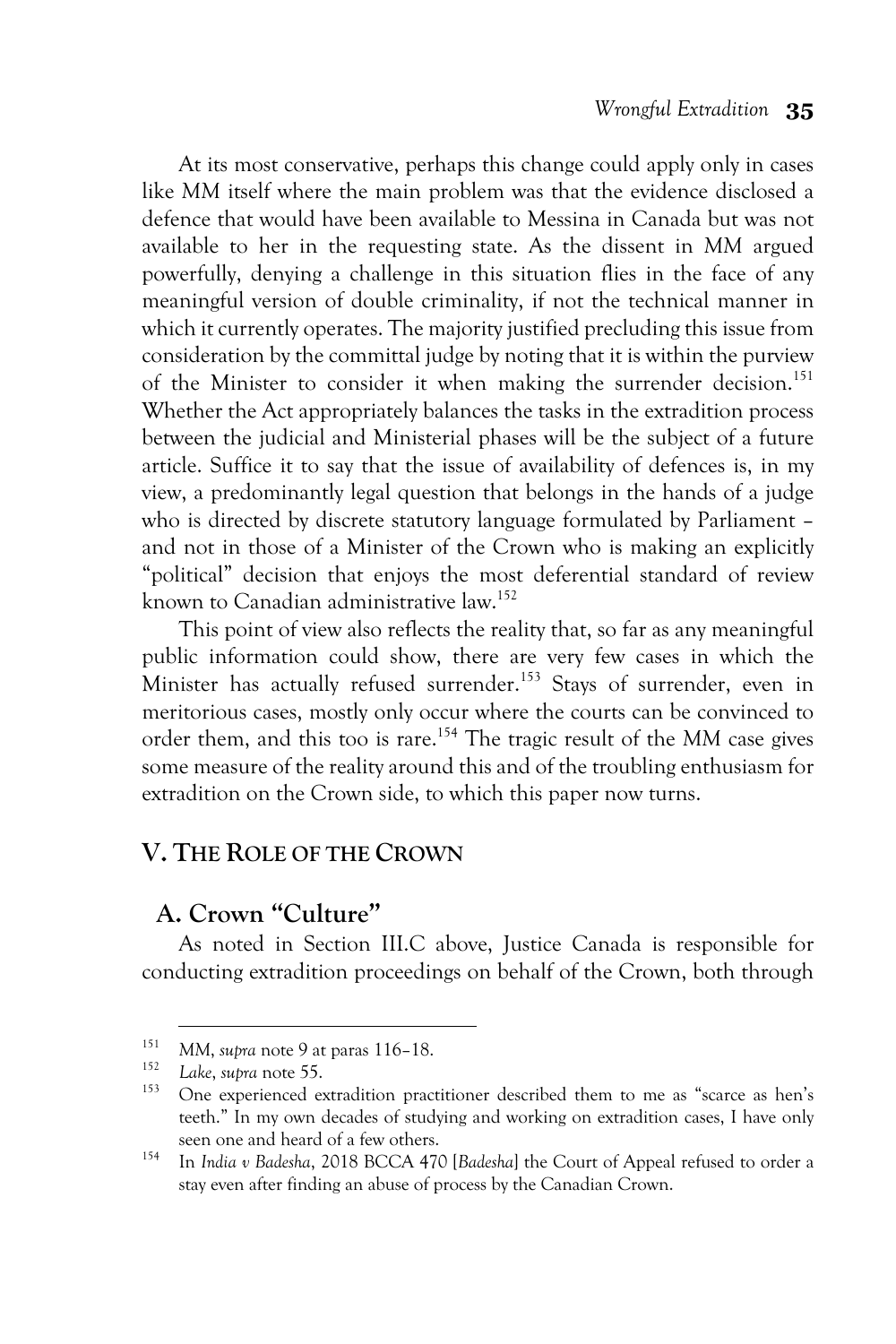the IAG and litigation counsel. In this section, I will argue that part of the problem with how extradition proceedings generally, and the committal phrase in particular, are conducted is in the way that the Crown and the law conceive the Crown's role and in how that role is executed.

The Crown side of extradition is notoriously murky, a fact remarked upon even by the Segal Report<sup>155</sup> which was otherwise sympathetic to the Crown's role in the *Diab* case. However, the same Report does shed some light on how the Crown actually operates through the committal and surrender process. <sup>156</sup> In *Diab*, an IAG lawyer interacted closely with the investigating judge in France,  $157$  conducting and co-ordinating communications between French and Canadian authorities. In particular, this lawyer worked closely with the Canadian legal team that was actually litigating the committal proceedings, assisting with evidentiary and other requests. The litigation team itself was staffed by IAG lawyers and staff.158 After committal, IAG counsel prepared the usual report for the Minister, facilitated defence submissions on surrender, provided legal advice to the Minister, and drafted his surrender decision. IAG counsel also litigated the appeal of the committal decision and the judicial review of the surrender decision.

The Crown side, then, is essentially a unit, populated by lawyers and support staff among whom there is some differentiation of roles, but all of whom are working toward the same goal. Accurately articulating what that goal is, however, is key to understanding the true nature of the process. To frame it provocatively, is the goal "producing a fair result in an extradition proceeding," or is it "producing extradition, at whatever cost?"

Describing the Crown's role accurately, in terms of how it currently exists, will be helpful to ground suggestions about what it should be and how it should be structured. A key point is that the Crown differentiates its

<sup>155</sup> Segal Report, *supra* note 16 at 106–08.

<sup>156</sup> The IAG, as noted earlier, receives and evaluates incoming extradition requests, causes the ATP to be issued, facilitates arrest of the person sought, and so on. See Weinstein & Dennison, *supra* note 33, c 2.

<sup>&</sup>lt;sup>157</sup> Unusually in this case, the IAG lawyer, Jacques Lemire, was actually posted to France to play this role for Canada-France extraditions due to the historic connections between these states. However, IAG staff play this role from the Ottawa office as well.

<sup>&</sup>lt;sup>158</sup> Again, this was slightly unusual but had to do with the fact that the proceedings were being conducted in Ottawa where the IAG office is located and that the case involved many materials in French and were more easily accessible by the fluently bilingual IAG staff.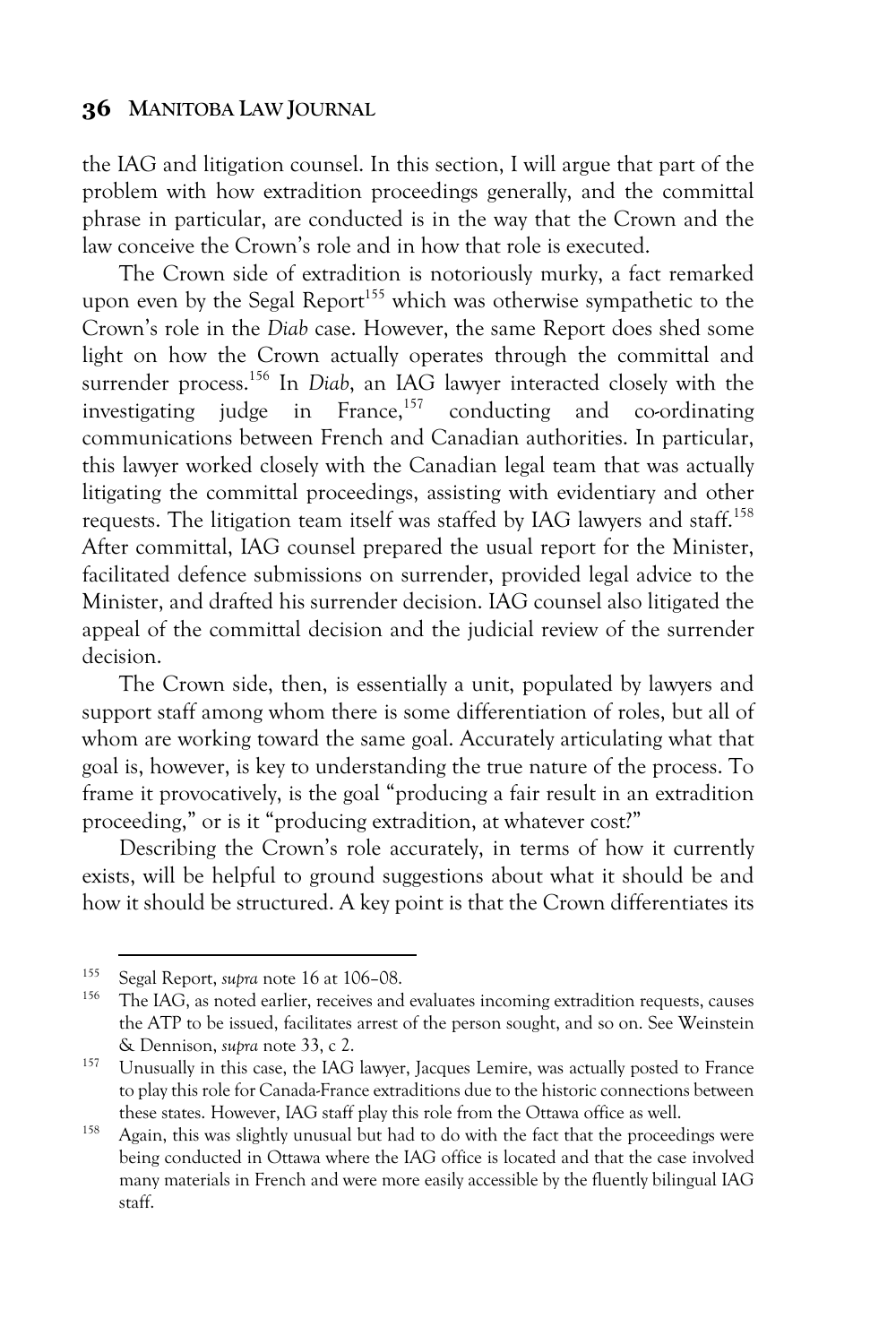role in extradition proceedings from the role of Crown prosecutors and specifically does not feel bound by prosecutors' enhanced obligation to achieve fairness in proceedings and results. The Segal Report, which was based in part on Segal's interviews with IAG personnel, explains this cogently. A Crown prosecutor, in line with traditional authority,  $159$  is not acting as counsel for any particular party but is instead "a quasi-Minister of Justice"160 simply concerned with producing a just result and eschewing any notion of "winning" or "losing." In extradition proceedings, by contrast, the Crown is acting as counsel for a party (specifically, the requesting state) and is indeed seeking a "win" for its client through "a more purely adversarial role":

Before a trial in Canada, Crowns must consider whether there is a reasonable prospect of conviction. They also have an obligation to evaluate the strength of their case at all stages of the proceedings. These types of considerations are not relevant to counsel for the Attorney General in extradition proceedings. These government lawyers are not charged with looking into the future and asking whether, down the line, there will be problems with the case or whether there is a reasonable prospect that the evidence available is capable of convincing a jury beyond a reasonable doubt. Instead, the objective of counsel for the Attorney General at the judicial phase is modest: can they establish a prima facie case against the person sought? There is good reason for this more circumscribed role. Counsel for the Attorney General in extradition proceedings are not building a case for trial. They are not responsible for and may not be knowledgeable about the trial procedures available in the requesting state; and, more to the point, they do not know what evidence will ultimately be available for trial in that country.<sup>161</sup>

On this view, then, the Crown's job in extradition proceedings is to facilitate extradition. The Crown is fighting the person sought, on behalf of its client. The committal phase – indeed, the entire process – is adversarial and, beyond complying with ethics and procedure, no holds should be barred. Protections for the person sought can be sought by that person; the system is designed to be fair and *Charter*-compliant, and of course the individual will be represented by able counsel. The nature of the process, as explained in the excerpt above, drives the scope of the Crown's function.

Or so goes the narrative. Putting aside the argument in section III above (that the system is neither fairly designed nor *Charter*-compliant), and

<sup>159</sup> See *Boucher v The Queen*, [1955] SCR 16, 1954 CarswellQue 14 (SCC); *R v Ahluwalia* (2000), 149 CCC (3d) 193, 48 WCB (2d) 200 (ONCA).

<sup>160</sup> Segal Report, *supra* note 16 at 81.

<sup>161</sup> *Ibid* at 82.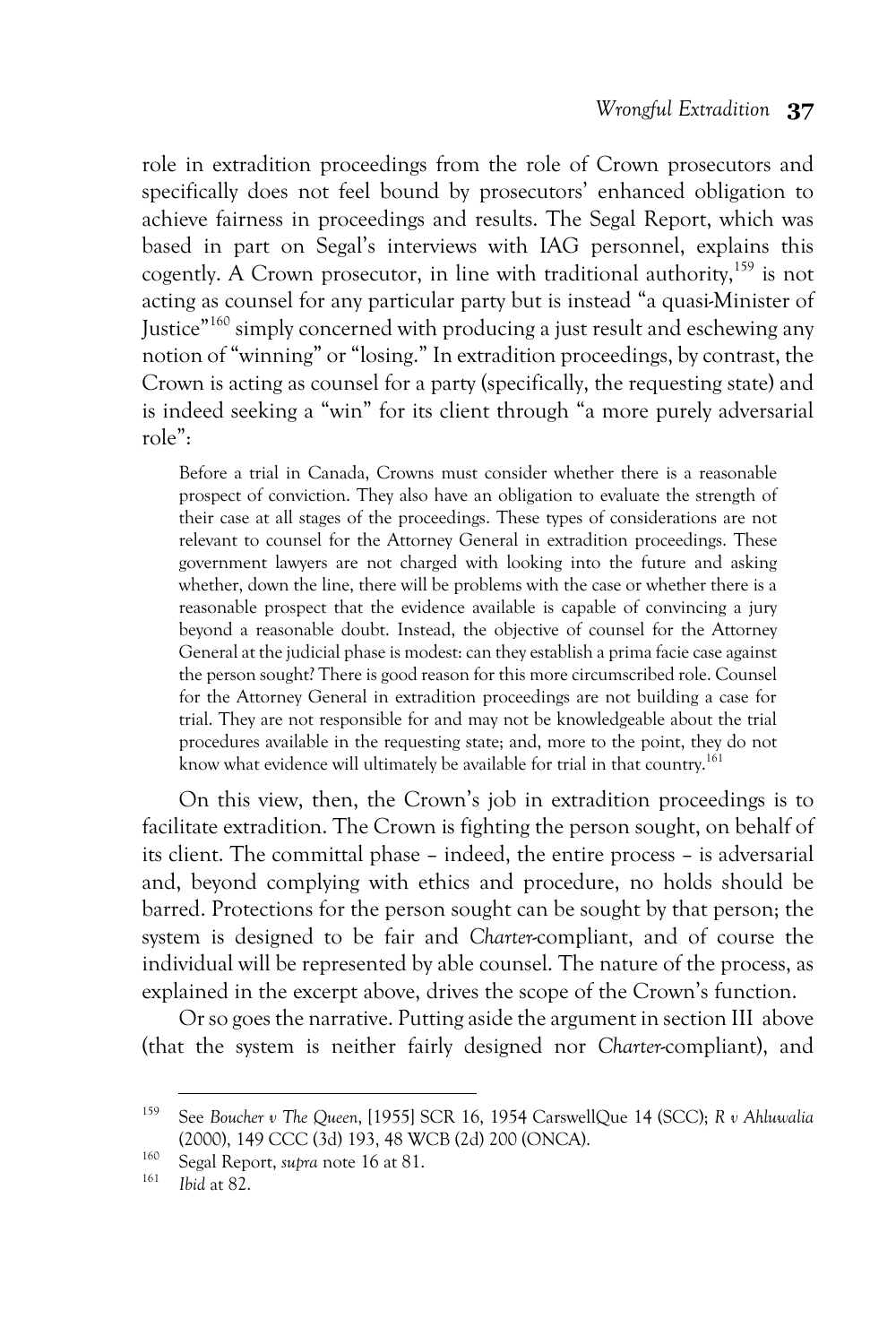putting aside the pressing issue of access to justice in this country and whether individuals sought will even have meaningful access to counsel, 162 I would argue that this is a cultural standpoint and not a legal one. This is not to say that it has no grounding in law – quite the contrary, in fact. This view of the Crown's role is certainly facilitated by the structure of the Act and the Crown-side policy arguments that have found favour in the jurisprudence.<sup>163</sup> However, this construction of the role has been chosen by the Crown for itself. It is by no means an inevitable version of what the role of the Crown might be in a reasonable, fair, and *Charter*-compliant extradition process.

To say that the Crown's role is the simple one of demonstrating a sufficient case for committal, and that it is divorced from any knowledge of or responsibility for the trial in the requesting state, is simply a policy choice. To repeat the mantra of "extradition is not a trial, the trial takes place in the requesting state" is also a choice, and this particular choice artificially dissociates Canada from the result of the extradition process: the ultimate fate of the person sought. To say "extradition is not a criminal law process" ignores the fact that the goal of the process is to have the person sought wrung through the criminal justice system of a foreign state<sup>164</sup> and either into its prisons or some other hardship. Hassan Diab and Michele Messina learned this lesson, as they say, the hard way, and no sensible person would say that Canada was not instrumental to what happened to each of them.

Putting the interests of comity at the front does, of course, drive an argument that this dissociation is necessary or inevitable; we must respect the processes of our foreign partners and so on. However, the best counterargument can be found in the part of the extradition process where comity matters most, which is the surrender phase. At that point, the

<sup>&</sup>lt;sup>162</sup> Notably, Hassan Diab was represented by one of the most prestigious criminal defence lawyers in Canada, Don Bayne, who was acting *pro bono*. Not all individuals sought are so fortunate; some extradition defences are conducted by over-stretched legal aid counsel or local defence lawyers who might see only one extradition case in their career.

<sup>163</sup> In his writing, Gary Botting has made the point that the Supreme Court's post-*Charter* extradition jurisprudence reflects the many leading decisions written by Justice Gerard La Forest, which carried a very pro-extradition and pro-comity flavour. Indeed, the first edition of the La Forest textbook, which was written by Justice La Forest, was written as an extradition manual for Department of Justice lawyers (See Botting, *Extradition Between Canada and the United States*, *supra* note 92 at 22–27).

<sup>164</sup> Of course, it should be acknowledged that in some cases the "foreign state" will be the state of the person's nationality, though nothing depends on that point nor does it undermine the argument I am making here.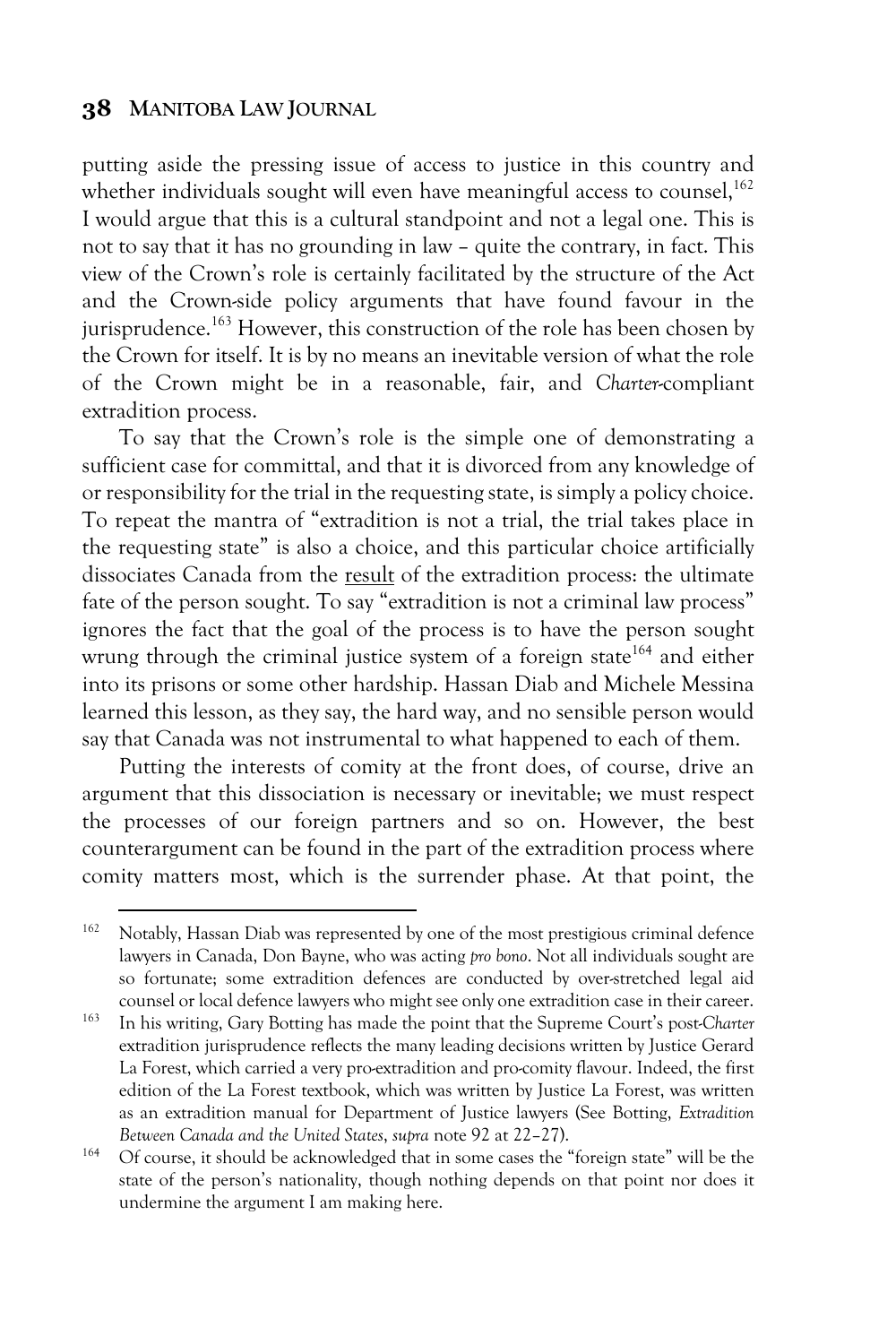Minister is constrained by the *Charter* not to surrender the individual to the foreign state in circumstances where their fate, as a result of being surrendered, would not be consistent with the principles of fundamental justice.<sup>165</sup> Comity is balanced against that vital, constitutional interest. That is to say, what will happen to the individual as a result of actually being surrendered is a driver of the law in the surrender phase. There is no principled reason that, properly tailored, this legal interest cannot be taken into account at the committal stage. There is no reason that committal needs to be almost<sup>166</sup> completely unconcerned with the criminal process and trial that awaits the person sought. There is, moreover, no reason that Crown personnel cannot act as "ministers of justice" in committal proceedings.

To reach this conclusion, however, would take not only legislative amendment but a shift in the culture among Crown personnel who conduct extradition cases. Again, it is sometimes necessary to resort to anecdotal evidence to make certain points, both because there is so little inquiry and commentary on extradition in Canada and because Justice Canada and the IAG in particular are so opaque and secretive.<sup>167</sup> Anecdotally speaking, then, it is well-known in Canadian circles that the Crown is ferocious and extremely adversarial in advancing the interests of its "clients" in extradition matters. Given the view of its role as expressed in the Segal Report, this would be unsurprising, and, of course, litigation is hardly a "tea party" as the old saying goes; one could expect, and even hope, for some tough lawyering given the important goals that extradition fulfills.

That said, this adversarial stance sometimes appears excessive. In the case of Abdullah Khadr, for example, disclosure during the committal hearing revealed that the requesting state, the U.S., had engaged in what the committal judge termed "gross misconduct," not least by putting a bounty on the head of the person sought, facilitating his mistreatment by Pakistani security forces, and breaching Canada's right of access to its citizen

<sup>165</sup> *Canada v Schmidt*, [1987] 1 SCR 500 at 522, 39 DLR (4th) 18; Burns, *supra* note 57; *MM*, *supra* note 9.

<sup>166</sup> I say "almost" because the committal judge does have a narrow *Charter*-based jurisdiction to maintain the fairness of the hearing itself. This jurisdiction, in very rare circumstances, can produce a stay of proceedings based on the conduct of the requesting state. See Weinstein & Dennison, *supra* note 33, c 9.

<sup>167</sup> Even the Segal Report makes this point. See Segal Report, *supra* note 16 at 107.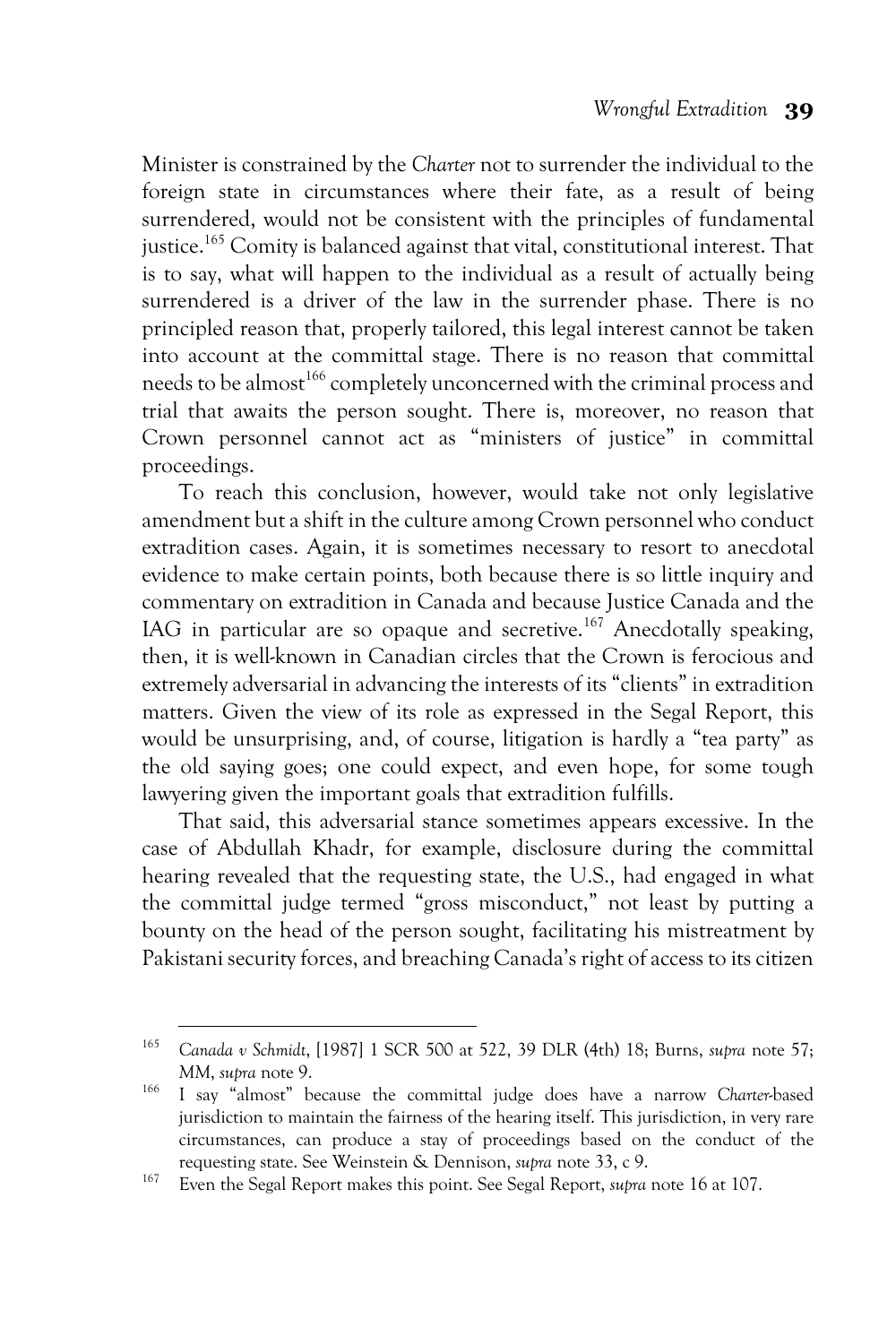under international law. <sup>168</sup> It seemed clear that in requesting Khadr after all of this, the US was clearly abusing the process of Canada's courts, yet the Crown pressed for extradition. When the committal judge stayed the proceeding because it was an abuse of process, the Crown appealed to the Ontario Court of Appeal where Justice Sharpe denounced both the extradition request and some of the Crown's legal arguments in no uncertain terms, noting that to allow extradition in such circumstances would undermine the rule of law.<sup>169</sup> The Crown's response? A leave application to the Supreme Court of Canada which was denied.<sup>170</sup>

The pressing question, in my view, is why the Crown "went to the wall" (to again use a colloquial phrase) on this case. The basis of the appeal seemed to be the issue of whether the two levels of court were somehow misapplying the test for abuse of process, though the arguments were not convincing. The leave application itself was a surprise; surely when one is handed such a resounding defeat by two levels of court, the best course would be to give up – not to press on with an extradition case so desperately tainted by the unlawful and shocking actions of the very state requesting extradition. Surely the people of Canada would want its government to stop such a case in its tracks after these court findings, at the very least so as not to throw good taxpayer dollars (lawyer time, resources) after bad.

Yet there are cases that make it appear that the Crown is sometimes willing to pursue extradition at all costs. It is worth recalling that the landmark Supreme Court of Canada case on abuse of process at the committal phase, *Cobb*, <sup>171</sup> came about because the Crown insisted on pressing forward with the extradition of a man who had been threatened by both the prosecutor and a presiding judge in the requesting state. In a recent and prominent British Columbia case, the IAG was so eager to keep two individuals from exercising any more procedural rights that it engaged in what the Court of Appeal called "subterfuge" in an attempt to rush them out of the country – which the Court held was an abuse of process that had "a very serious adverse impact on the integrity of the justice system."172

<sup>&</sup>lt;sup>168</sup> *United States v Khadr*, 2010 ONSC 4338.<br><sup>169</sup> **P** *u* Cay 2011 ONC A 58

<sup>169</sup> *R v Cox*, 2011 ONCA 58.

<sup>170</sup> *United States v Khadr*, 2011 ONCA 358, leave to appeal to SCC refused, 34357 (29 July 2011). 171 *United States v Cobb*, 2001 SCC 19.

<sup>172</sup> *Badesha*, *supra* note 156 at para 77.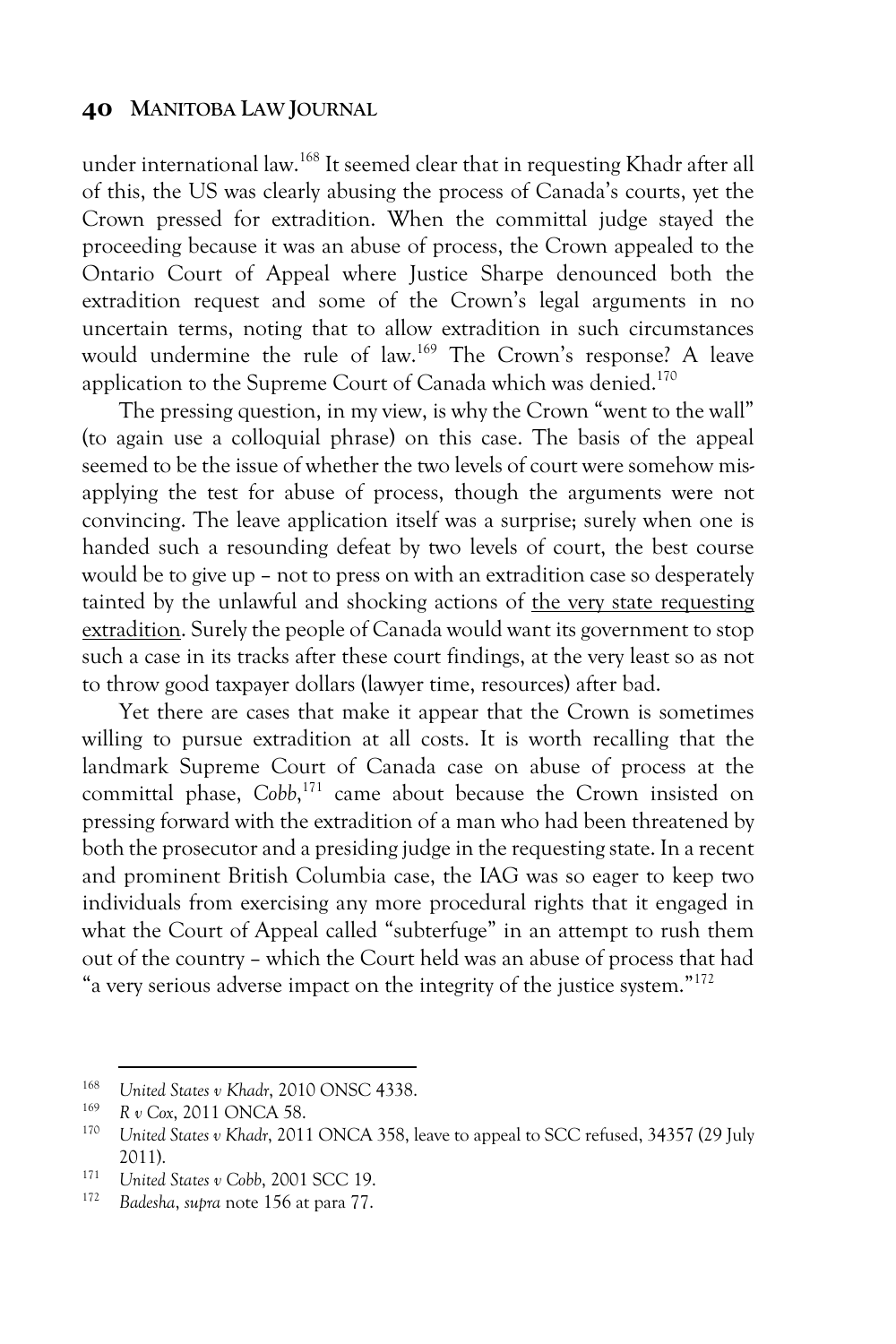## **B. Diab : "Lessons Learned"?**

The *Diab* case, one where more detail is known than most, is highly illustrative of the point I am making here. The Segal Report is replete with disturbing details, among them:

- At the bail stage, the Crown did not provide an English translation of the French ROC materials and had to be ordered to do so, even though Diab was not fluent in French. It also opposed even the very restrictive bail that was granted and unsuccessfully challenged this at the Court of Appeal;<sup>173</sup>
- For some reason the IAG initially took the position that translation of the ROC materials was not its responsibility (though later this stance was "properly abandoned");<sup>174</sup>
- Prior to the committal hearing proper, Diab's counsel indicated that he would lead expert evidence that would destroy the foundation of the French handwriting reports that formed part of the ROC. It eventually emerged that the reports had been partly based on handwriting that was not Diab's, but the experts nonetheless concluded that it matched the bomber's prints. To deal with this development, the advisory counsel and litigation counsel worked together to warn the French investigating judge that this would undermine the case and request that he obtain new handwriting analyses which could be used. In the meantime, litigation counsel continued to argue that the flawed handwriting analyses were sufficiently reliable to ground committal but later changed tack and submitted the new handwriting analyses when they arrived; $175$
- At one point, France realized that they had a sample of what were thought to be the bomber's prints and requested that IAG send Diab's fingerprints so that they could be compared. The Crown considered obtaining Diab's prints surreptitiously but concluded that his counsel would probably challenge this in

<sup>173</sup> Segal Report, *supra* note 16 at 40–41.

 $\frac{174}{175}$  *Ibid* at 43.

*Ibid* at 55–56. This particular stratagem raised concerns the ethical soundness of Mr. Lefrancois's conduct, which I will not take up here but which Segal deals with at 95– 103.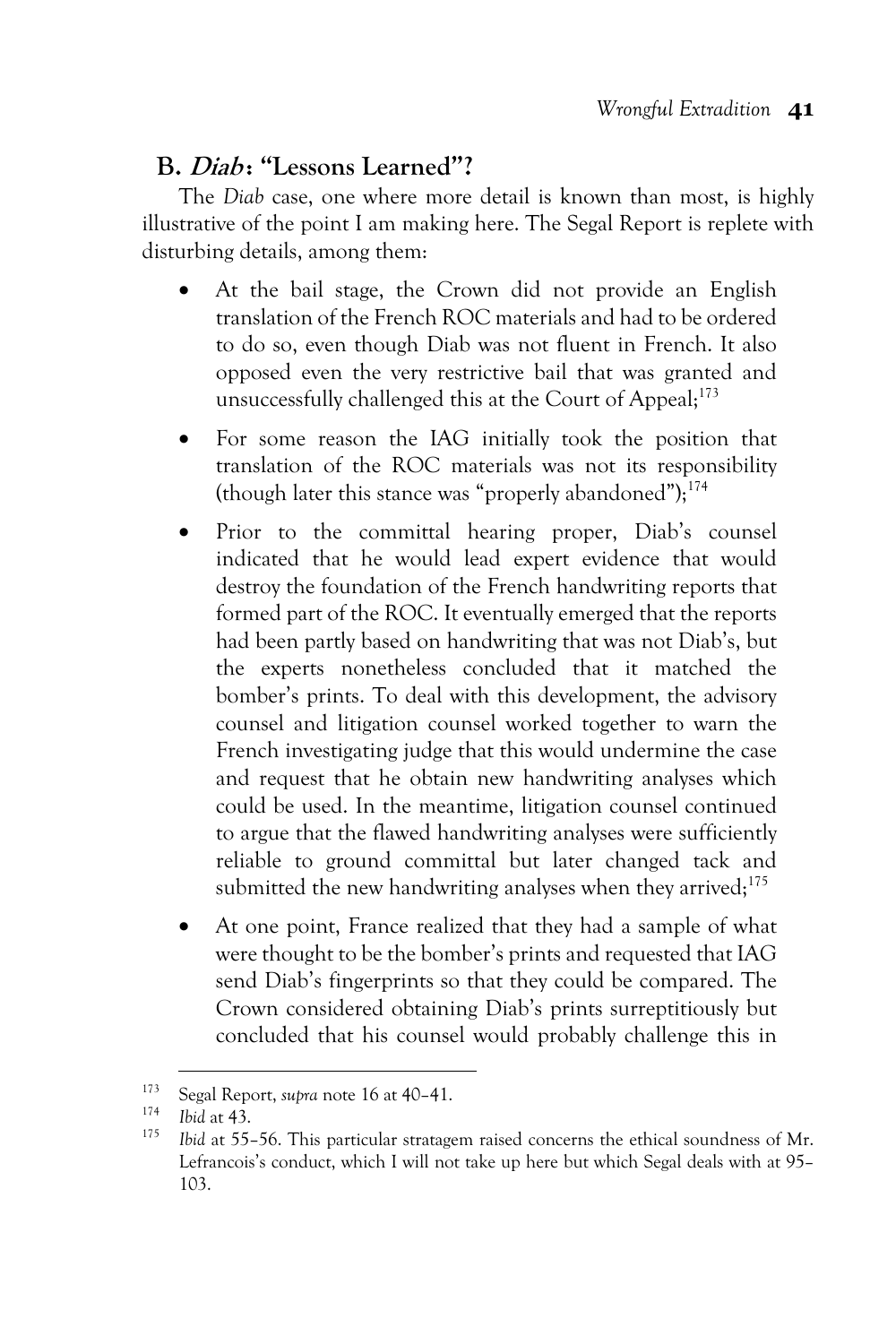court. Instead, the Crown arranged for France to send copies of the prints to Canada for comparison with those found in Diab's arrest record. Of the six prints found in France, four of them were conclusively not Diab's, and two were held to be inconclusive. Despite the obviously exculpatory nature of this evidence, IAG counsel decided it was "neither inculpatory nor exculpatory," and while they sent the results to France, they did not disclose this to Diab on the basis that (1) the prints did not form part of the French case and (2) they did not want to take a chance of undermining the very restrictive approach taken to disclosure in the extradition case  $\text{law}; ^{176}$ 

It was clear that the ROC contained unsourced intelligence, the unreliability and dangers of which have long been known (particularly to those who work in inter-state criminal cooperation).177 The Crown unsuccessfully opposed Diab being permitted to lead evidence on this point, and it was only after Professor Kent Roach had testified about it and final arguments were about to begin that they withdrew reliance on the unsourced intelligence.<sup>178</sup>

Hassan Diab, it needs to be recalled, was wrongfully extradited. There is simply no other sensible conclusion. As regards the role of the Crown, the Segal Report is interesting because it raises two contradictory conclusions. The first is the conclusion reached by the report itself: in conducting the case, the Crown complied with all relevant legal and ethical norms and principles. This was certainly the view of the Crown officials to whom Segal spoke in preparing the Report; an internal "Lessons Learned" exercise ordered by the Minister revealed that IAG personnel found that "the current Canadian extradition system is fair and working well," and, if anything, it needed to be made more efficient.<sup>179</sup> Specific to Diab, the only

<sup>176</sup> *Ibid* at 10, 54. It is worth noting that the later French decision to discharge Diab held this very fingerprint evidence was "an essential element" of why the case against him was hopeless.

<sup>&</sup>lt;sup>177</sup> Kent Roach, "The Eroding Distinction Between Intelligence and Evidence in Terrorism Investigations" in Nicola McGarrity, Andrew Lynch & George Williams, eds, *Counter-Terrorism and Beyond* (New York: Routledge, 2010) 48.

<sup>178</sup> Segal Report, *supra* note 16 at 60.

*Ibid* at 74.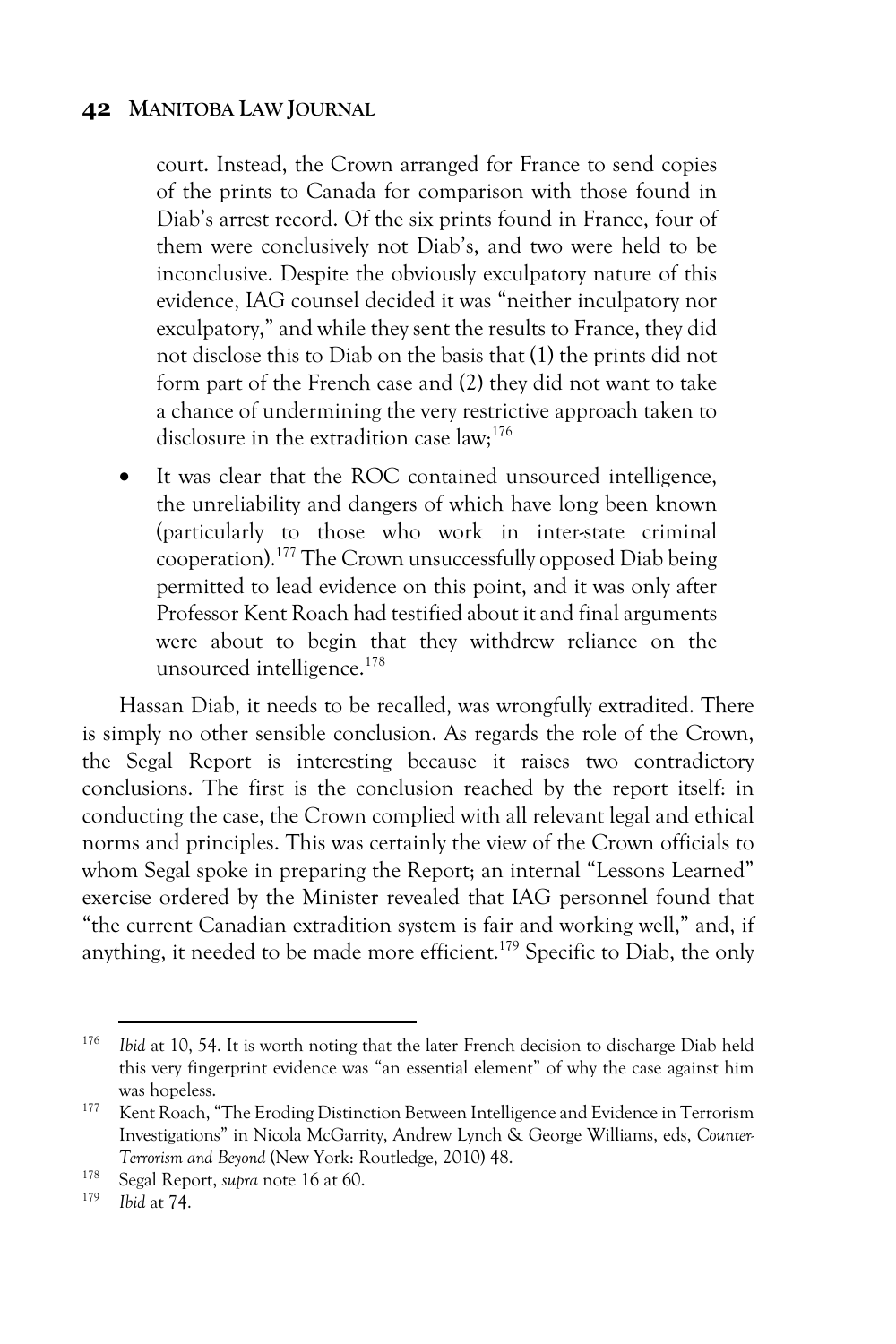problem with his case was that it was unduly protracted, and it was still entirely proper that he was extradited to France.<sup>180</sup>

Though perhaps undermined slightly by the fact that Segal consulted predominantly Crown sources in putting the report together, $181$  this conclusion is nonetheless technically defensible – based on the way the committal phase is structured and the Crown's view of their own function, everything is working as it is supposed to. Importantly, Segal's terms of reference excluded any consideration of the *Extradition Act* itself or any consideration of how things should be. His result, however, underpins the second conclusion: if the Hassan Diab case can be held up as a model of how extradition is supposed to work, then Canadians require a serious inquiry into "how things should be." This case featured Crown officials actively collaborating with a foreign state to shore up a case that was weak from the start, litigating with needless aggression against a Canadian citizen, withholding exculpatory evidence, and reaching the conclusion that a wrongful extradition was the correct result. All of this, of course, is in the context of a government department that dominates all of the decisionmaking, subject to the modest judicial role. Specifically, it assists the requesting state, litigates on its behalf, makes the decision on whether to extradite, and fights off appeals and judicial reviews. It seems to me beyond question that if this is the state of the law then Canadians need to consider whether this is desirable or whether the system needs to be reformed.

## **C. Potential Changes**

As noted above, this paper can only suggest directions and a few potential fixes for the problems besetting the Crown's role in extradition since what is required is a full-scale judicial inquiry, sustained Parliamentary attention, or preferably both. That said, a few points offer themselves as obvious contenders for consideration.

The first is the issue of exculpatory evidence in the hands of the authorities. As noted earlier, outside the narrow scope of a *Charter* motion or the highly-circumscribed process around the sufficiency of the requesting state's case, the Crown has minimal duties of disclosure and the requesting

<sup>180</sup> *Ibid* at 77.

<sup>&</sup>lt;sup>181</sup> And, to a limited extent, French sources of information. Segal notes that Dr. Diab and his counsel were invited to participate and declined.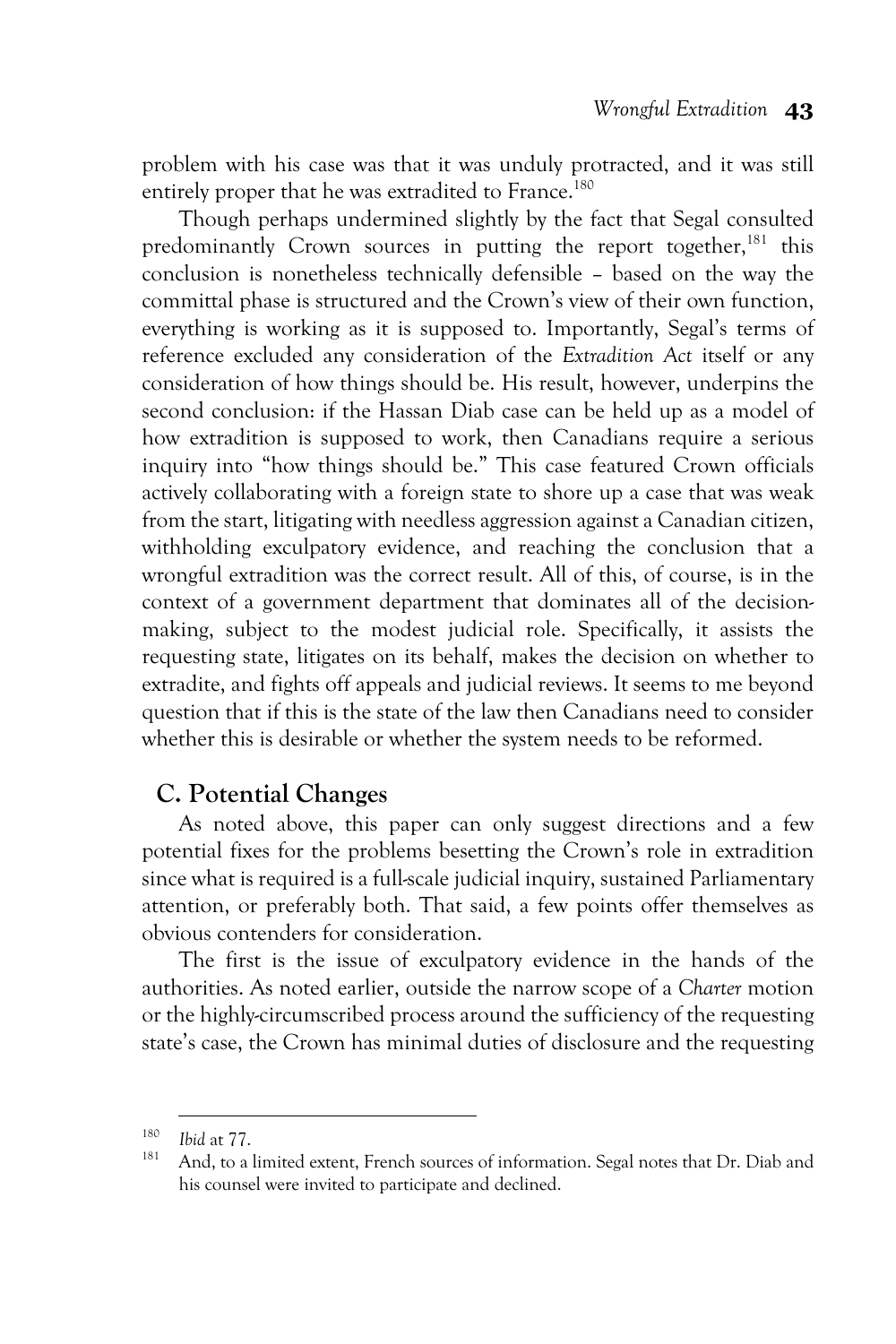state is practically immune.<sup>182</sup> While it would be useful to explore disclosure in detail, I would offer, at a minimum, that exculpatory evidence in the hands of the Crown should be disclosed to the person sought, full stop. Recognizing that there is no such obligation in the current law, even the Segal Report recommends that such disclosure could be made, where the evidence is high-quality, "as a courtesy or discretionary call made in the circumstances of the particular case."183 The Halifax Colloquium expressed the view this disclosure should be mandatory rather than discretionary, and regardless of whether the evidence was independently gathered by Canadian officials or disclosed to them. Also, whether the evidence is "exculpatory" or not should be assessed in compliance with the *Stinchcombe* criteria that bind the Crown in criminal cases. This would avoid the kind of mischief that occurred in *Diab*, where the Crown decided that fingerprints predominantly excluding the person sought were somehow "neither inculpatory nor exculpatory."

The Segal Report also spoke to the inter-mingling of roles among the Crown personnel, noting that most typically the litigation is done by a federal Crown in the relevant province, instructed by IAG counsel who also acts as a go-between with the requesting state. IAG personnel would also "advise" the Minister, draft the Minister's decision, and then either conduct or instruct on appeals of committal and judicial reviews of surrender. Segal acknowledged that this might raise the appearance of conflicts of interest, particularly the direct contact between litigation counsel and the requesting state, which he viewed as generally inadvisable.<sup>184</sup> Expressing his conviction that all involved "already act in a manner that ensures the requisite independence at each stage of the extradition proceedings," he nonetheless felt that a "formal" separation of roles "would increase transparency and help to ensure the appearance of independence."<sup>185</sup>

The Halifax Colloquium essentially takes Segal's latter recommendation as a starting point. There must certainly be litigation counsel who conduct adversarial litigation in extradition, and one would really not expect anything different. However, there is something wrong with a structure where the entire governmental litigation, advisory, and decision-making machinery are all arrayed against the person sought and

<sup>182</sup> Weinstein & Dennison, *supra* note 33, c 8.

<sup>&</sup>lt;sup>183</sup> Segal Report, *supra* note 16 at 102.

<sup>184</sup> *Ibid* at 84.

*Ibid* at 85.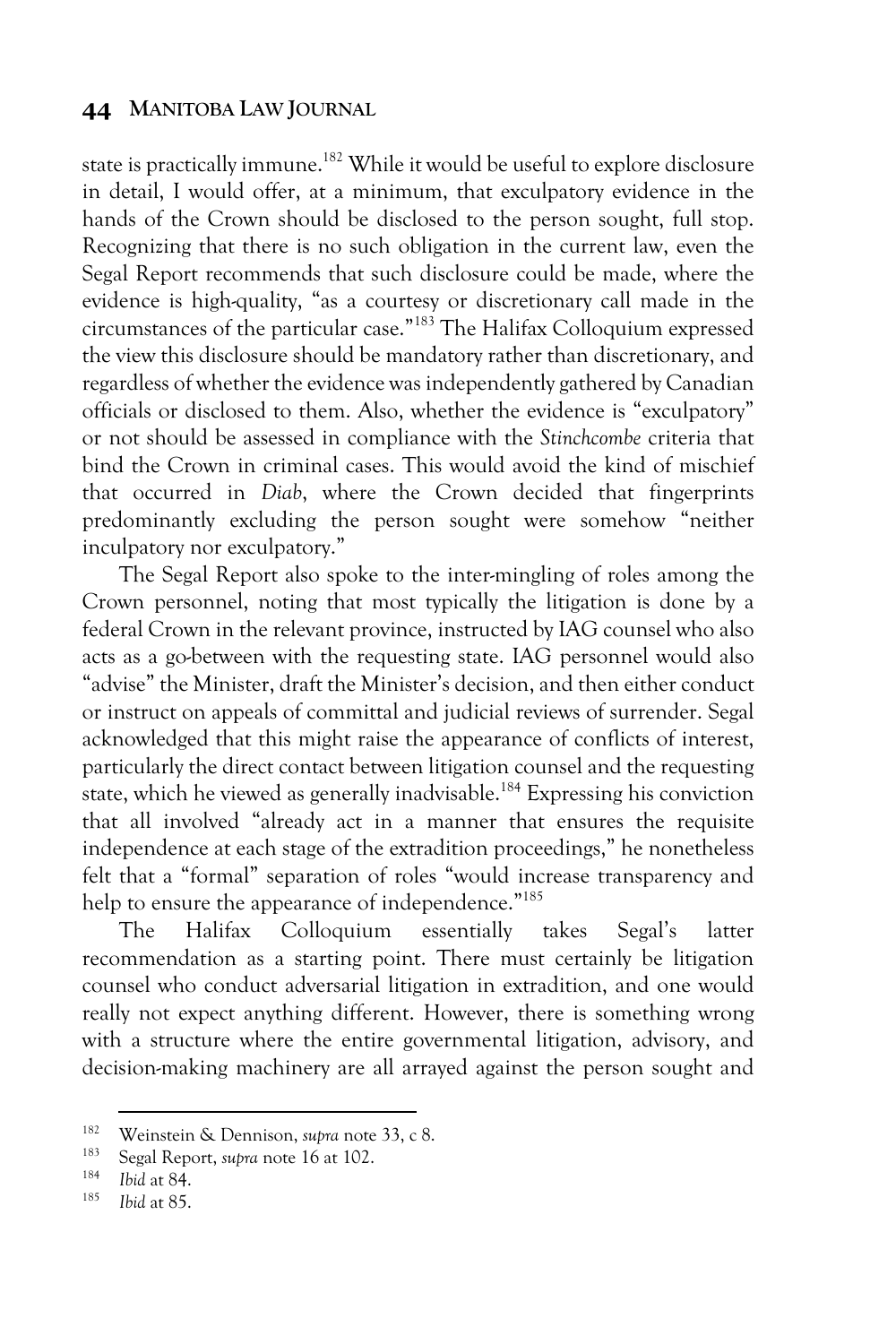uniformly driven by the imperative to extradite –especially in a legal process that, as the Supreme Court reminds us in *MM*, is supposed to facilitate comity and protect the rights of the person sought equally.<sup>186</sup> A foreign state is simply not an ordinary client. One way to think about it is to consider the Attorney General of Canada as representing the requesting state, so litigation counsel would act in this capacity;<sup>187</sup> the Minister of Justice (despite being the Attorney General's alter ego in the constitutional sense) would play the separate and less adversarial role. Accordingly, separation could be imposed between Attorney General lawyers who litigate on the requesting states' behalf and the Minister's advisory counsel who facilitate communication with those states. The advisory counsel, in particular, should be oriented to act in the traditional Crown prosecutor mould of trying to achieve a just and fair result, rather than simply a "win."

All of this activity, moreover, should be separate from IAG's other function of advising the Minister on whether surrender should be ordered. These lawyers should not be, as the old saying goes, "in each other's pockets." To underscore that fair treatment is just as important as comity, the Halifax Colloquium recommended that like other federal agencies such as the Immigration and Refugee Board, the IAG should adopt an explicit mandate to the effect that it administers its duties "efficiently, fairly and in accordance with the law."188

Finally, the Segal Report recommends that Justice Canada publish more information about extradition processes generally, including "statistics about extradition cases" and "the policies and procedures that guide decision-making by counsel within the IAG."189 Transparency, Mr. Segal felt, would help to combat public ignorance and suspicion.<sup>190</sup> I would echo this call but add an additional rationale: more information would

<sup>186</sup> *MM*, *supra* note 9 at para 1.

<sup>187</sup> This is what happens, formally speaking. See Weinstein & Dennison, *supra* note 33 at 217–18.

<sup>188</sup> See the Board's website: *Immigration and Refugee Board of Canada* (Ottawa: IRBC, last modified 26 January 2021), online: <irb-cisr.gc.ca/en/Pages/index.aspx> [perma.cc/V7 7J-3VVM].

<sup>189</sup> Segal Report, *supra* note 16 at 107. Not long before the Segal Report was released, the IAG did publish statistics on extradition between Canada and the US. See Canada, Department of Justice, *Extradition Fact Sheet: Statistics on requests from the United States*  (Ottawa: DOJ, last modified 1 March 2019), online: <www.justice.gc.ca/eng/cj-jp/emlaeej/stat.html> [perma.cc/W42J-PMN2]. 190 Segal Report, *supra* note 16 at 107.